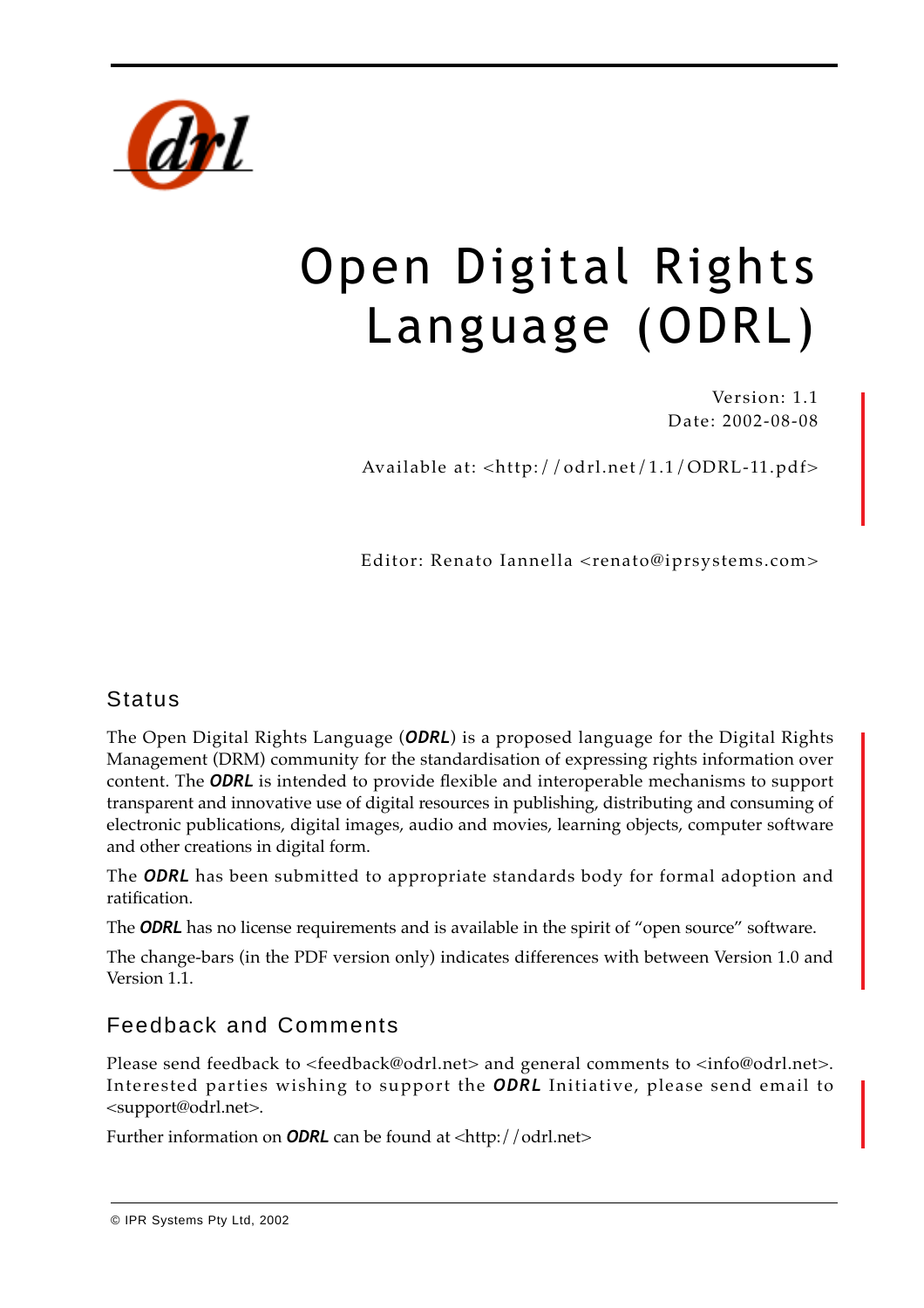# Table of Contents

| 1           | 1.1<br>1.2<br>1.3                                           |                                                     |
|-------------|-------------------------------------------------------------|-----------------------------------------------------|
| 2           | 2.1<br>2.2<br>2.3<br>2.4<br>2.5<br>2.6<br>2.7<br>2.8<br>2.9 |                                                     |
| 3           | 3.1<br>3.2<br>3.3<br>3.4<br>3.5                             |                                                     |
| 4           | 4.1<br>4.2<br>4.3                                           |                                                     |
| 5           | 5.1                                                         |                                                     |
| 6           |                                                             |                                                     |
| 7           |                                                             |                                                     |
|             | Appendix A:                                                 | ODRL Expression Language XML Schema (Normative). 58 |
| Appendix B: |                                                             | ODRL Data Dictionary XML Schema (Normative) 63      |
|             | Appendix C:                                                 |                                                     |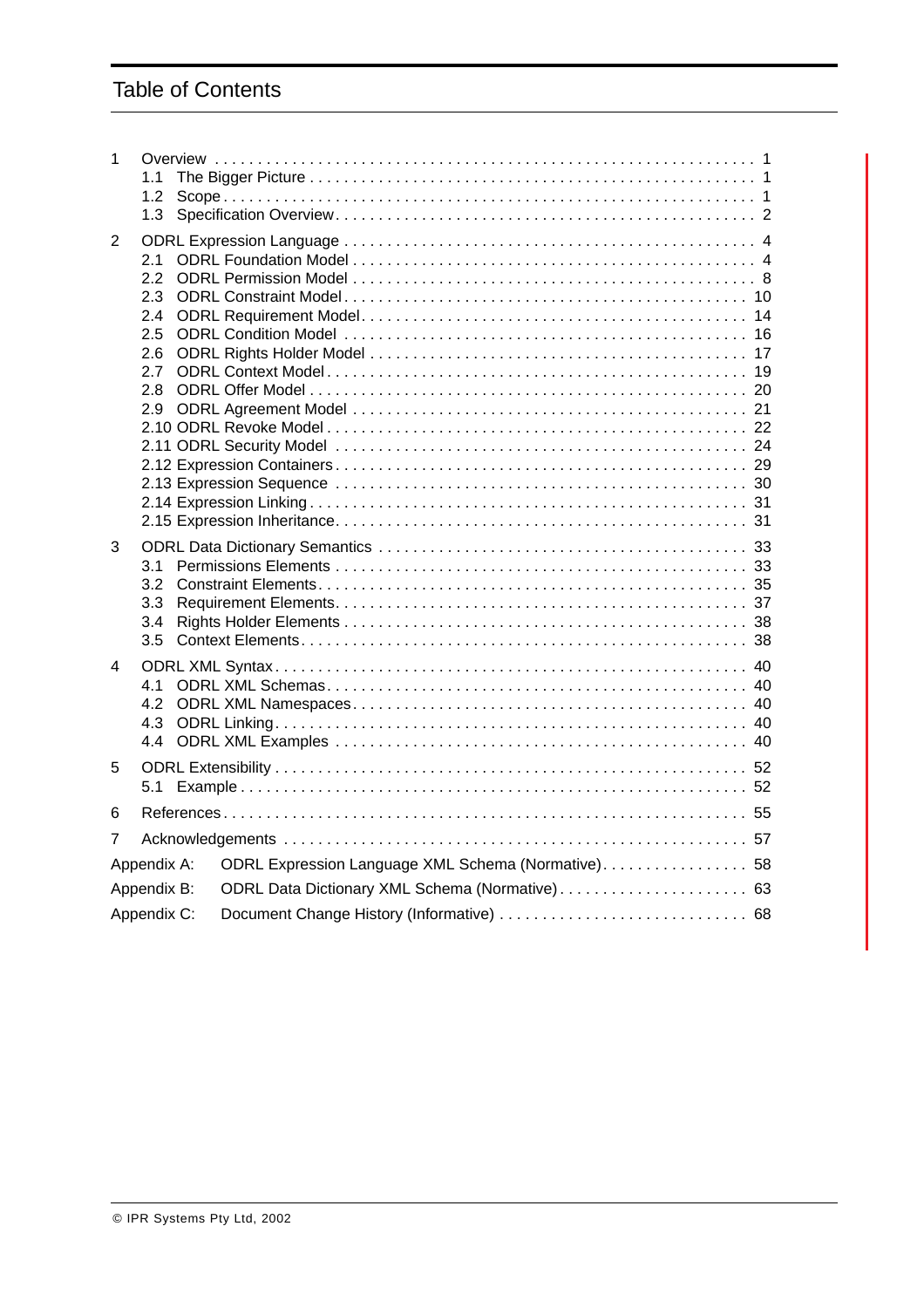# 1 Over view

Digital Rights Management (DRM) involves the description, layering, analysis, valuation, trading and monitoring of the rights over an enterprise's tangible and intangible assets. DRM covers the digital management of rights - be they rights in a physical manifestation of a work (eg a book), or be they rights in a digital manifestation of a work (eg an ebook). Current methods of managing, trading and protecting such assets are inefficient, proprietary, or else often require the information to be wrapped or embedded in a physical format.

A key feature of digitally managing rights will be the substantial increase in re-use of digital material on the Internet as well as the increased efficiency for physical material. The pervasive Internet is changing the nature of distribution of digital media from a passive one way flow (from Publisher to the End User) to a much more interactive cycle where creations are reused, combined and extended ad infinitum. At all stages, the rights need to be managed and honoured with trusted services.

Current DRM technologies include languages for describing the terms and conditions, tracking asset usages by enforcing controlled environments or encoded asset manifestations, and closed architectures for the overall management of rights.

The Open Digital Rights Language (*ODRL*) provides the semantics for DRM expressions in open and trusted environments whilst being agnostic to mechanisms to achieve the secure architectures.

# 1.1 The Bigger Picture

It is envisaged that *ODRL* will "plug into" an open framework that enables peer-to-peer interoperability for DRM services. However, *ODRL* can also be used as an mechanism to express rights statements on its own and to plug into existing DRM architectures and frameworks.

DRM has traditionally been flavoured with security and encryption as a means to solve these issues, that is, Digital Rights Enforcement. This is the first-generation of DRM and represents a substantial narrowing of its real and broader capabilities. Second-generation DRM systems will provide these additional functions and support end-to-end supply chain services.

DRM systems should be based on and designed around open functional architectures and a robust and extensible information model. See [IANNELLA] for an overview of DRM Architectures and [ERICKSON] for DRM-enabled digital object models. The layers and relationships of rights can also quickly become very complex [HIGGS] and DRM systems must be designed to cater for this intricacy.

DRM systemts must also address and be consistent with the non-technical issues, including legal, business and social aspects of rights management. A recent W3C DRM Workshop [W3C-DRM] produced a number of position papers highlighting these important issues.

# 1.2 Scope

*ODRL* complements existing analogue rights management standards by providing digital equivalents, and supports an expandible range of new services that can be afforded by the digital nature of the assets in the Web environment. In the physical environment, *ODRL* can also be used to enable machine-based processing for rights management.

**ODRL** is a standard language and vocabulary for the expression of terms and conditions over assets. *ODRL* covers a core set of semantics for these purposes including the rights holders and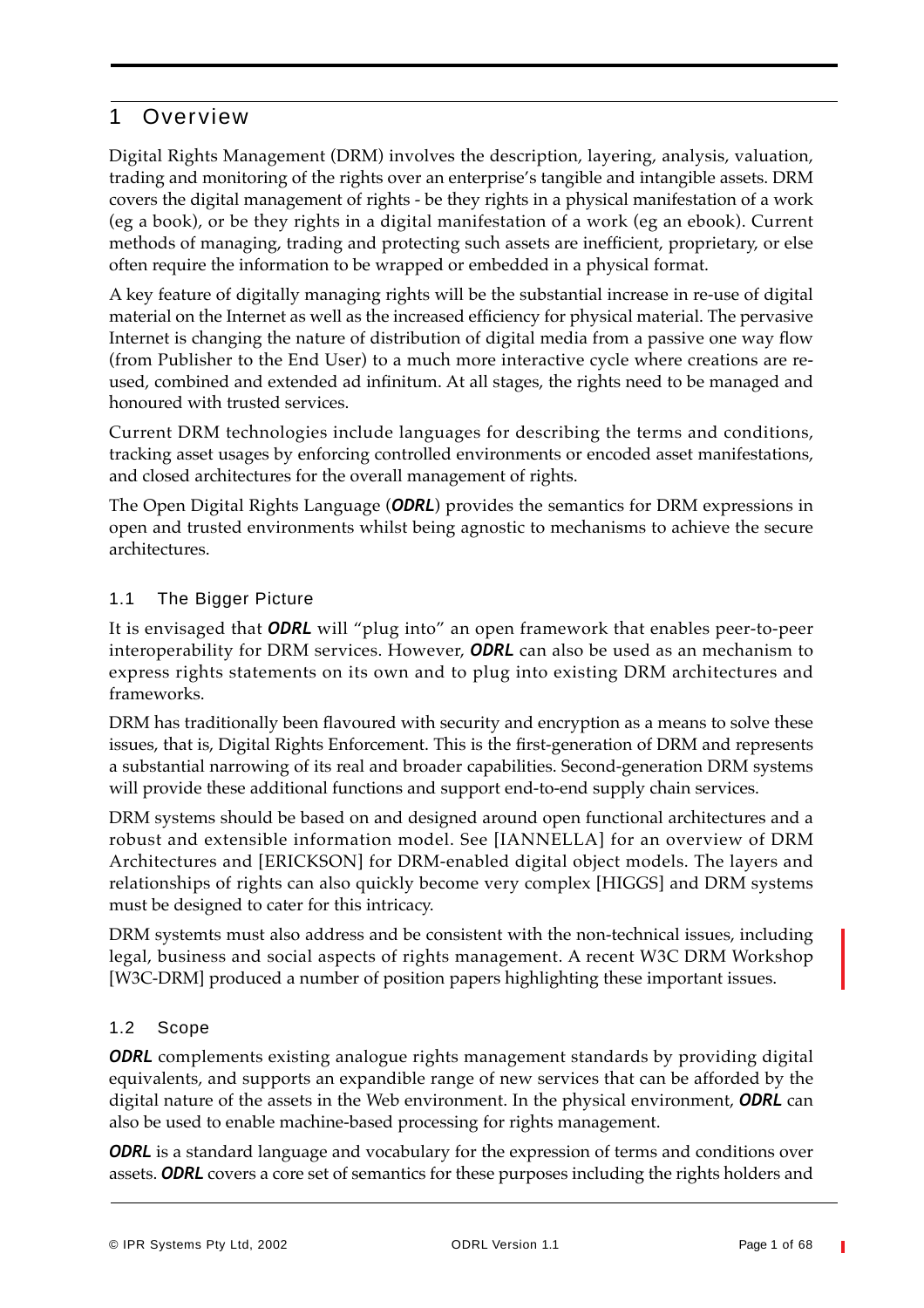the expression of permissible usages for asset manifestations. Rights can be specified for a specific asset manifestation (ie format) or could be applied to a range of manifestations of the asset.

*ODRL* is focused on the semantics of expressing rights languages and definitions of elements in the data dictionary. *ODRL* can be used within trusted or untrusted systems for both digital and physical assets. However, *ODRL* does not determine the capabilities nor requirements of any trusted services (eg for content protection, digital/physical delivery, and payment negotiation) that utilises its language. Clearly, however, *ODRL* will benefit transactions over digital assets as these can be captured and managed as a single rights transaction. In the physical world, *ODRL* expressions would need an accompanying system with the distribution of the physical asset.

*ODRL* defines a core set of semantics. Additional semantics can be layered on top of *ODRL* for third-party value added services with additional data dictionaries.

**ODRL** does not enforce or mandate any policies for DRM, but provides the mechanisms to express such policies. Communities or organisations, that establish such policies based on **ODRL**, do so based on their specific business or public access requirements.

**ODRL** depends on the use of unique identification of assets and parties. Common identification is a very difficult problem to have agreement across sectors and is why identification mechanisms and policies are outside the scope of *ODRL*. Sector-specific versions of *ODRL* may address the need to infer information about asset and party identifiers.

The *ODRL* model is based on an analysis and survey of sector specific requirements (including models and semantics), and as such, aims to be compatible with a broad community base. **ODRL** intends to meet the common requirements for many sectors and has been influenced by the ongoing work and specifications/models of the following groups:

- The <indecs> Project [INDECS]
- **•** Electronic Book Exchange Working Group [EBX]
- **•** International Federation of Library Associations [IFLA]
- **•** DOI Foundation [DOI]
- **•** ONIX International [ONIX]
- **•** Moving Pictures Expert Group [MPEG]
- **•** IMS Global Learning Consortium [IMS]
- **•** Dublin Core Metadata Initiative [DCMI]
- **•** Propagate Project [PROPAGATE]
- **•** OpenEBook Forum [OEBF]
- **•** Publisher Requirements for Industry Standard Metadata [PRISM]
- **•** Association of American Publishers [AAP]
- **•** Digital Imaging [DIG35]

*ODRL* proposes to be compatible with the above groups by defining an independent and extensible set of semantics. *ODRL* does not depend on any media types as it is aimed for crosssector interoperability.

# 1.3 Specification Overview

This document, along with its normative references, includes all the specification necessary for the implementation of interoperable *ODRL* applications.

П

ı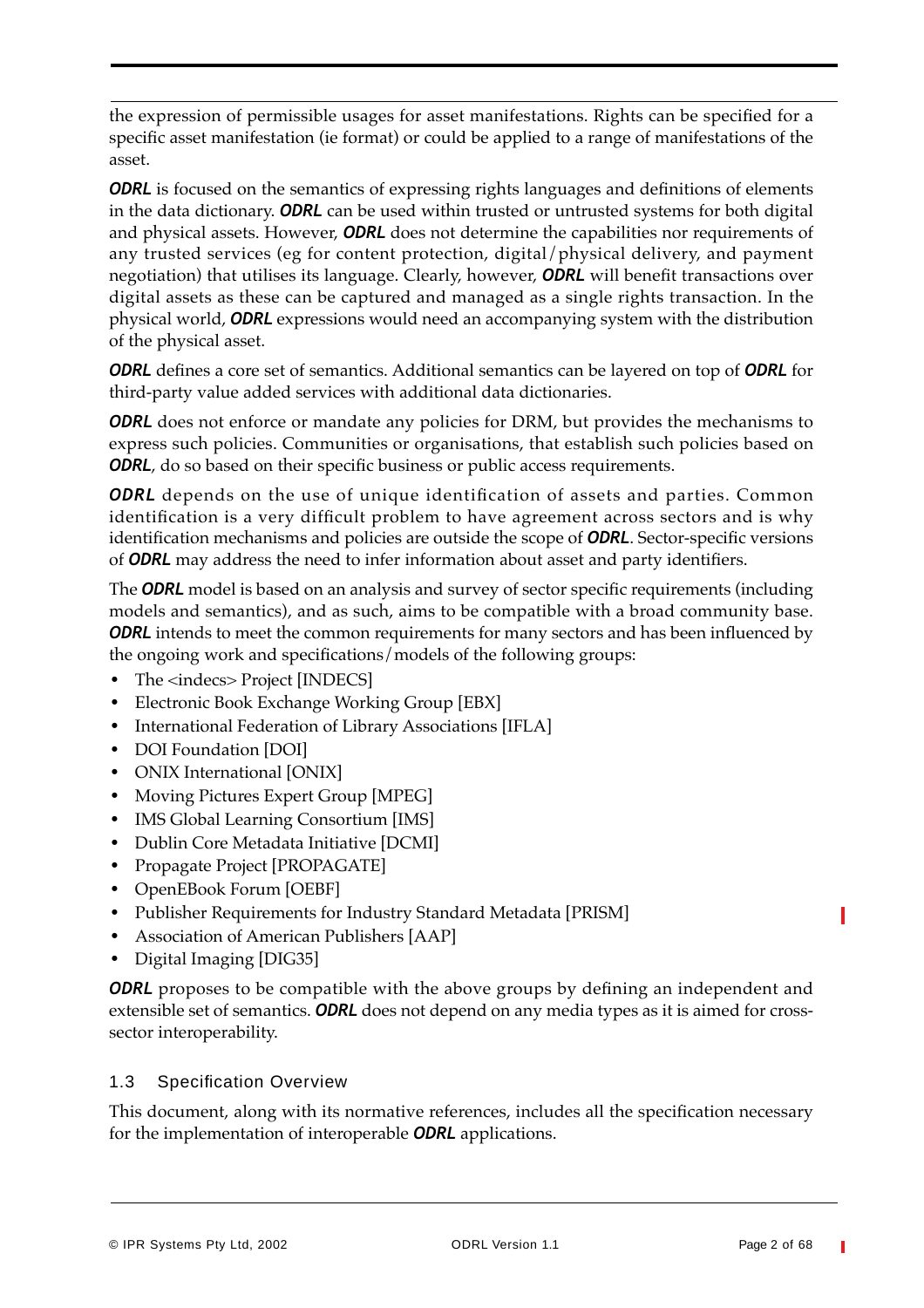The key words *must, must not, required, shall, shall not, should, should not, recommended, may*, and *optional* in this specification are to be interpreted as described in [RFC2119] which defines the significance of each particular requirement.

Examples used in this document are for demonstration purposes only.

The *ODRL* specification contains the following main sections:

- **•** Section 2 describes the model for the *ODRL* expression language.
- **•** Section 3 describes the semantics of the *ODRL* data dictionary elements.
- **•** Section 4 describes the XML syntax used to encode the *ODRL* expressions and elements.
- **•** Section 5 describes how additional *ODRL* data dictionaries can be defined.

The formal Expression Language and Data Dictionary elements are defined in:

- **•** Appendix A: ODRL Expression Language XML Schema (Normative)
- **•** Appendix B: ODRL Data Dictionary XML Schema (Normative)

T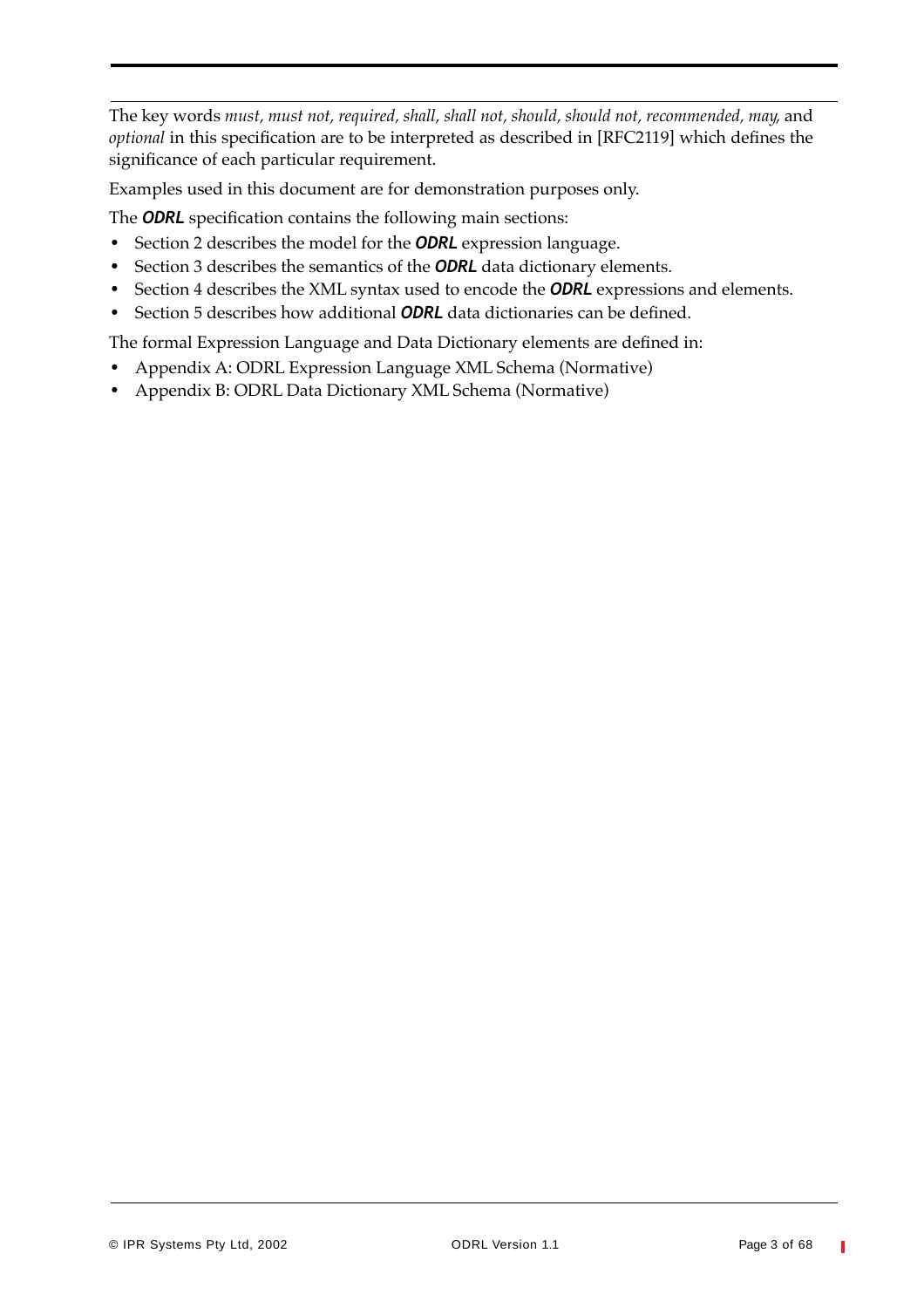# 2 ODRL Expression Language

The models for the *ODRL* language and data dictionary contain the structure and core semantics for the expressions. These models provide the overall framework for the expressions into which elements (from DRM data dictionaries) can be applied.

Note: The figures in this section cover both the Expression Language entities (shown as shadowed rectangles with "EX" in the top left corner) and the Data Dictionary elements (shown as rectangles with "DD" in the top left corner). Other namespaces ("DS" for XML Digital Signatures) are also shown.

# 2.1 ODRL Foundation Model

**ODRL** is based on an extensible model for rights expressions which involves a number of core entities and their relationships. This *ODRL* Foundation Model is shown in Figure 1.



Figure 1. ODRL Foundation Model

The model, as shown in Figure 1, consists of the following three core entities:

- **•** Assets
- **•** Rights
- **•** Parties

The Assets include any physical or digital content. The Assets must be uniquely identified and may consist of many subparts and be in many different formats. Assets can also be non-

© IPR Systems Pty Ltd, 2002 ODRL Version 1.1 Page 4 of 68

T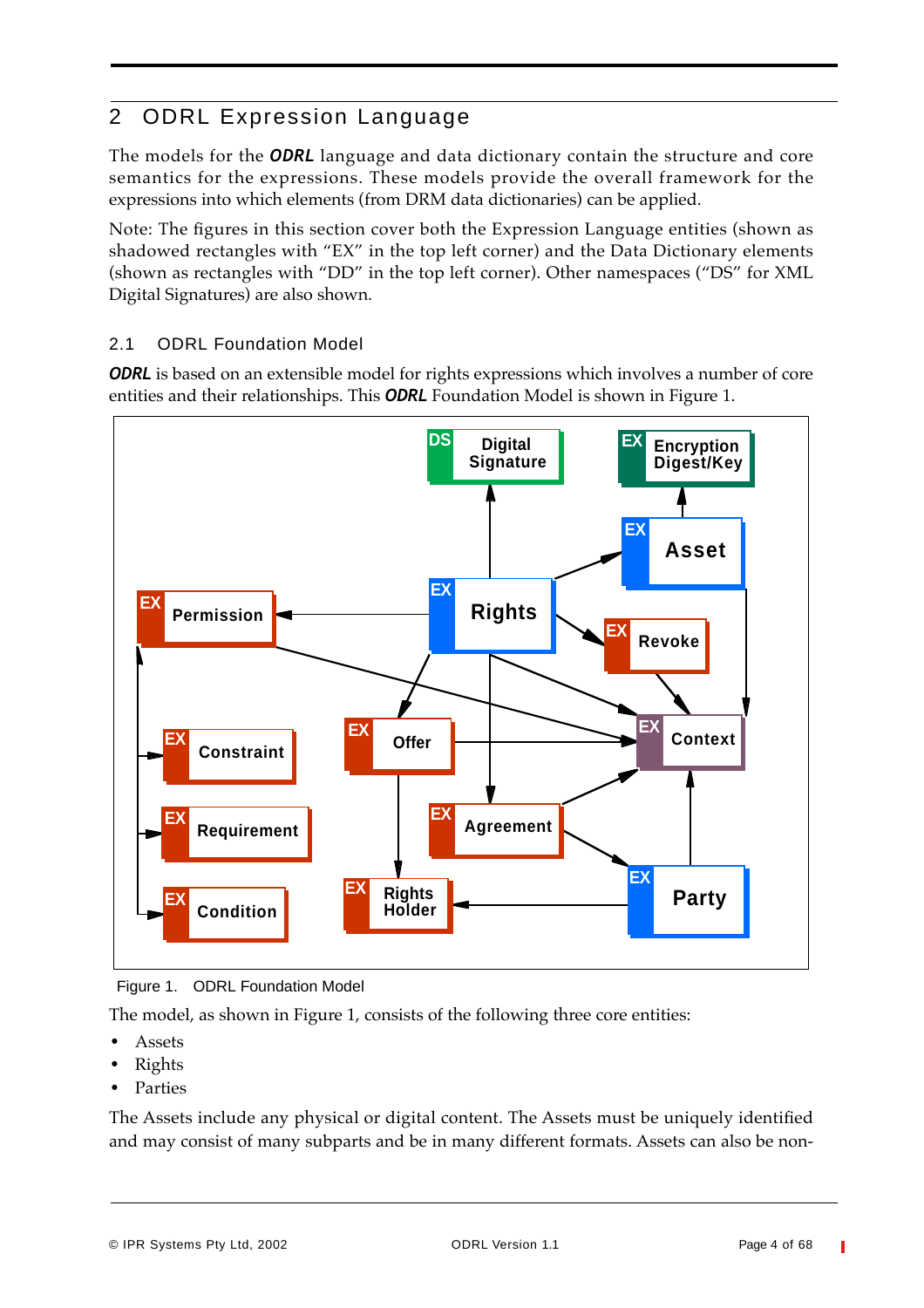tangible expressions of works and/or manifested in particular renditions. Assets may also be encrypted to enable secure distribution of content.

The Rights include Permissions which can then contain Constraints, Requirements, and Conditions. Permissions are the actual usages or activities allowed over the Assets (eg Play a video Asset). Constraints are limits to these Permissions (eg Play the video for a maximum of 5 times). Requirements are the obligations needed to exercise the Permission (eg Pay \$5 each time you Play the video). Conditions specify exceptions that, if become true, expire the Permissions and renegotiation may be required (eg If Credit Card expires then all Permissions are withdrawn to Play the video).

The Parties include end users and Rights Holders. Parties can be humans, organisations, and defined roles. End users are usually the asset consumers. Rights Holders are usually parties that have played some role in the creation, production, distribution of the Asset and can assert some form of ownership over the Asset and/or its Permissions. Rights Holders may also receive royalties.

With these three core entities, the foundation model can then express Offers and Agreements. Offers are proposals from Rights Holders for specific Rights over their Assets. Agreements are when Parties enter into contracts or deals with specific Offers. The model can also then express revoking of any Offers or Agreements.

The representation of Offers and Agreements is important core aspect of *ODRL*. This makes clear what the purpose of the rights expressions is achieving. Many different Offers can be created to meet various business models for assets. Offers can be linked, creating a hierarchy of options for end users. Agreements are the transformation of an Offer into a license for rights over an asset by parties. Also, there is no requirement that Offers be made prior to Agreements. After human interactions, Agreements can be created to express the accepted terms and conditions.

Most entities in the model can support a specific Context. A Context, which is relative to the entity, can describe further information about that entity or the relationship between entities. For example, the Context of an Agreement may specify the date of the transaction, the Context of a Party may specify their role. Although not mandatory, the use of Context to assign unique identifiers to the entire rights expression is highly recommended.

The Context also plays a very important role in identifying the entity (using a unique number/code from a standard identification scheme). This ability to uniquely reference any entity can be utilised in providing linkages between entities. For example, an Agreement can be linked to the original Offer by the latter's unique id number.

The general description of the Party and Asset entities is outside the scope of *ODRL*. What is in scope is that these entities must be referenced by using a Uniform Resource Identifier [URI]. The URI is a unique identification system and may also include a resolution mechanism to the actual entity. Both of these entities contain a mechanism to refer to their unique identifiers, as well as a Context description.

The Asset entity (sometimes referred to as a Work, Content, Creation, or Intellectual Property), is viewed as a whole entity. If the Rights are assigned at the Asset's subpart level, then such parts would require to also be uniquely identifiable. However, *ODRL* can specify constraints on subparts of the asset. Additionally, Assets can be identified as to their layer of intellectual property as defined by the IFLA model [IFLA]. These include Work, Expression,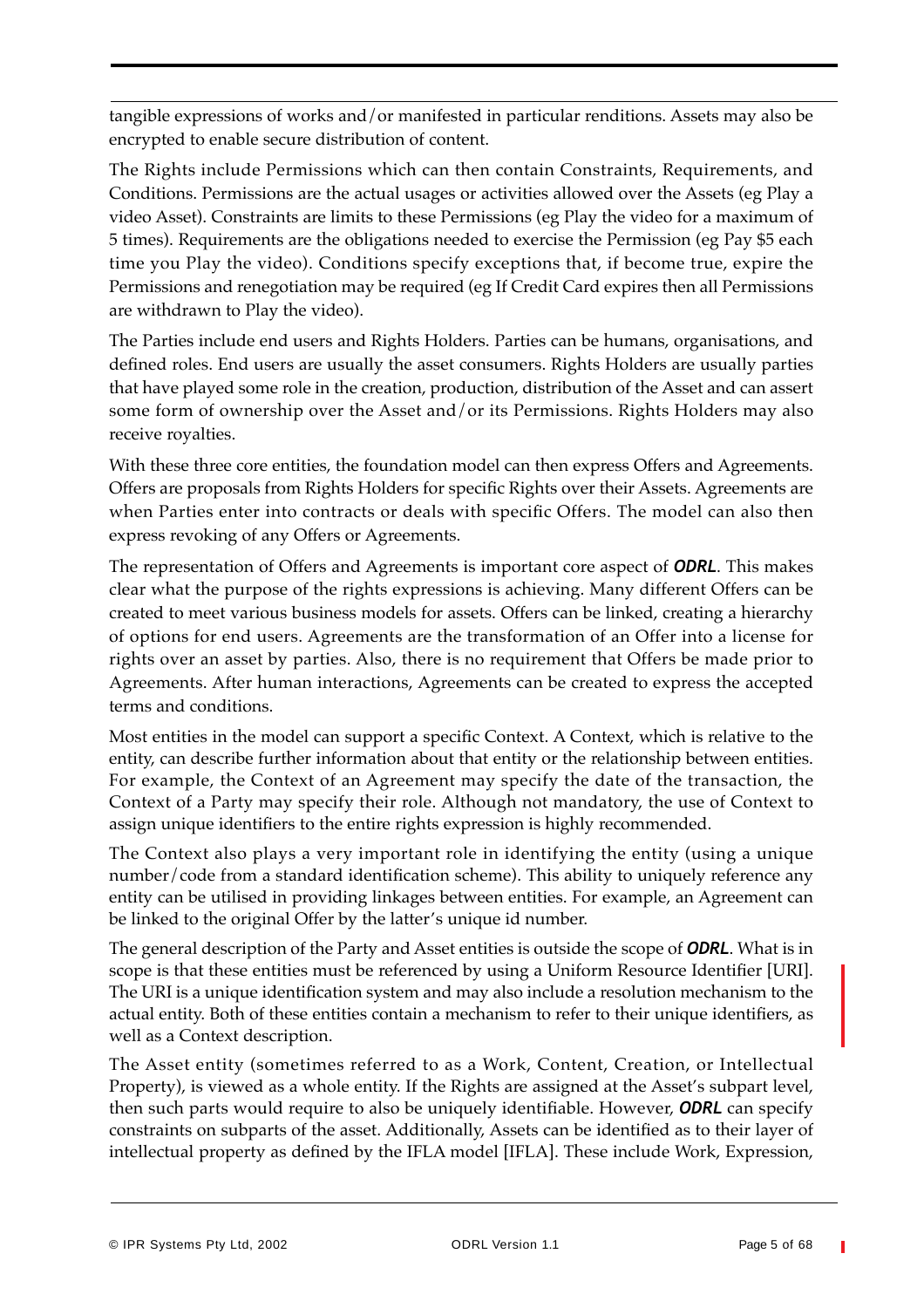Manifestation, and Item. This features also allows rights to be expressed over non-tangible assets and individual instances.

These core Entities together allow for a wide and flexible range of *ODRL* expressions to be declared. Additionally, the expressions can be digitally signed.

The core entities (except for Asset and Party) are further explained in the following sections:

- **•** Permissions (see Section 2.2 "ODRL Permission Model")
- **•** Constraints (see Section 2.3 "ODRL Constraint Model")
- **•** Requirements (see Section 2.4 "ODRL Requirement Model")
- **•** Conditions (see Section 2.5 "ODRL Condition Model")
- **•** Rights Holders (see Section 2.6 "ODRL Rights Holder Model")
- **•** Contexts (see Section 2.7 "ODRL Context Model")
- **•** Offers (see Section 2.8 "ODRL Offer Model")
- **•** Agreements (see Section 2.9 "ODRL Agreement Model")
- **•** Revoking Rights (see Section 2.10 "ODRL Revoke Model")

The security-based entities (Signature and Encryption) are further explained in the following section:

**•** Security (see Section 2.11 "ODRL Security Model")

Additional features of the ODRL expression language are explained in the following sections:

- **•** Containers of entities (see Section 2.12 "Expression Containers")
- **•** Sequence of entities (see Section 2.13 "Expression Sequence")
- **•** Linking between entities (see Section 2.14 "Expression Linking")
- **•** Inheritance between entities (see Section 2.15 "Expression Inheritance")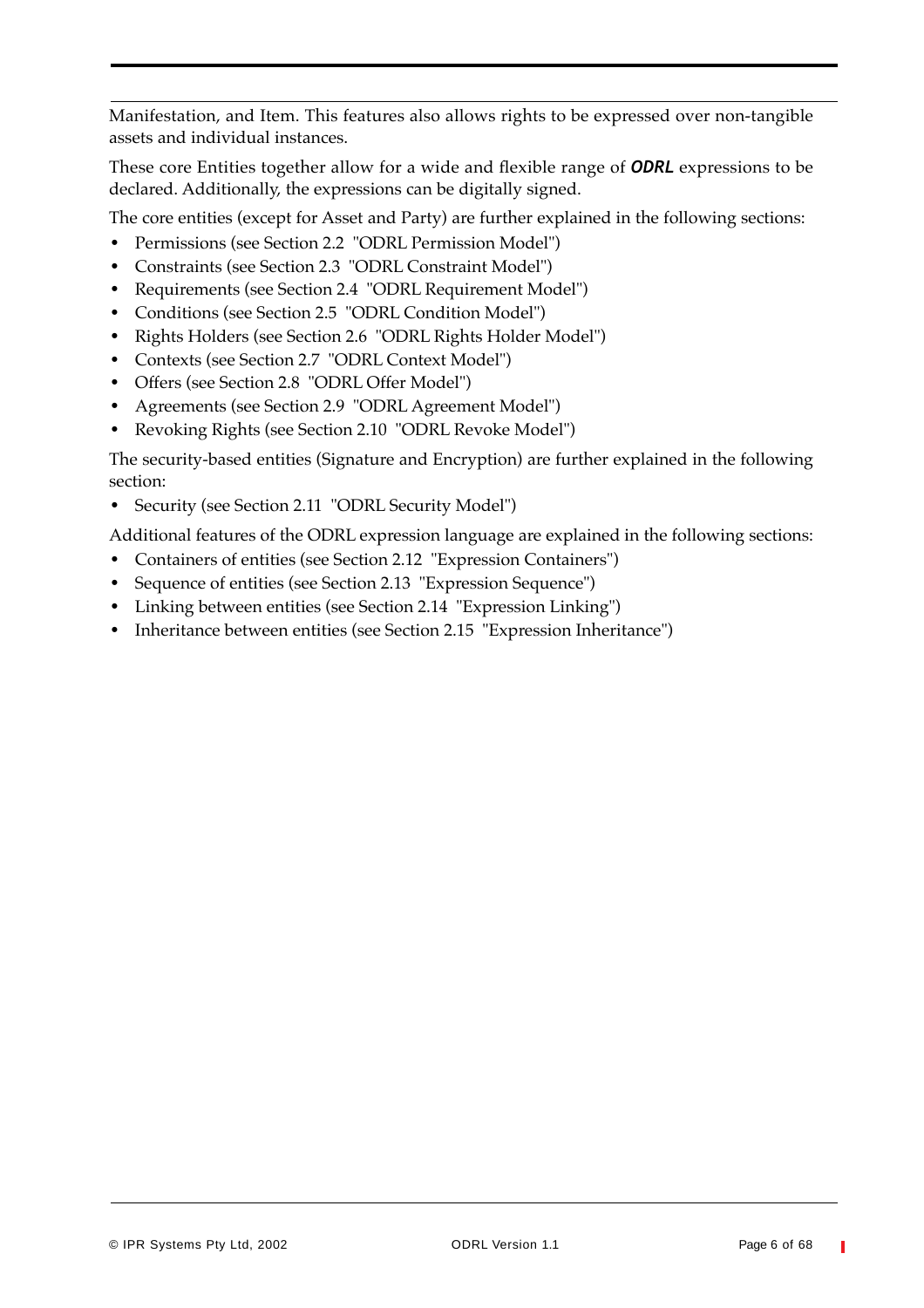#### 2.1.1 Foundation XML Example

The *ODRL* Foundation Model can be expressed using an XML binding. An example is shown in Example 1.

| <rights></rights>                                    |
|------------------------------------------------------|
| <context>.</context>                                 |
| <uid> </uid>                                         |
| $<$ /context>                                        |
| <offer></offer>                                      |
| <asset> </asset>                                     |
| <permission></permission>                            |
| <permission-type></permission-type>                  |
| <requirement> </requirement>                         |
| <constraint> </constraint>                           |
|                                                      |
| <condition> </condition>                             |
|                                                      |
| $<$ party $>$                                        |
| <context> </context>                                 |
| <rightsholder> </rightsholder>                       |
| $<$ /party>                                          |
| $<$ /offer $>$                                       |
| <agreement></agreement>                              |
| <context> </context>                                 |
| <party> </party>                                     |
| <permission> </permission>                           |
| $\langle$ asset $\rangle$ $\langle$ /asset $\rangle$ |
|                                                      |
|                                                      |

Example 1. Foundation Model XML Syntax

Complete and formal syntactical examples are given in Section 4 "ODRL XML Syntax".

 $\mathbb T$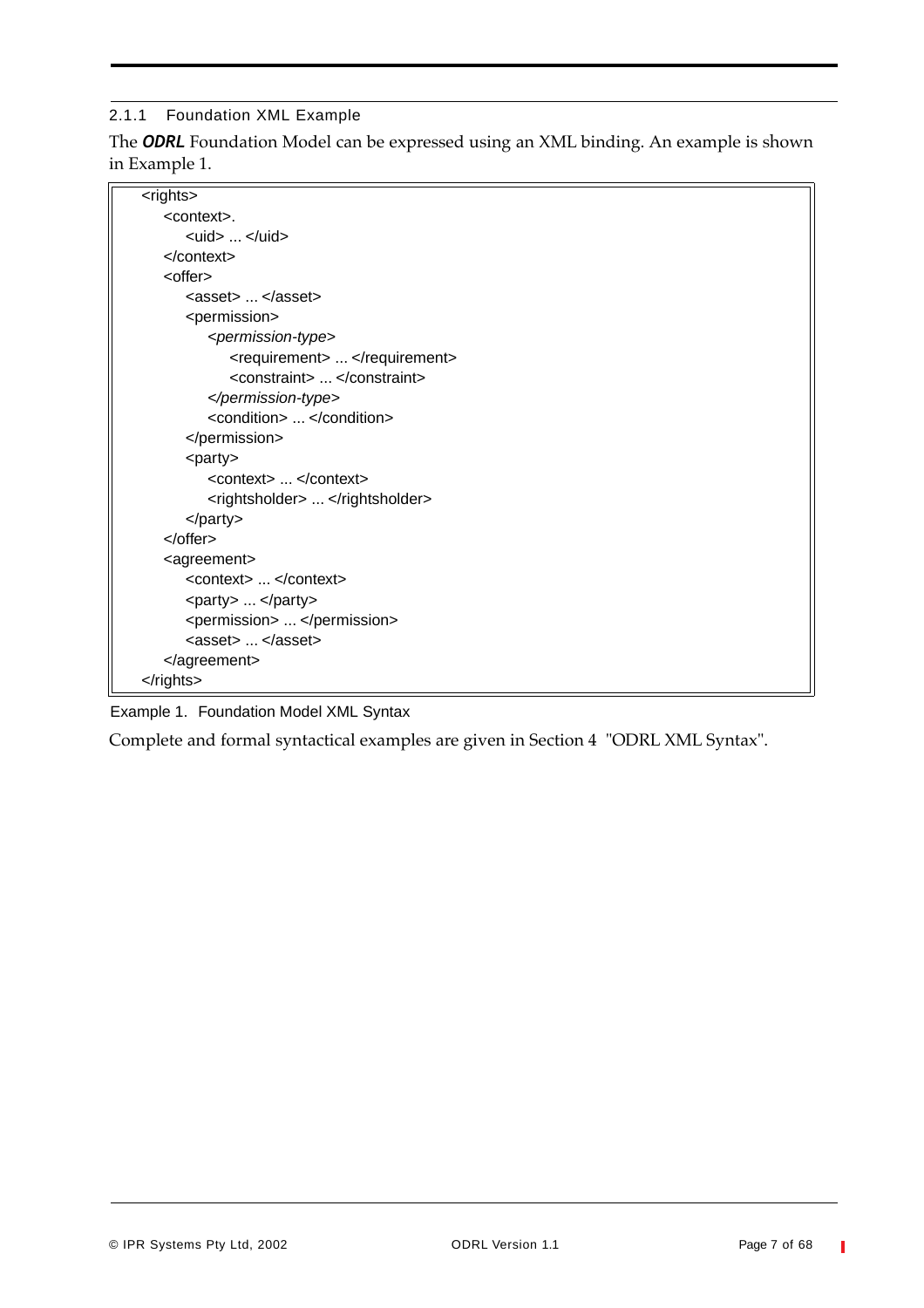# 2.2 ODRL Permission Model

**ODRL** supports the expression of Permissions for both Offers and Agreements. This is the recognised set of activities allowed over the Asset. The *ODRL* Permission Model is shown in Figure 2.



Figure 2. ODRL Permission Model

The Permission entity consists of an aggregation of four abstract entities. The abstract entities (depicted as clouds in Figure 2) are solely used to group similar permissions, and include:

- **•** Usage indicates a set of methods in which the Asset can be consumed (realised with: Display, Print, Play, Execute).
- Reuse indicates a set of operations in which the Asset (or portions of it) can be re-utilised (realised with: Modify, Excerpt, Annotate, Aggregate).
- **•** Transfer indicates a set of procedures in which the rights over the Asset can be transferred (realised with: Sell, Lend, Give, Lease).
- **•** Asset Management indicates a set of digital asset management operations (realised with: Move, Duplicate, Delete, Verify, Backup, Restore, Save, Install, Uninstall).

Note: The listed elements above (eg Display, Print etc) are defined in full in Section 3 "ODRL Data Dictionary Semantics" and form the basis of the *ODRL* Data Dictionary.

Additionally, the Permissions support:

- **•** an "Exclusivity" attribute that indicates if the granted permission is confined to nominated Parties (as per an Agreement).
- The Context entity for the purposes of assigned unique identifiers to specific sets or groups of Permissions.

A Permission must be associated with one or more Assets via an Offer or Agreement. This association can be explict (ie Permission is a child element of Offer or Agreement) or implict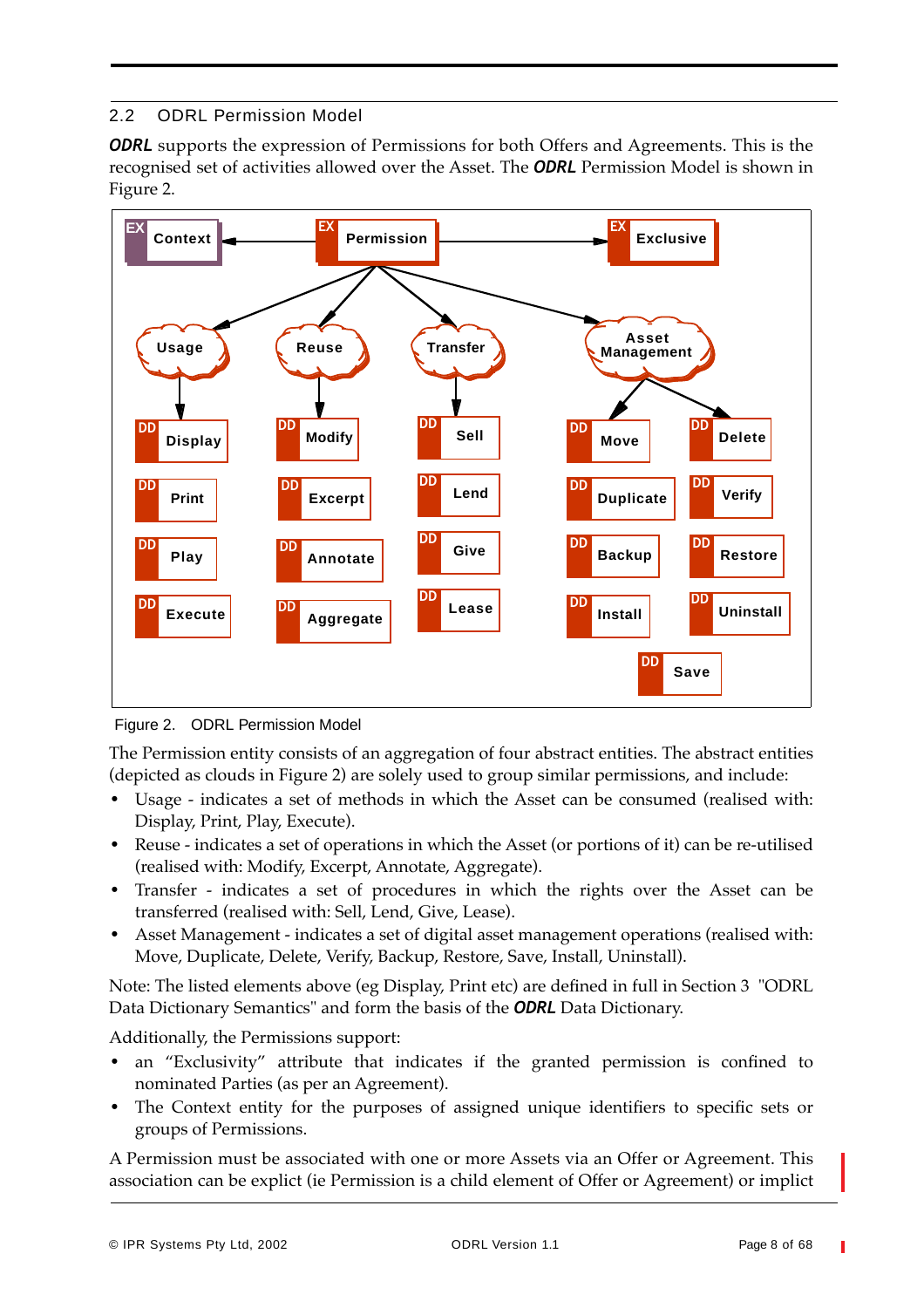via a reference from an Offer/Agreement). A Permission can be associated with zero or more Constraints, Conditions, and Requirements.

#### *Important Note:*

A Permission that is not specified in any Rights Expressions is not granted. That is, no assumptions should be made with regard to Permissions if they are not explicitly mentioned in the *ODRL* expression.

#### 2.2.1 Permission XML Example

The *ODRL* Permission Model can be expressed using an XML binding. An example is shown in Example 2 in which permissions for display, print (with a constraint), and annotate have been granted.

| <permission></permission>  |
|----------------------------|
| <display></display>        |
| <print></print>            |
| <constraint> </constraint> |
| $<$ /print $>$             |
| <annotate></annotate>      |
|                            |

Example 2. Permission Model XML Syntax

Complete and formal syntactical examples are given in Section 4 "ODRL XML Syntax".

T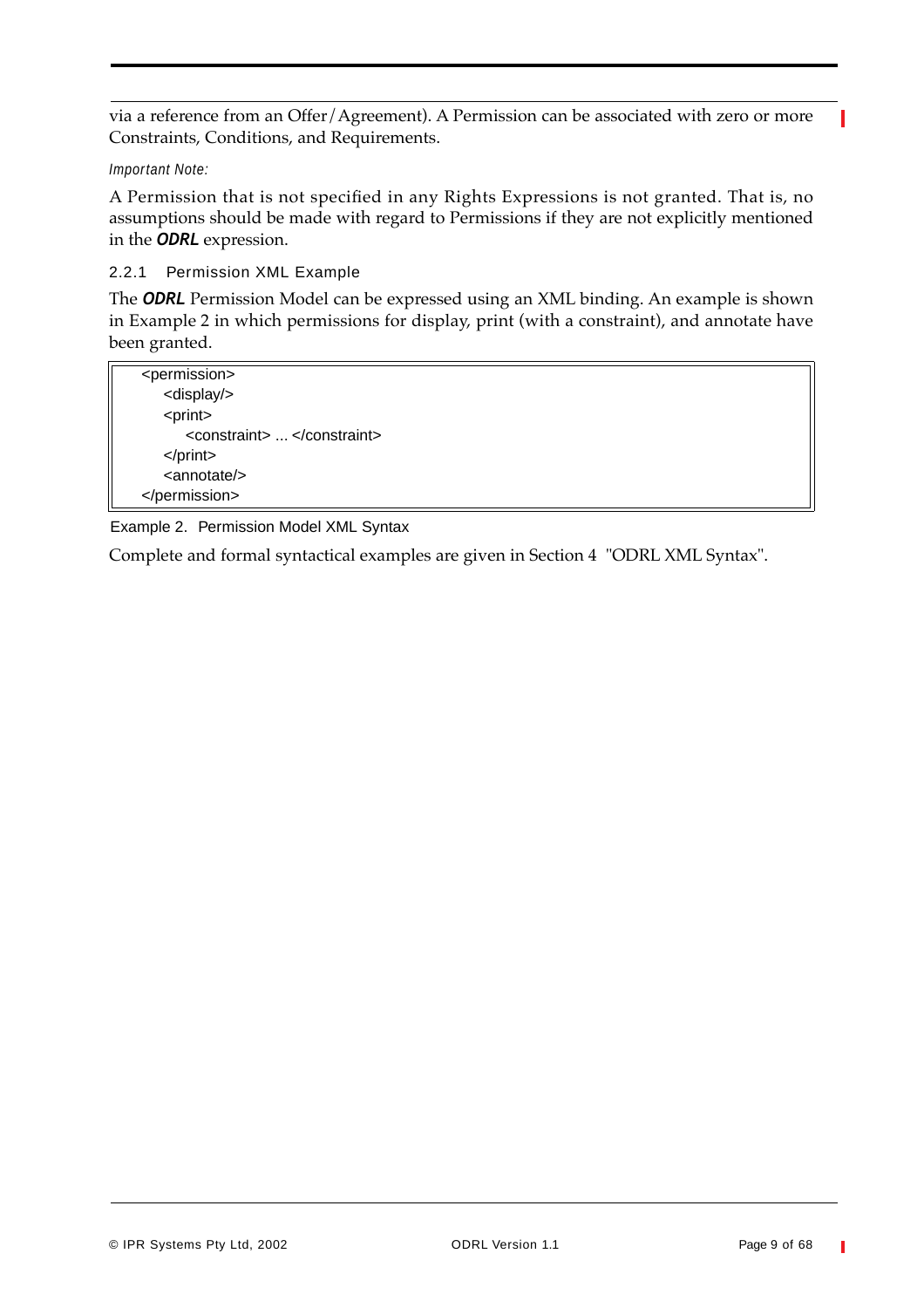# 2.3 ODRL Constraint Model

**ODRL** supports the expression of Rights Constraints. This is the recognised set of restrictions on the Permissions over the Asset. The *ODRL* Constraint Model is shown in Figure 3.



Figure 3. ODRL Constraint Model

The Constraints entity consists of an aggregation of several abstract entities. The abstract entities (depicted as clouds in Figure 3) are solely used to group similar constraints, and include:

- **•** User indicates a set of constraints which limits usage to identified user(s) (realised with: Individual, Group).
- Device indicates a set of constraints which limits usage to physical devices or systems (realised with: CPU, Network, Screen, Storage, Memory, Printer, Software, Hardware).
- **•** Bounds indicates a set of constraints which limits usage to a fixed number or extent/ coverage (realised with: Count, Range, Spatial).
- **•** Temporal indicates a set of constraints which limits usage to temporal boundaries (realised with: Date Time, Accumulated, Interval).
- Aspect indicates a set of constraints which limits usage to distinct features or expressions of the asset (realised with: Quality, Format, Unit, Watermark).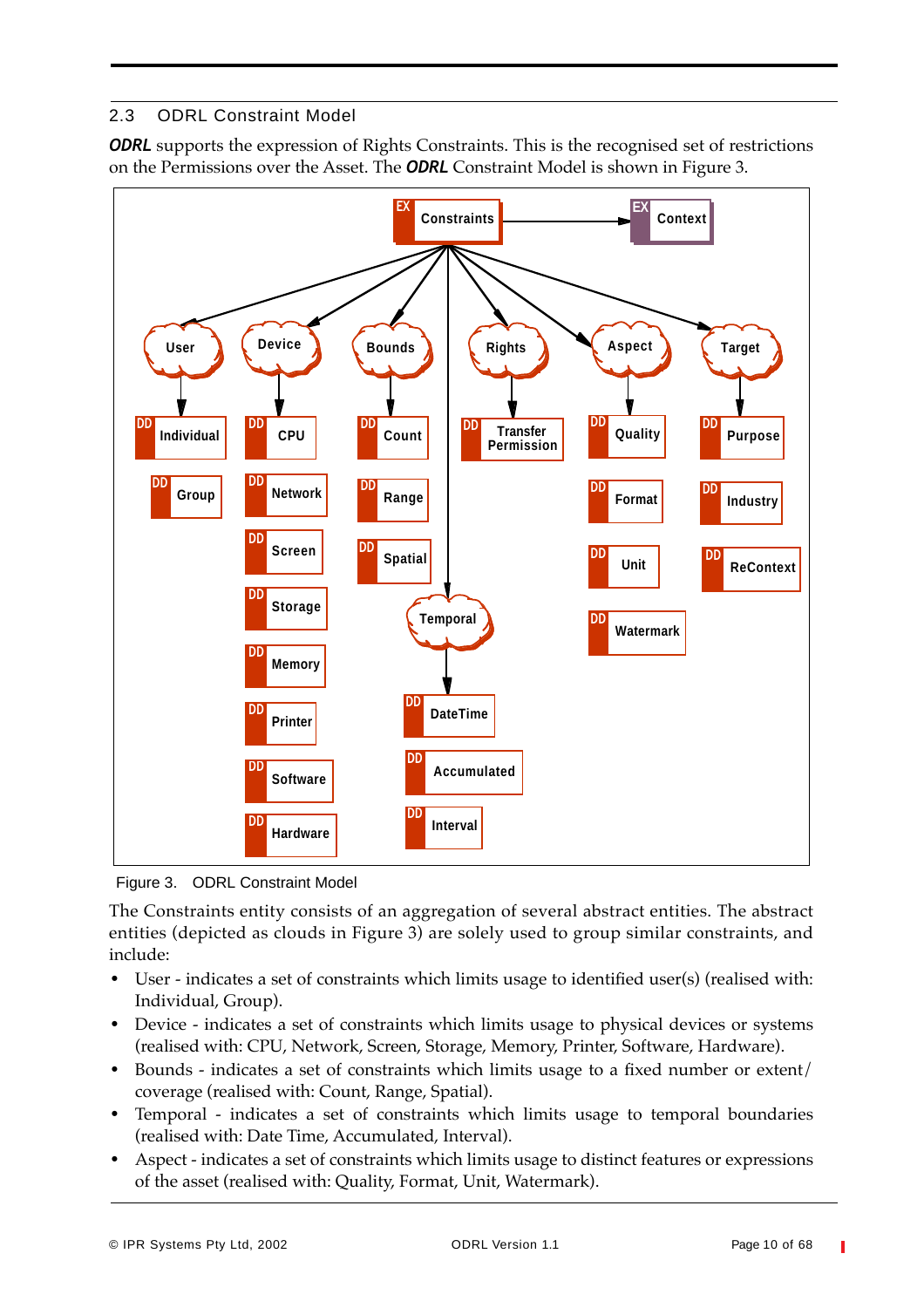- **•** Target indicates a set of constraints which limits usage to where and how the asset is used (realised with: Purpose, Industry, ReContext).
- **•** Rights indicates a set of constraints which only applies to asset with a Transfer Permissions and enables the specification (and constraints) on downstream permissions (realised with: Transfer Permission).

Note: The listed elements above (eg Individual, Group etc) are defined in full in Section 3 "ODRL Data Dictionary Semantics" and form the basis of the *ODRL* Data Dictionary.

A Constraint is associated with one Permission. If a Constraint appears at the same level as a number of Permissions, then the Constraint applies to all of the Permissions.

Constraints can also have zero or more other Constraints. In this case, the child constraint applies to the parent constraint. As an example of this, consider the <unit> constraint and it's meanings when used with the <count> and <range> constraints:

- A <count> constraint that is outside a <unit> constraint means the number of times the right can be exercised (eg, a count of 5 inside a print element means "print 5 times").
- A <count> constraint that is inside a <unit> constraint means the number of units (eg a count of 5 inside a *NumberOfPages type* unit element that is itself inside a print element means "print 5 pages").
- A <range> constraint that is inside a <unit> constraint means the minimum or maximum ordinal position of the units (eg a range with min of 1, max of 100, inside a *NumberOfPages type* unit element that is itself inside a print element means "print pages numbered (ie positioned) between 1 and 100").
- A meaning of a <range> constraint that is outside a <unit> constraint depends on the containing element.

Additionally all Constraint elements may have a Context element (to support the use of uid) and a "type" attribute (to refer to additional information).

#### *Important Note:*

Any Constraint that is expressed but cannot be performed by the consuming system, must not be granted. That is, if a system does not understand how to guarantee that a specified constraint be honoured it must not grant the permission at all.

For Permissions with multiple constraints, all constraints must be honoured with no conflicts arising. An error must be generated if the latter is true.

#### 2.3.1 Constraint XML Example

The *ODRL* Constraint Model can be expressed using an XML binding. An example is shown in Example 3 in which the display permission is constrained to a particular CPU. The print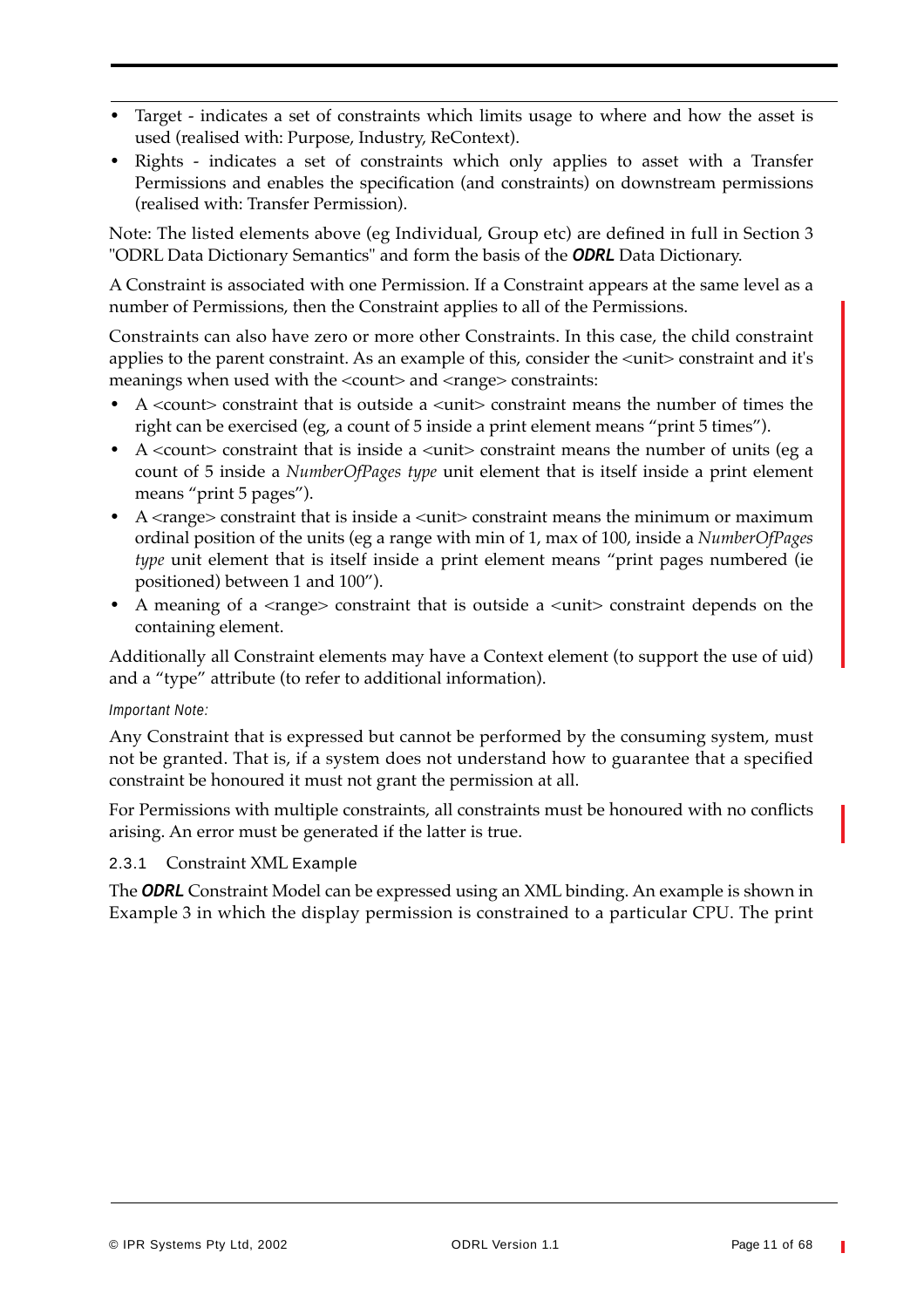permission is limited to printing up to five times. The play permission is limited to a recurring period of seven days which itself can only occur up to ten times.

| <display></display>       |  |
|---------------------------|--|
| <constraint></constraint> |  |
| $<$ cpu $/$               |  |
|                           |  |
|                           |  |
| <print></print>           |  |
| <constraint></constraint> |  |
| <count>5</count>          |  |
|                           |  |
| $<$ /print $>$            |  |
| <play></play>             |  |
|                           |  |
| <interval>P7D</interval>  |  |
| <constraint></constraint> |  |
| <count>10 </count>        |  |
| $<$ /constraint>          |  |
|                           |  |
| $<$ /play>                |  |

#### Example 3. Constraint Model XML Syntax

Complete and formal syntactical examples are given in Section 4 "ODRL XML Syntax".

#### 2.3.2 Transfer Permission Constraint Example

The Transfer Permission constraint is used to enable the downstream distribution of rights over assets. It applies only to assets that have one of the Transfer Permission applied as this ensures that the authorised party can transfer rights to other users. (This is sometimes called "narrow" rights.)

The Transfer Permission constraint may contain a list of other Permissions that either must be or may be passed along when the asset is transferred. If a Permission is not listed, then those permissions may not be passed along when the asset is transferred. In other words, the default is that no Permissions may be passed along when the asset is transferred.

When a Permission is passed along, the party that transfers the asset may or may not be allowed to alter the Permissions (typically by narrowing it). The Transfer Permission entity supports the following "downstream" attribute values to indicate this:

- **•** equal
- **•** less
- **•** notgreater (less than or equal to)

If the downstream attribute is "equal", the Permissions must be passed along without change when the asset is transferred. This is the default situation.

If the downstream attribute is "less", a smaller subset of Permissions must be passed along when the asset is transferred.

If the downstream attribute is "notgreater", the Permissions may be narrowed when the asset is transferred, but it must not be expanded.

The following Example 4 shows how the Transfer Permission constraint (applied to the Sell transfer permission) contains two options. The first option contains two other permissions (print, display) and the downstream attribute is set to "equal". The means that when the asset is sold to other users, the seller (authorised under the agreement) must provide these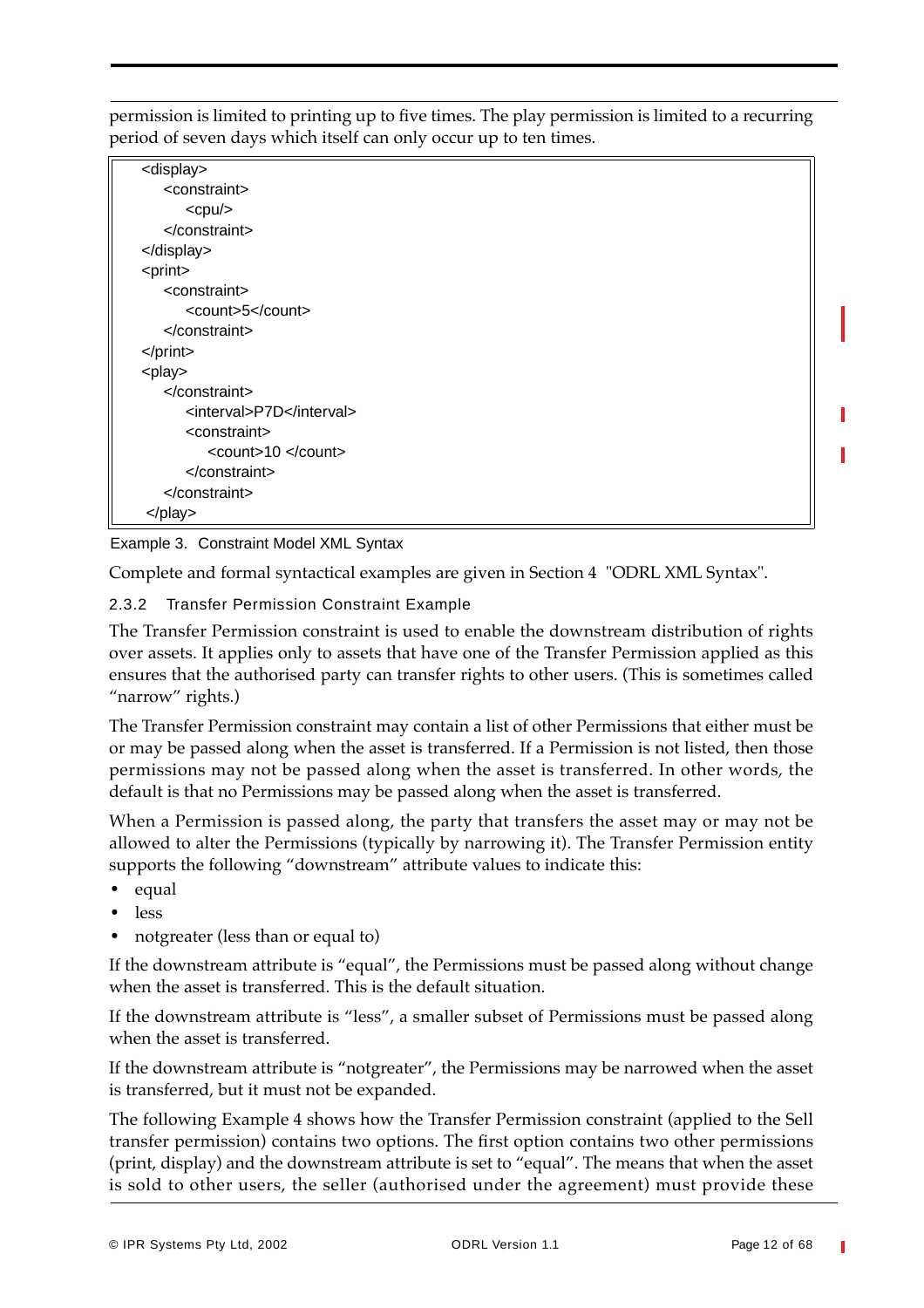Permissions. The second option also contains two other permissions (aggregate, annotate) and the downstream attribute is set to "notgreater". The means that when the asset is sold to other users, the seller may provide these two Permissions, one of them, or none of them.

| <permission></permission>                             |  |
|-------------------------------------------------------|--|
| <sell></sell>                                         |  |
| <constraint></constraint>                             |  |
| <transferperm downstream="equal"></transferperm>      |  |
| $<$ print $/$ >                                       |  |
| <display></display>                                   |  |
| $\langle$ transferPerm>                               |  |
| <transferperm downstream="notgreater"></transferperm> |  |
| <aggregate></aggregate>                               |  |
| $\alpha$ nnotate $\alpha$                             |  |
| $\langle$ transferPerm>                               |  |
| $<$ /constraint>                                      |  |
| $<$ /sell $>$                                         |  |
|                                                       |  |

Example 4. Constraint Model - Transfer Permission - XML Syntax

2.3.3 For Each Member Constraint

Some constraints are based on entities that could contain a number of sub-entities (ie members).

For example, a Group constraint would normally refer to a collection of individuals. Under normal conditions, a Print permission with a Count constraint of "1" that appeared with a Group constraint would indicate that the asset can only be printed once. However, we may wish the Count constraint of "1" to apply to each member of the Group constraint, thus enabling each individual to print the asset once.

In cases where the constraint needs to apply at the level of each member of another constraint then we can support this feature with a "forEachMember" mechanism. This mechanism enables any member-based constraint to be identified and the referring constraint will apply to each member of that constraint.

ODRL defines a URI to represent these semantics:

http://odrl.net/1.1/#forEachMember

This URI value is used in the "type" attribute of the constraint element. The constraint elements refer to each other using id/idref (see Section 2.14).

Consider Example 4B (below) where an asset has been acquired for teaching a class (eg JAVA101). The teacher has purchased the rights to an asset and the first constraint (with id of "student01") enables any member of the identified group to display the asset. The print permission also has a constraint of "1" but this constraint refers to the first constraint (using idref) and has the "forEachMember" type attribute. This means that each member of the Group can print the asset once (and not that the asset can be printed once in total).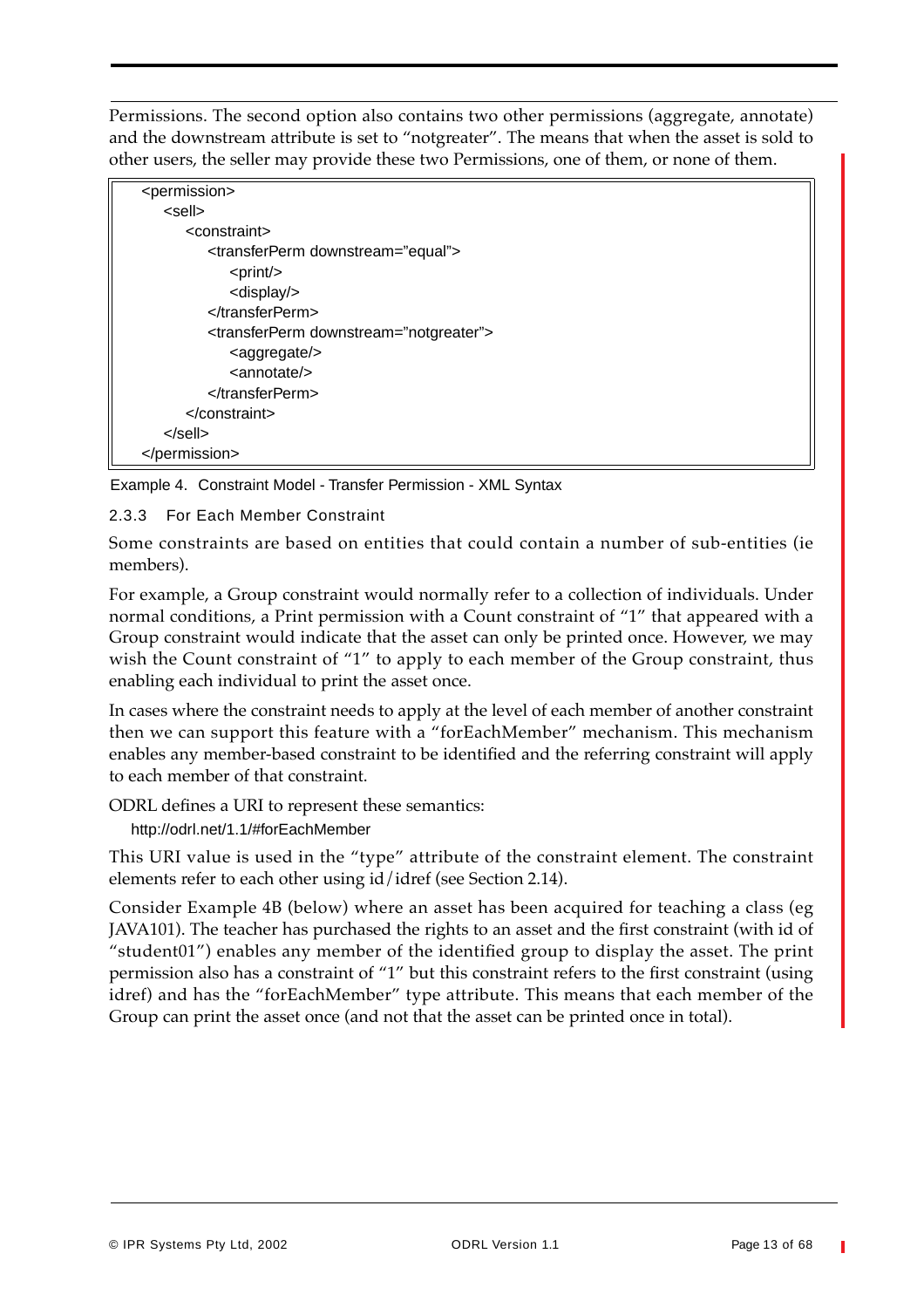Example 4B: Constraint Model - For Each Member - XML Syntax

#### 2.4 ODRL Requirement Model

**ODRL** supports the expression of Rights Requirements. This is the recognised set of preconditions that must be met in order to obtain the related permissons. The *ODRL* Requirements Model is shown in Figure 4.



Figure 4. ODRL Requirement Model

The Requirement entity consists of three abstract entities. The abstract entities (depicted as a cloud in Figure 4) are solely used to group similar requirements, and includes:

- Fee indicates a set of requirements for payments for usage (realised with: PrePay, PostPay, PerUse).
- **•** Interactions indicates a set of requirements on user interactions (realised with: Accept, Register).

T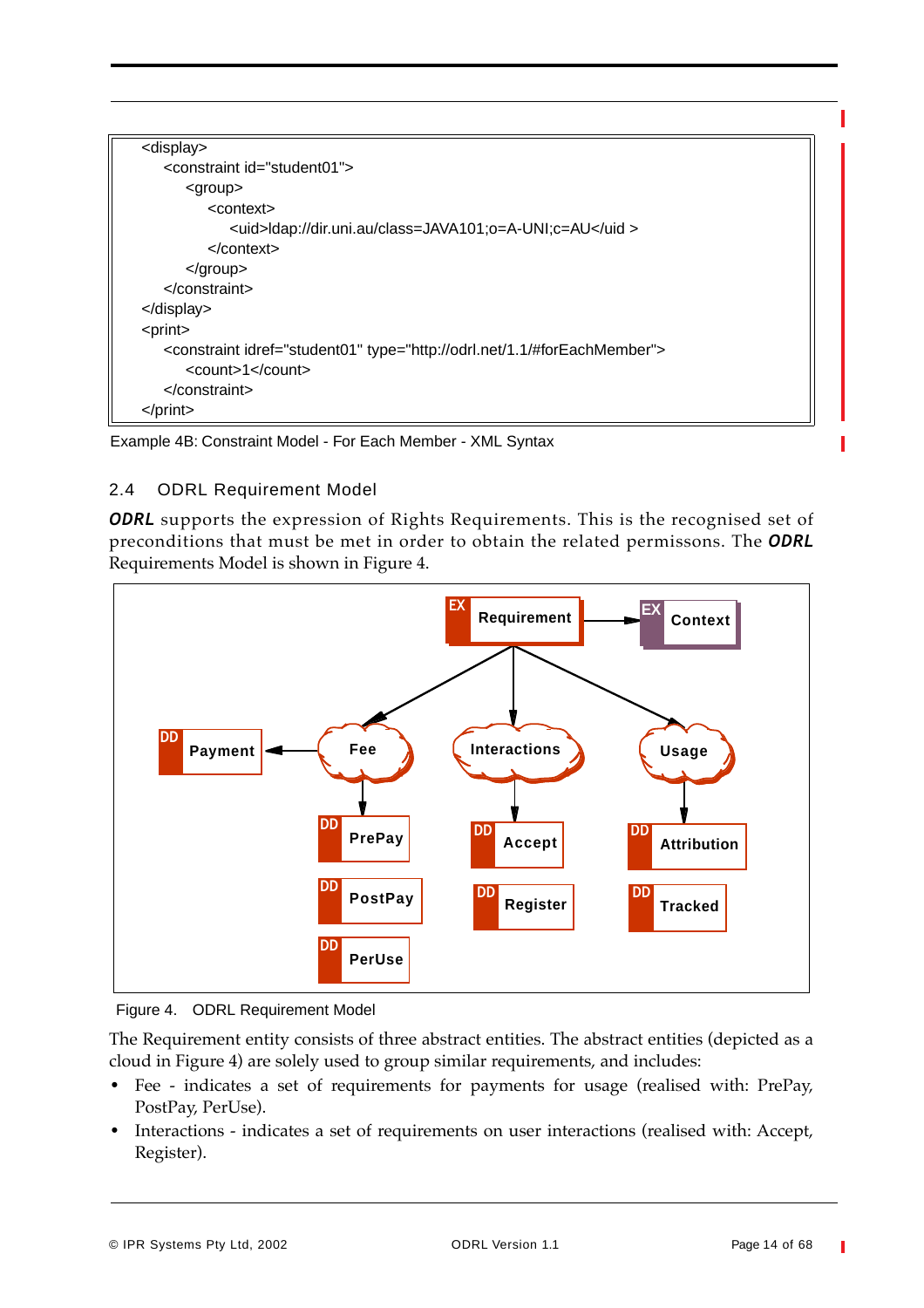**•** Usage - indicates a set of requirements on the use of the asset (realised with: Attribution, Tracked).

Note: The listed elements above (eg PrePay etc) are defined in full in Section 3 "ODRL Data Dictionary Semantics" and form the basis of the *ODRL* Data Dictionary.

A Requirement can be associated with one or many Permissions. If a Requirement appears at the same level as a number of Permissions, then the Requirement applies once to all of the Permissions. For Permissions with multiple Requirements, all Requirements must be honoured and no conflicts should arise. An error must be generated if the latter is true.

Additionally all Requirement elements may have a Context element.

The *ODRL* Data Dictionary also defines the common reusable Payment entity, A payment may consist of the fixed amount to pay, the currency of the amount, the taxation due (as a percentage) and a taxation code.

#### *Important Note:*

Any Requirement that is expressed but cannot be performed by the consuming system, must not be granted. That is, if a system does not understand how to guarantee that a specified Requirement has been met, then it must not grant the permission at all. Users of the system must be informed of the situation.

2.4.1 Requirement XML Example

The *ODRL* Requirement Model can be expressed using an XML binding. An example is shown in Example 5 in which the play permission requires a \$AUD20 fee (plus 10% tax) to be paid per use.

| <play></play>               |                                          |
|-----------------------------|------------------------------------------|
| <requirement></requirement> |                                          |
| <peruse></peruse>           |                                          |
| <payment></payment>         |                                          |
|                             | <amount currency="AUD">20.00</amount>    |
|                             | <taxpercent code="GST">10.0</taxpercent> |
|                             |                                          |
|                             |                                          |
|                             |                                          |
|                             |                                          |

Example 5. Requirement Model XML Syntax

Complete and formal syntactical examples are given in Section 4 "ODRL XML Syntax".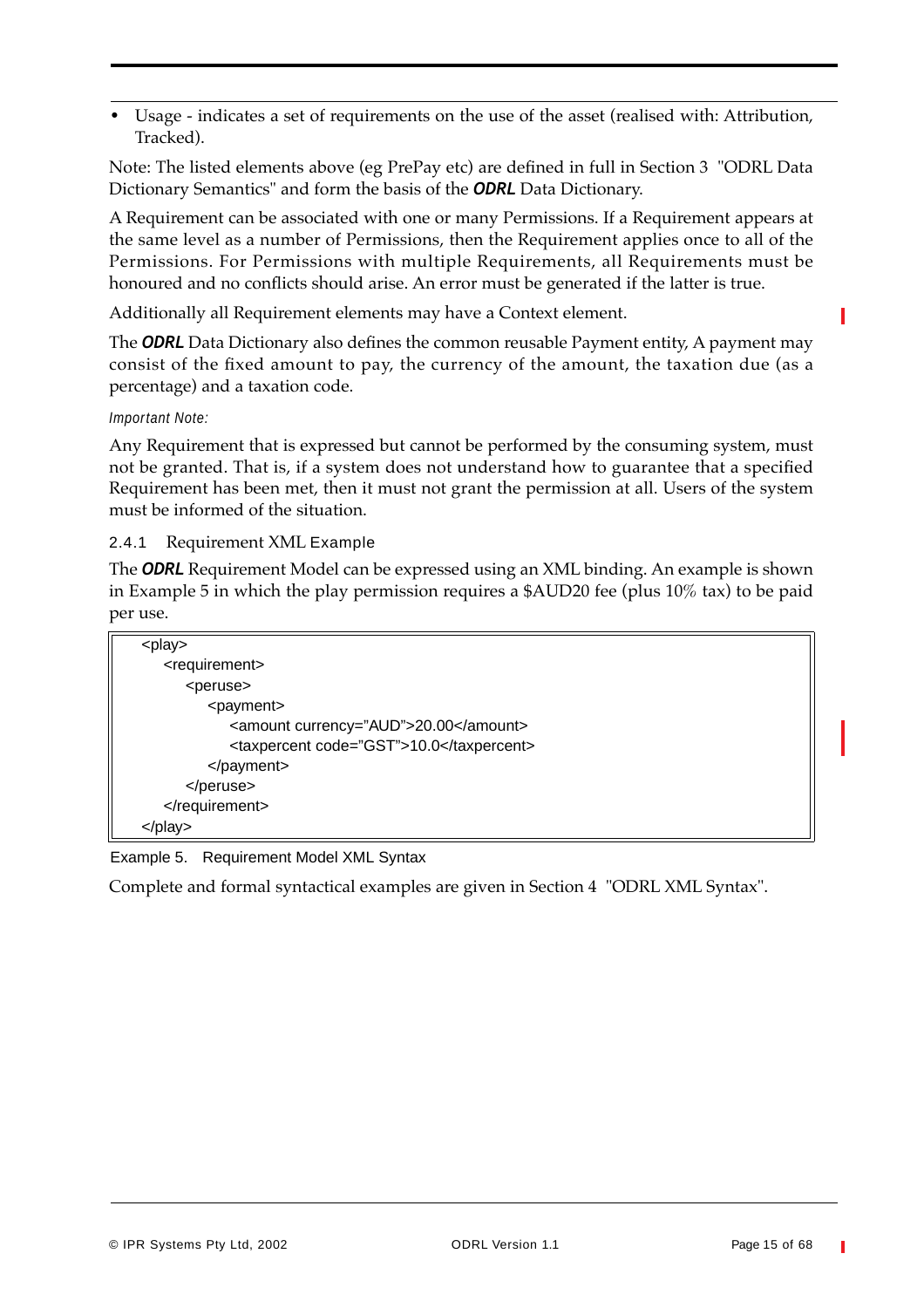# 2.5 ODRL Condition Model

**ODRL** supports the expression of Rights Conditions. These are exceptions that are conditional events that, if become true (or occur), render the Permissions as no longer valid. The *ODRL* Condition Model is shown in Figure 5.





The Condition entity reuses two existing entities:

- **•** Permission indicates the set of permissions that will trigger the event
- **•** Constraint indicates a set of constraints. that will trigger the event

Note: The elements above are defined in full in Section 3 "ODRL Data Dictionary Semantics" and form the basis of the *ODRL* Data Dictionary.

If a Condition becomes true (ie the specified event occurs), then the system must cease granting the Permission to the user. The system may inform the user of the situation and offer information about renegotiating a new agreement.

A Condition can be associated with one or many Permissions. If a Condition appears at the same level as a number of Permissions, then the Condition applies once to all of the Permissions. For Permissions with multiple Conditions, all Conditions must be honoured and no conflicts should arise. An error must be generated if the latter is true.

Additionally all Condition elements may have a Context element.

#### *Important Note:*

Any Condition that is expressed but cannot be met or understood by the consuming system, must not grant the related Permissions. That is, if a system does not understand how to guarantee that a specified Condition has been met, then it must not grant the Permissions at all.

It is also important to note that Conditions and Constraints/Permissions behave in a similar ways but with opposite effect. A right can be expression with a Permission (what you are allowed to do) and a Constraint (limiting your permission). However, a Condition expresses the same semantics but as exceptions. If those conditions are met, the right is extinguished.

# 2.5.1 Condition XML Example

The *ODRL* Condition Model can be expressed using an XML binding. An example is shown in Example 6 in which there are two permissions; sell and play. The play permission has a constraint on a particular type of software meaning that the play permission must be expired if and when that software is used to play the video. Additionally, there is a constraint that applies to all of the permissions (both play and sell). This constraint is on the spatial area

П

Π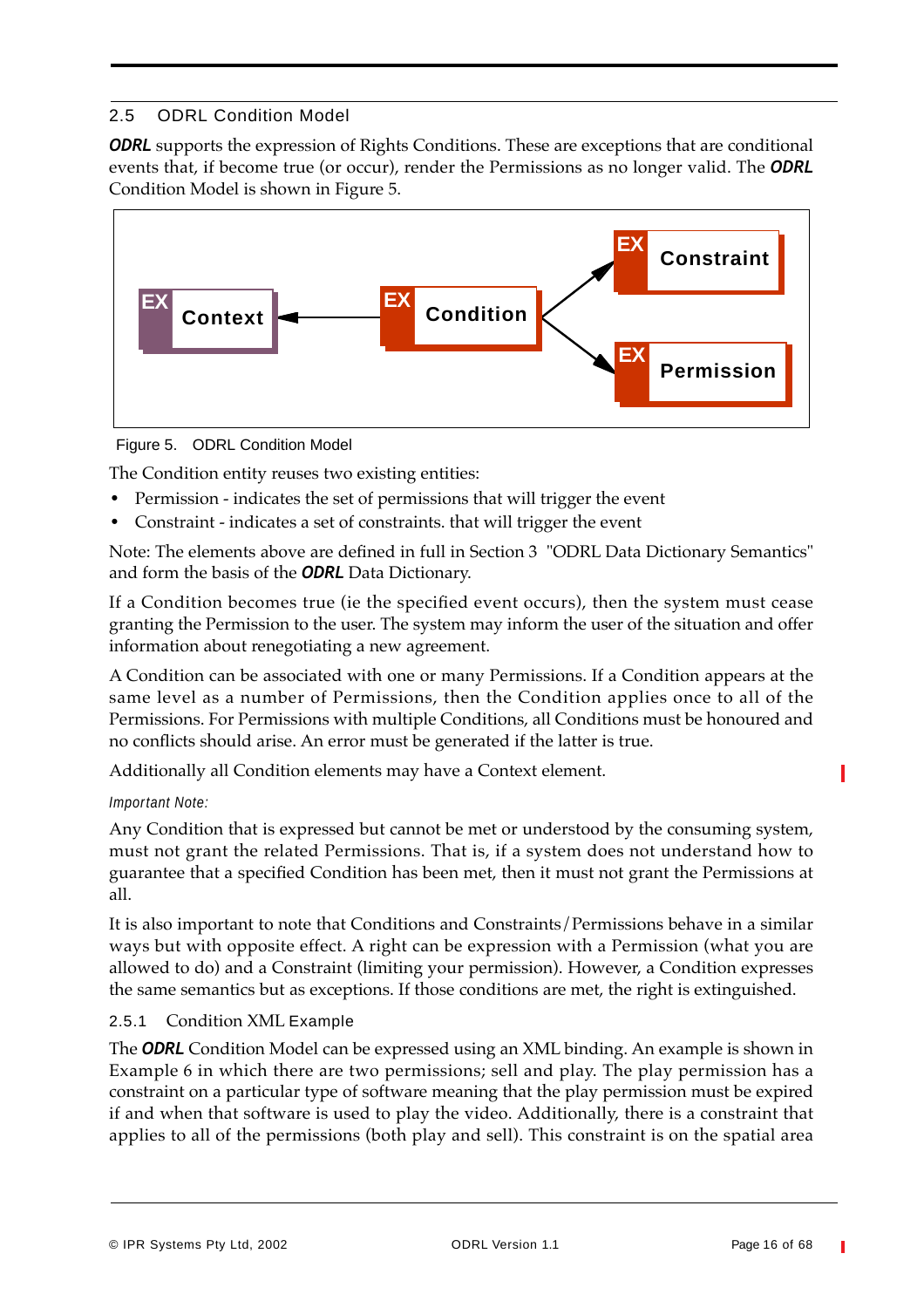(Australia) meaning that the permissions must be expired if and when the permissions are carried out in Australia.

| <permission></permission> |  |
|---------------------------|--|
| <sell></sell>             |  |
| <play></play>             |  |
| <condition></condition>   |  |
| <constraint></constraint> |  |
| <software> </software>    |  |
| <constraint></constraint> |  |
|                           |  |
| $<$ /play>                |  |
|                           |  |
| <condition></condition>   |  |
| <constraint></constraint> |  |
| <spatial></spatial>       |  |
| <context></context>       |  |
| <uid>iso3166:AU</uid>     |  |
| $<$ /context $>$          |  |
|                           |  |
| <constraint></constraint> |  |
|                           |  |



Complete and formal syntactical examples are given in Section 4 "ODRL XML Syntax".

# 2.6 ODRL Rights Holder Model

**ODRL** supports the identification of Rights Holders. The Rights Holder is a recognised Party and any set of entitlements that they are due for the use of their Asset. The *ODRL* Rights Holder Model is shown in Figure 6.



Figure 6. ODRL Rights Holder Model

T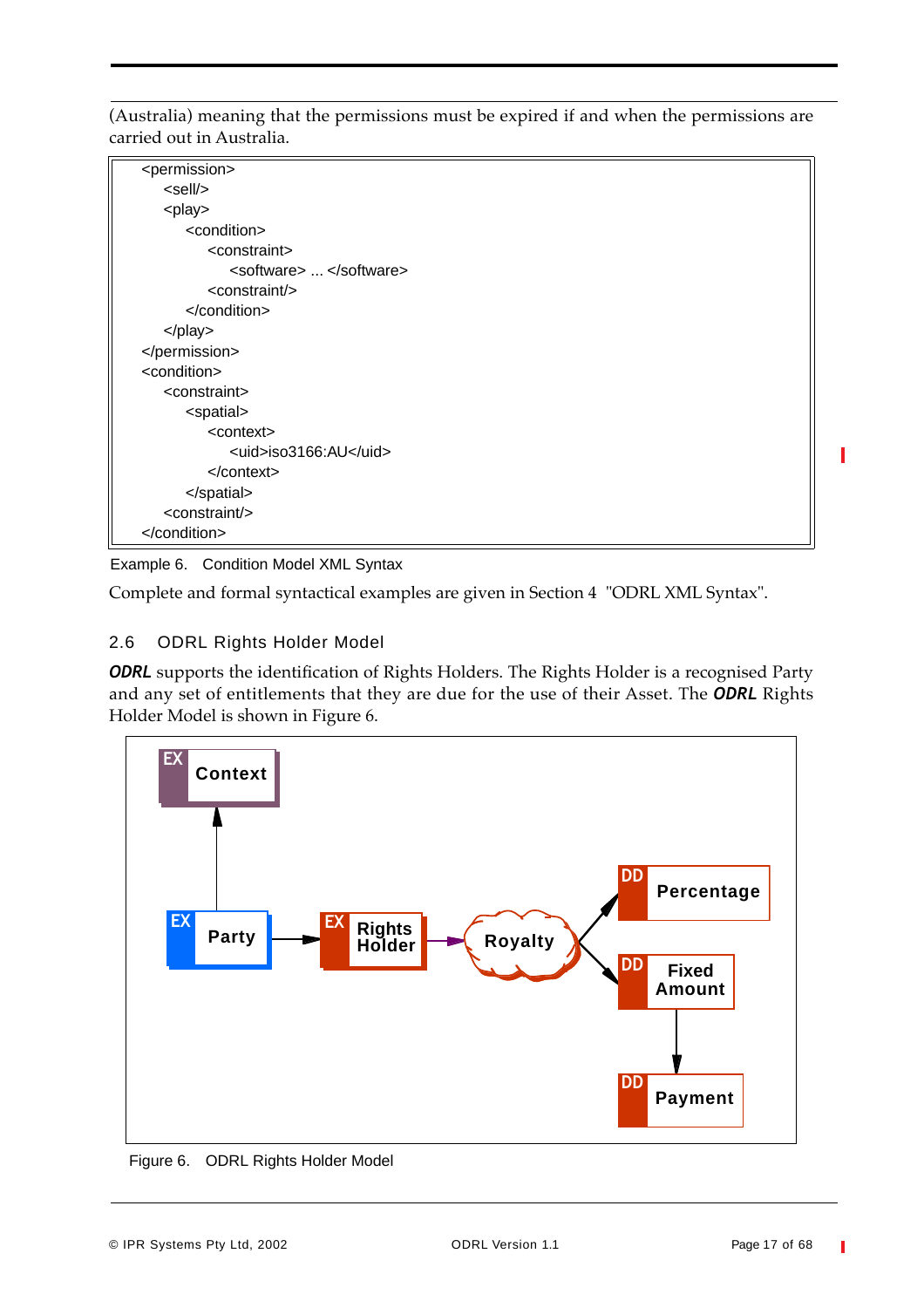The Rights Holder entity consists of one abstract entity: The abstract entity (depicted as a cloud in Figure 6) is solely used to group similar Rights Holder royalty entitlements, and include:

- **•** Percentage indicates a payment due to the indicated party for each transaction over the asset as a percentage of the value of the net transaction.
- **•** Fixed Amount indicates a payment due to the indicated party for each transaction over the asset as a fixed value of the net transaction.

Note: The listed elements above (eg Percentage etc) are defined in full in Section 3 "ODRL Data Dictionary Semantics" and form the basis of the *ODRL* Data Dictionary.

A Rights Holder can contain one or more Parties, and can be associated with one or many Assets. Parties can also be nested to indicate dependencies. For example; to support Rights Holder Sonya receiving 10% of Rights Holder Fiona's royalty (who may receive a fixed amount).

2.6.1 Rights Holder XML Example

The *ODRL* RightsHolder Model can be expressed using XML. An example is shown in Example 7 in which two identified parties share royalties with 90% to one and 10% to the other for each net transaction over their asset.

| <party></party>               |
|-------------------------------|
| <context> </context>          |
| <rightsholder></rightsholder> |
| <percentage>90</percentage>   |
|                               |
| $<$ /party>                   |
| <party></party>               |
| <context> </context>          |
| <rightsholder></rightsholder> |
| <percentage>10</percentage>   |
|                               |
|                               |

Example 7. RightsHolder Model XML Syntax

Complete and formal syntactical examples are given in Section 4 "ODRL XML Syntax".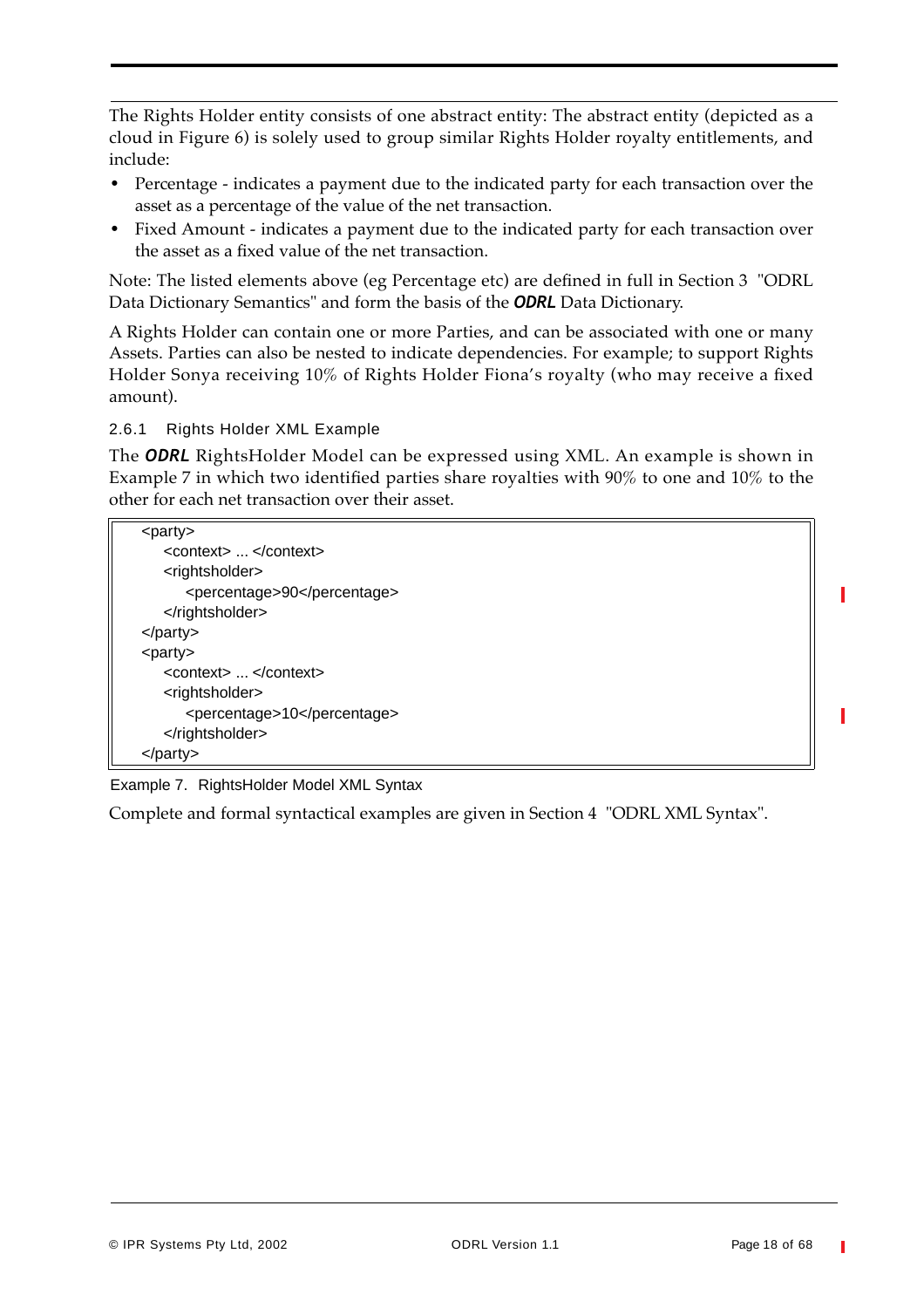# 2.7 ODRL Context Model

**ODRL** supports expressing additional information about entities and related entities. The **ODRL** Context Model is shown in Figure 7.



Figure 7. ODRL Context Model

The Context entity is an aggregation of ten other entities and includes:

- **•** UID a unique identification code for the entity.
- **•** Name a name used to describe the entity.
- **•** Role the role played by the entity.
- **•** Remark comments related to the entity.
- **•** Version indicates the version of the entity.
- **•** Date indicates the date the entity occurred or is valid for.
- **•** Event indicates the type of event
- **•** Physical Location indicates the physical location of the event/entity.
- **•** Digital Location indicates the digital location of the event/entity.
- **•** External Reference a link (URI) to an additional information about the entity.
- **•** Transaction information about the purchased transaction related to the entity.
- **•** Service a link (URI) to the service providing the entity.

Note: The listed elements above (eg UID etc) are defined in full in Section 3 "ODRL Data Dictionary Semantics" and form the basis of the *ODRL* Data Dictionary.

The Context is used for a number of different purposes and can be associated with any entity. When declaring Assets, it is used to indicate the unique identifier for the asset. When declaring Parties, it is used to indicate the unique identifier for the party, what role they may have played, and their name. The whole rights expression (eg Offer) can also have a Context to indicate the unique identifier for the expression as well as when it was created. The Agreement entity can also have a Context to provide information about the transaction.

The text-based Content entities (ie Name and Remark) may also indicate the human language of the text value (using the xml "lang" attribute).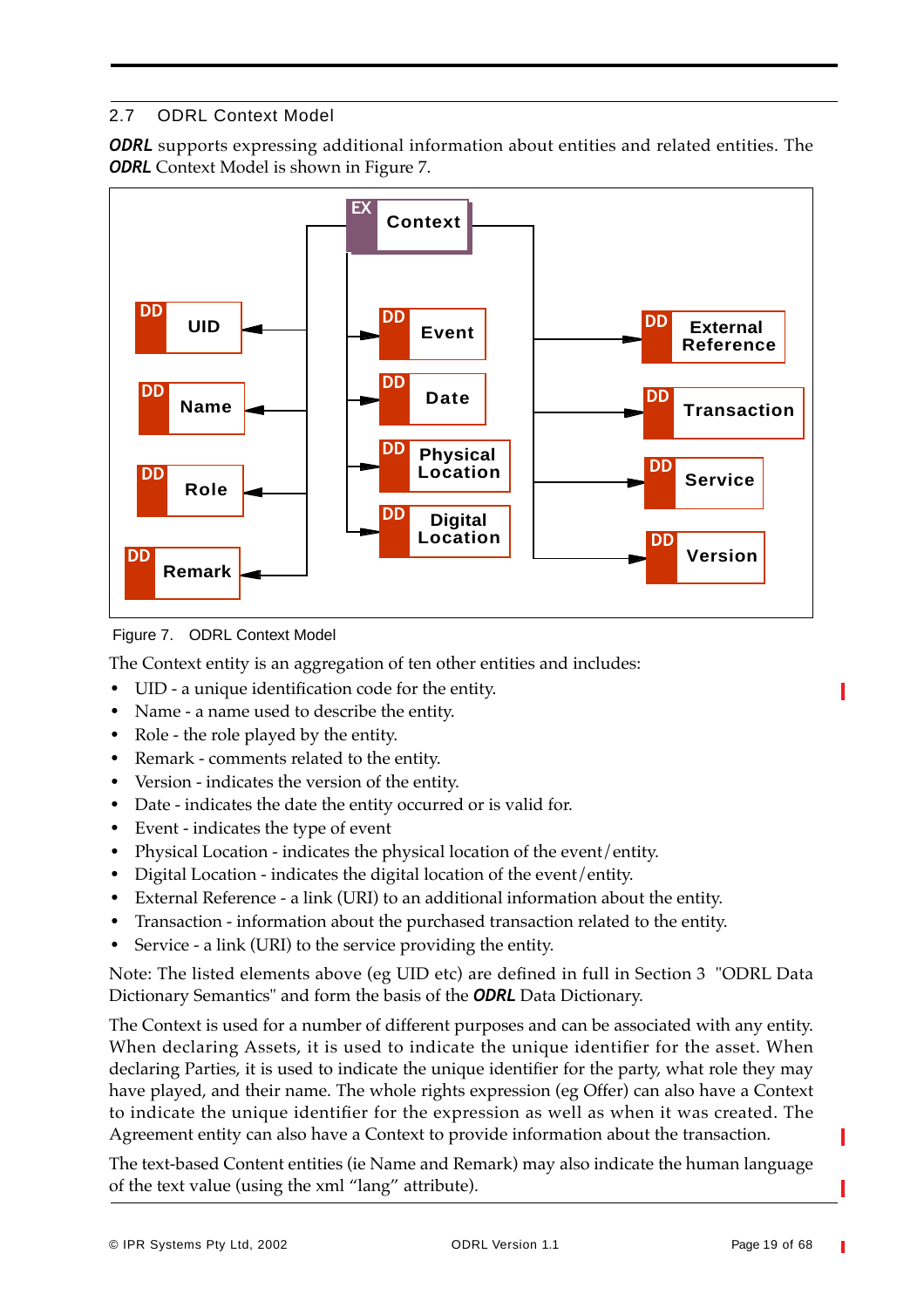#### *Important Note:*

The reference to identifiers (in the uid element) and vocabulary values (in the role element) should be conformant URIs. For identifiers, this requires the value to be one of the URI family (eg URL, URNs etc). For vocabulary values, this requires the scheme to be registered with an appropriate namespace. This mechanisms provides the most flexibility for additional URIs and vocabulary schemes to be utilised in *ODRL.* However, for backward compatibility, the <uid> element may also contain string datatypes.

Multiple uid elements can also be used in the context. For example, an Asset may contain many parts and each can be referenced via a uid element enabling the collection to be viewed as a whole Asset.

#### 2.7.1 Context XML Example

The *ODRL* Context Model can be expressed using an XML binding. An example is shown in Example 8 in which the context for a party is described.

| <party></party>                                                  |
|------------------------------------------------------------------|
| <context></context>                                              |
| <uid>x500:c=EX;o=FederalLibrary;ou=Registry;cn=MariaKBrown</uid> |
| <name>Maria Brown</name>                                         |
| <role>onix:AO1</role>                                            |
| <reference>http://www.maria-k-brown.com/vcard.xml</reference>    |
| $\alpha$ / context                                               |
| $<$ /party>                                                      |

#### Example 8. Context Model XML Syntax

Complete and formal syntactical examples are given in Section 4 "ODRL XML Syntax".

# 2.8 ODRL Offer Model

*ODRL* supports expressing offers made from Rights Holders for specific rights over their assets. The *ODRL* Offer Model is shown in Figure 9.



Figure 8. ODRL Offer Model

The Offer entity is an aggregation of four other entities and includes:

- **•** Asset information about the asset
- **•** Rights Holder information about the parties making the offer.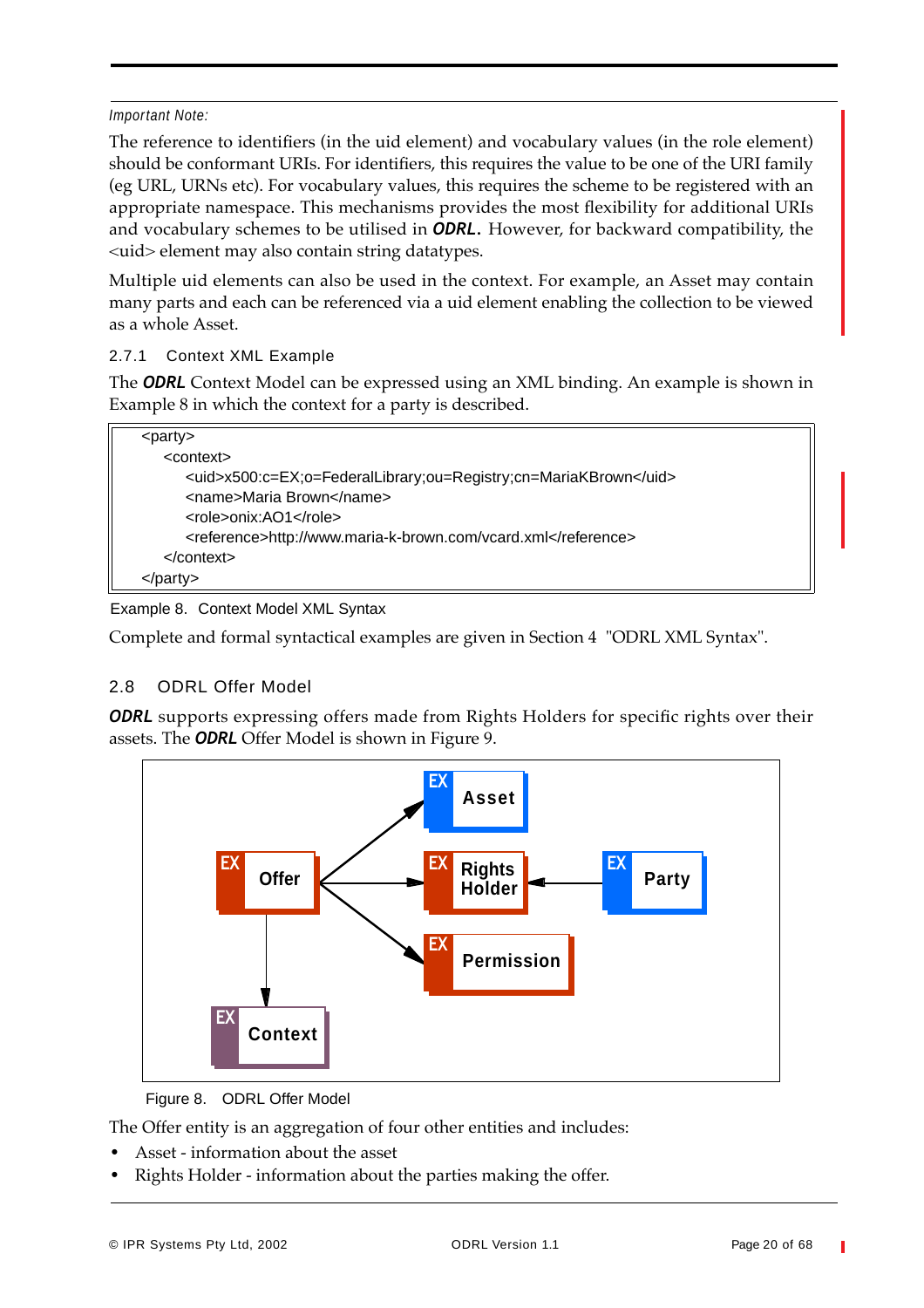- **•** Permission information (or a link) to the usage permissions being offered.
- **•** Context details about the offer such as the date, time, location, identifier etc.

The Offer entity allows for detailed expressions of particular Rights Holders who have negotiated and agreed to offer particular permissions over their assets. Although not mandatory, the use of Context to assign unique identifiers to Offers is highly recommended. An Offer must include at least one Asset and Permission. If Rights Holder is not specified, then the system must support obtaining this information from other sources.

#### 2.8.1 Offer XML Example

The *ODRL* Offer Model can be expressed using an XML binding. An example is shown in Example 10 in which an offer, with context, is described for a set of permissions over an asset with two rights holders.

| <offer></offer>                                                |
|----------------------------------------------------------------|
| <context></context>                                            |
| <uid>http://www.example.com/offer/3893823823472384888373</uid> |
| <date><fixed>2001-10-10T09:00:00</fixed></date>                |
| <service>http://www.example.com/e-book-store</service>         |
| $<$ /context $>$                                               |
| $\langle$ asset $\rangle$ $\langle$ asset $\rangle$            |
| <permission> </permission>                                     |
| $\langle$ party $\rangle$                                      |
| <rightsholder> </rightsholder>                                 |
| $<$ /party $>$                                                 |
| $<$ /offer $>$                                                 |
|                                                                |

Example 9. Offer Model XML Syntax

Complete and formal syntactical examples are given in Section 4 "ODRL XML Syntax".

# 2.9 ODRL Agreement Model

**ODRL** supports expressing agreements made between parties for specific rights over assets. The *ODRL* Agreement Model is shown in Figure 9.



Figure 9. ODRL Agreement Model

The Agreement entity is an aggregation of four other entities and includes:

- **•** Asset information about the asset
- **•** Party information about the parties to the agreement.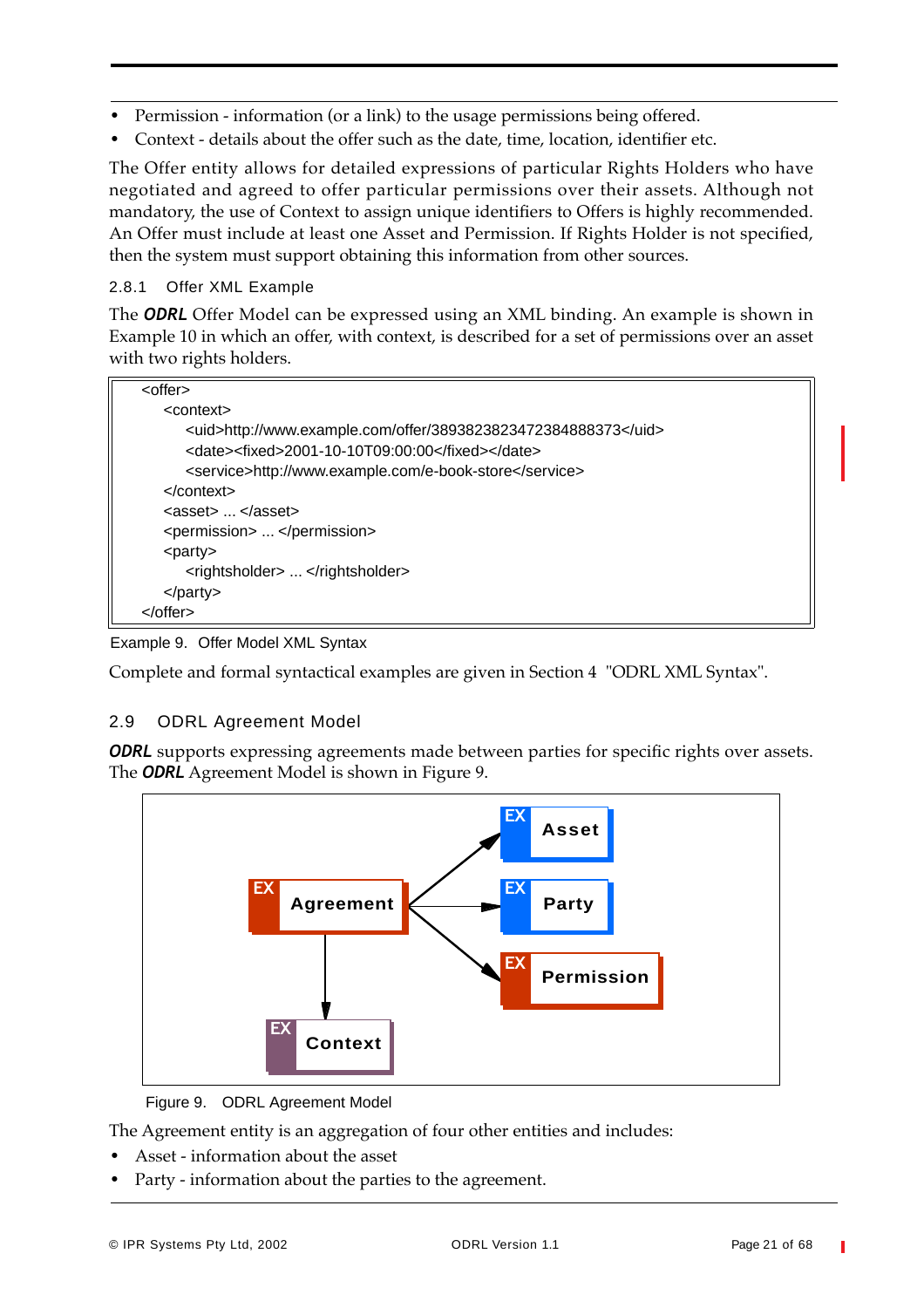- **•** Permission information (or a link) to the usage permissions being agreed to.
- **•** Context details about the agreement such as the date, time, location, identifier etc.

The Agreement entity allows for detailed expressions of particular parties who have negotiated and agreed to a set of particular permissions over some assets. Although not mandatory, the use of Context to assign unique identifiers to Agreements is highly recommended. An Agreement must include at least one Asset and Permission. If Party is not specified, then the system must support obtaining this information from other sources.

#### 2.9.1 Agreement XML Example

The *ODRL* Agreement Model can be expressed using an XML binding. An example is shown in Example 10 in which an agreement, with context, is described between a party and a set of permissions over an asset.

| <agreement></agreement>                              |
|------------------------------------------------------|
| <context></context>                                  |
| <uid>doi:10.999/license/20010701/8736282828AAS</uid> |
| <date><fixed>2001-07-01T10:31:30</fixed></date>      |
| <plocation>Sydney, Australia</plocation>             |
| <remark>Transacted by Example.Com</remark>           |
| $<$ /context $>$                                     |
| <party></party>                                      |
| <context> </context>                                 |
| $<$ /party>                                          |
| <asset> </asset>                                     |
| <permission></permission>                            |
| $\cdots$                                             |
|                                                      |
| $\alpha$ agreement                                   |

#### Example 10.Agreement Model XML Syntax

Complete and formal syntactical examples are given in Section 4 "ODRL XML Syntax".

# 2.10 ODRL Revoke Model

*ODRL* supports revoking offers, agreements, and other rights expressions. The *ODRL* Revoke Model is shown in Figure 10.



Figure 10. ODRL Revoke Model

The Revoke entity is an aggregation of one other entity:

**•** Context - identifier of the expression

The Revoke entity allows for the specification, via the unique identifier (uid) in Context, of the rights expression that is being revoked. The identifier (and identifier scheme) must be known to the consuming system.

Since the unique identifier (uid) in Context can be applied to any of the following:

- **•** the entire rights expression
- **•** Offers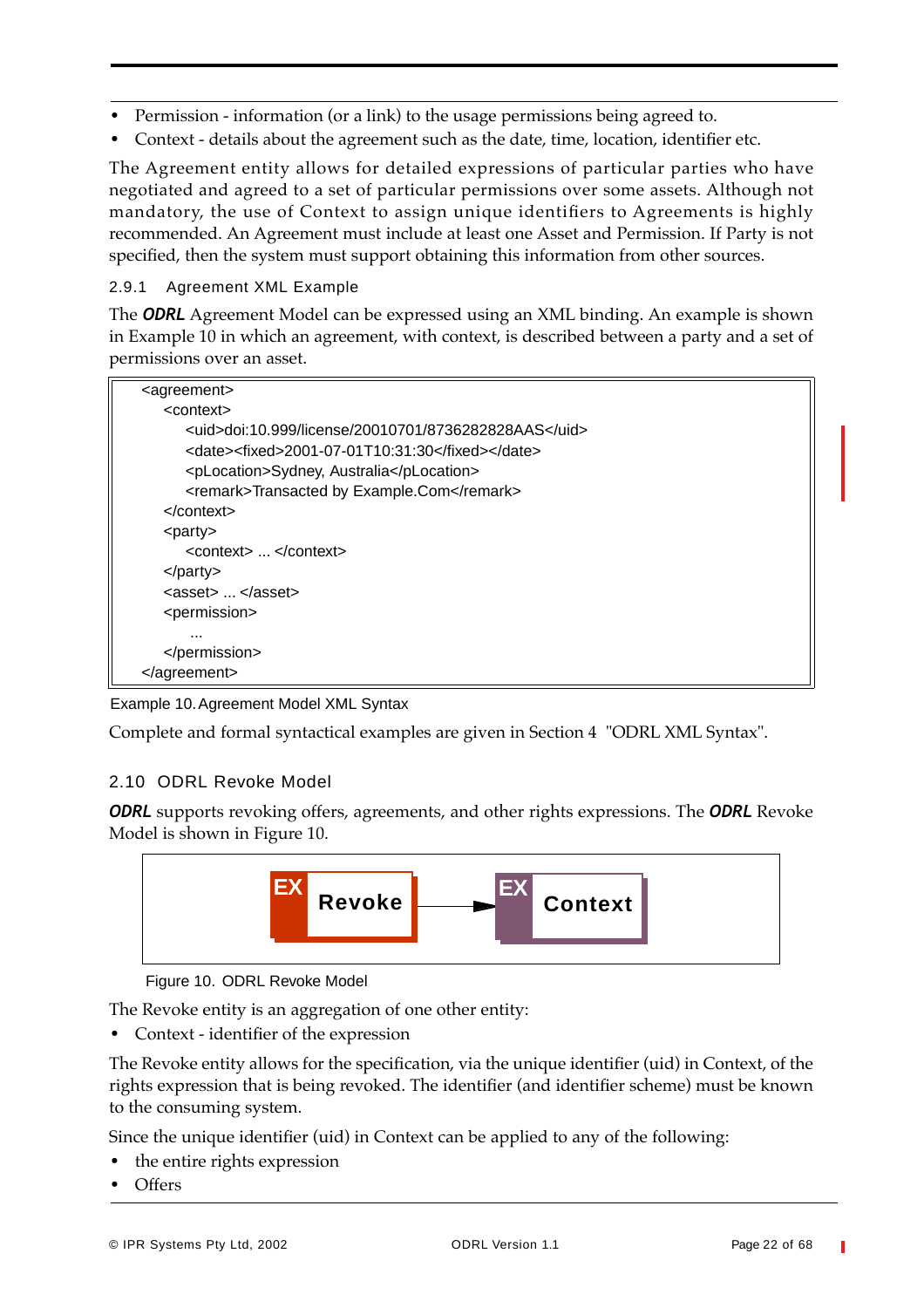- **•** Agreements
- **•** Permissions

then any (or all) of the above can be revoked.

Multiple expressions can be revoked at one time with multiple contexts in a Revoke statement.

2.10.1 Revoke XML Example

The *ODRL* Revoke Model can be expressed using an XML binding. An example is shown in Example 11 in which the prior agreement expressed in Example 10 (above) is being revoked. The Agreement identifier is used by the uid element.

| <rights></rights>                                    |  |
|------------------------------------------------------|--|
| <revoke></revoke>                                    |  |
| <context></context>                                  |  |
| <uid>doi:10.999/license/20010701/8736282828AAS</uid> |  |
| <date><fixed>2001-10-30T12:30:30</fixed></date>      |  |
| <remark>Error in Original Agreement</remark>         |  |
| $\alpha$ context                                     |  |
| $\langle$ revoke>                                    |  |
|                                                      |  |

Example 11.Revoke Model XML Syntax

Complete and formal syntactical examples are given in Section 4 "ODRL XML Syntax".

Ī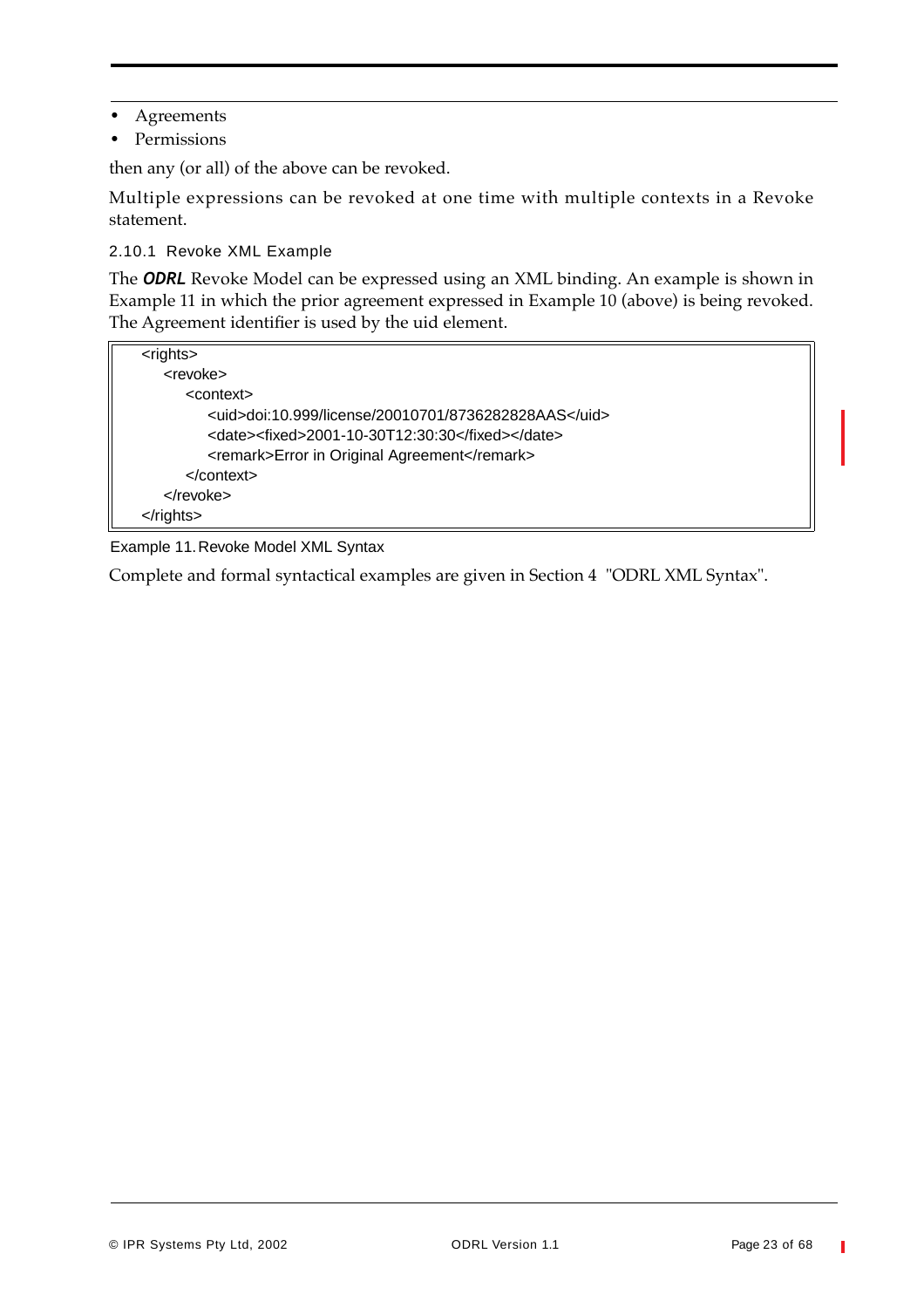# 2.11 ODRL Security Model

*ODRL* supports both secure rights expressions with digital signatures and specifying the encryption of assets. The security model uses a profile of the W3C XML Signature [XML-SIG] and W3C XML Encryption [XML-ENC] specifications to support enveloped signing of the entire rights expression (when using an XML binding) and including encryption information about assets. The *ODRL* security profile uses a subset of the elements used in these two specifications to ensure interoperability.

# 2.11.1 Encryption

The *ODRL* Encryption Model is shown in Figure 11 and consists of additional *ODRL* entities (entities marked with "EX") and entities taken from the Digital Signature (entities marked with "DS") and Encryption (entities marked with "EC") specifications.



Figure 11. ODRL Encryption Model

To support information about the encryption of assets, *ODRL* defines a new entity called "Digest" that is a child of the *ODRL* Asset entity.

The Digest entity is designed to protect the integrity of the binding with the associated content and contains the following child entities:

- **•** DigestMethod indicates the algorithm used to calculate the digest value. The "SHA-1" algorithm must be supported.
- **•** DigestValue the value of the calculated digest.

The Asset entity contains a single "Key Info" entity that can either contain:

- **•** "Key Value" and "Key Name", or
- **•** multiple "Encrypted Key" child entities.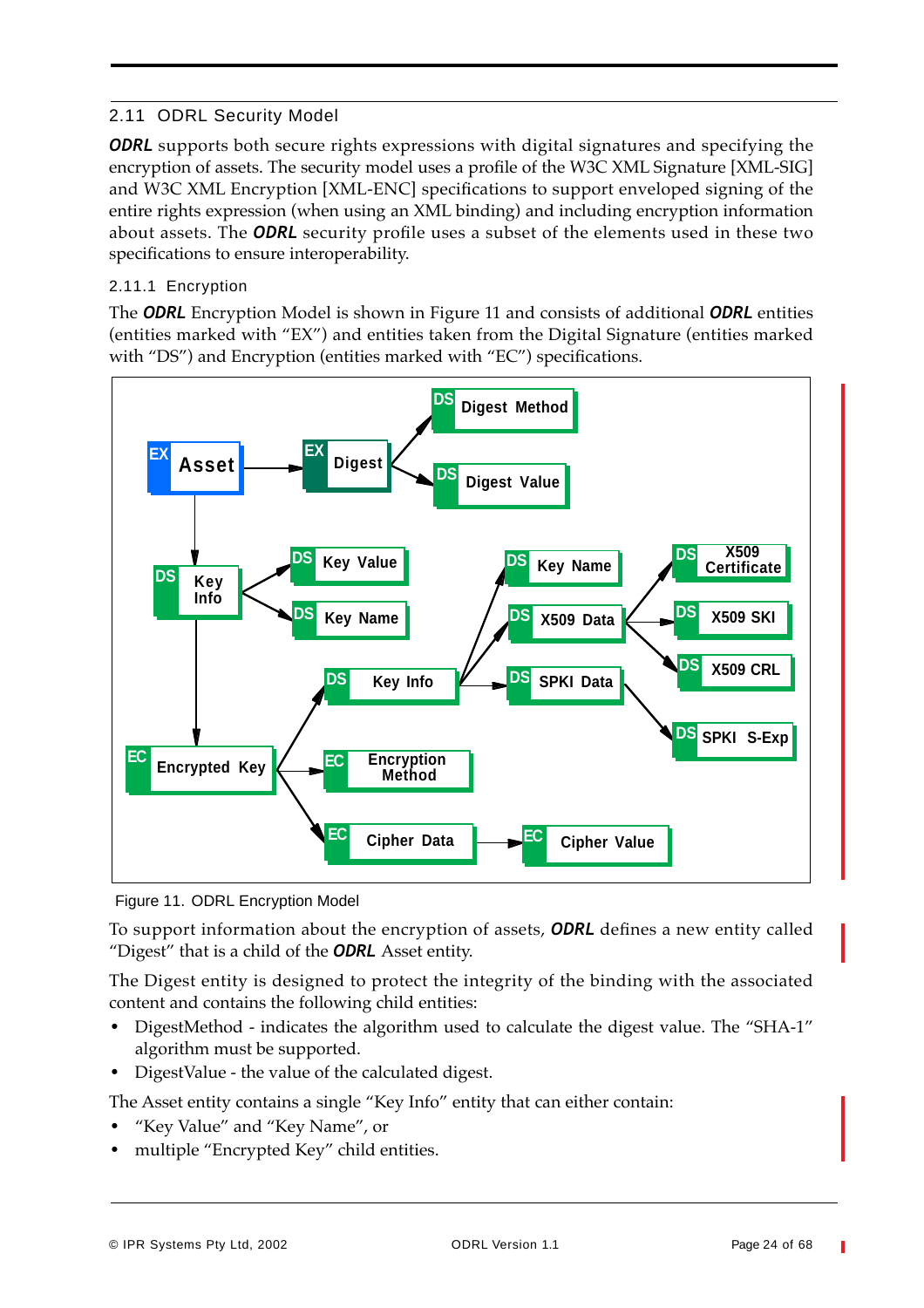The Encrypted Key entity contains the following child entities:

- **•** EncryptionMethod indicates the encryption algorithm used. The "RSA" algorithm must be supported.
- **•** Cipher Data contains the raw encrypted data in the CipherValue child entity.
- **•** Key Info See section Section 2.11.3 "Digital Signature" for details on this entity.

2.11.2 XML Encryption Profile

A *ODRL* Encryption Profile is limited to the following required constraints:

- **•** The permissible EncryptionMethod is RSA: http://www.w3.org/2001/04/xmlenc#rsa-1\_5
- **•** The permissible KeyInfo is X509Data: http://www.w3.org/2000/09/xmldsig#X509Data

# 2.11.3 Digital Signature

The *ODRL* Digital Signature Model is shown in Figure 12 and consists of entities taken from the Digital Signature (entities marked with "DS") and Encryption (entities marked with "EC") specification.



Figure 12. ODRL Digital Signature Model

To support the digital signing of the rights expression, *ODRL* utilises entities from the XML Signature specification. The *ODRL* expression and Signature are "enveloped" within the "rights" entity. The Signature entity is used to refer to the rights expression via its "id" attribute.

T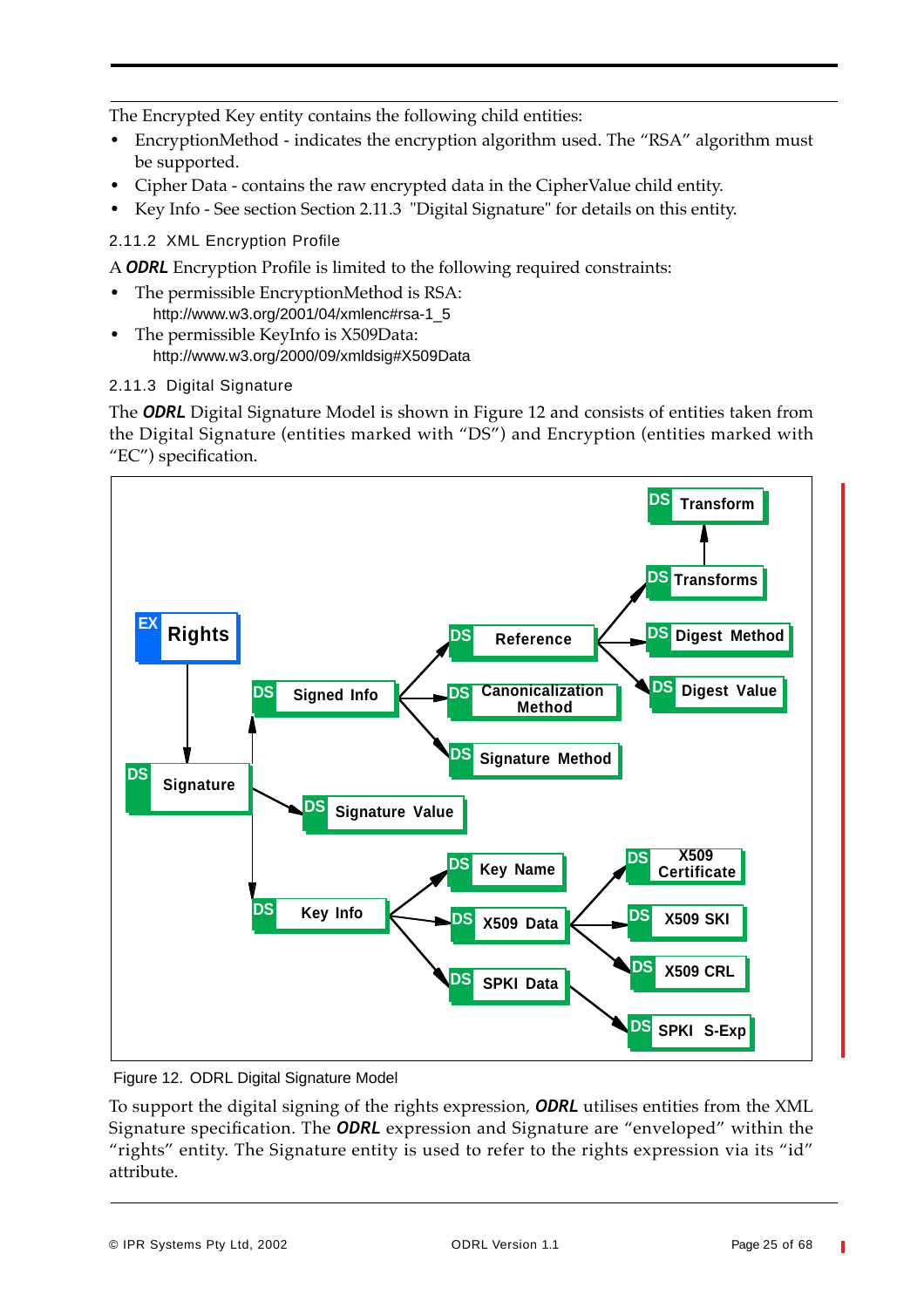The Signature entity includes the "SignedInfo" entity containing the following three entities:

- **•** CanonicalizationMethod specifies the algorithm for canonicalization to be applied to the SignedInfo element prior to performing signature calculations. The "C14N" algorithm must be supported
- **•** SignatureMethod indicates the method used to generate the signature. The "RSA" method must be supported
- Reference a link to the rights expression (via reference to its "id"). The Reference entity also contains a Transform entity to indicate any transformations required ("Enveloped Signature" and "C14N" are required to be supported in that order). The Reference entity also contains the DigestMethod and DigestValue entities (as described above in Section 2.11.1 "Encryption").

The Signature entity also includes:

- **•** SignatureValue the base64 encoded signature value.
- **•** KeyInfo this entity contains three other child entities; "X509Data", "SPKI Data" and "Key Name".

The "Key Name" entity contains a string value which may be used by the signer to communicate a key identifier to the recipient.

The "SPKI Data" entity contains information related to Simple Public Key Infrastructure (SPKI) public key pairs, certificates and other SPKI data and includes the "SPKI S-Exp" entity which is the base64 encoding of an SPKI canonical S-expression.

The "X509 Data" entity includes the following:

- **•** X509 Certificate contains a base64-encoded binary Distinguished Encoding Rules (DER) X509 V.3 certificate
- **•** X509 SKI contains the base64-encoded plain (non-DER-encoded) value of a X509 V.3 Subject Key Identifier (SKI) extension
- **•** X509 CRL contains a base64-encoded Certificate Revocation List (CRL)

# 2.11.4 XML Digital Signature Profile

A *ODRL* Digital Signature Profile signature is a *valid signature* (as defined in [XML-SIG]) limited to the following required constraints:

- **•** The permissible CanonicalizationMethod is Canonical XML: http://www.w3.org/TR/2001/REC-xml-c14n-20010315
- **•** The permissible SignatureMethod is RSA. http://www.w3.org/2000/09/xmldsig#rsa-sha1
- **•** The permissible DigestMethod is SHA-1 http://www.w3.org/2000/09/xmldsig#sha1
- **•** The permissible Transform is Enveloped Signature and Canonical XML: http://www.w3.org/TR/2001/REC-xml-c14n-20010315 http://www.w3.org/2000/09/xmldsig#enveloped-signature
- **•** The permissible KeyInfo is X509Data and SPKIData http://www.w3.org/2000/09/xmldsig#X509Data http://www.w3.org/2000/09/xmldsig#SPKIData

# 2.11.5 Security XML Example

The *ODRL* Security Model can be expressed using XML. Example 12 shows the asset element now including the encryption element with appropriate digest and content encryption key (cek) values.

 $\blacksquare$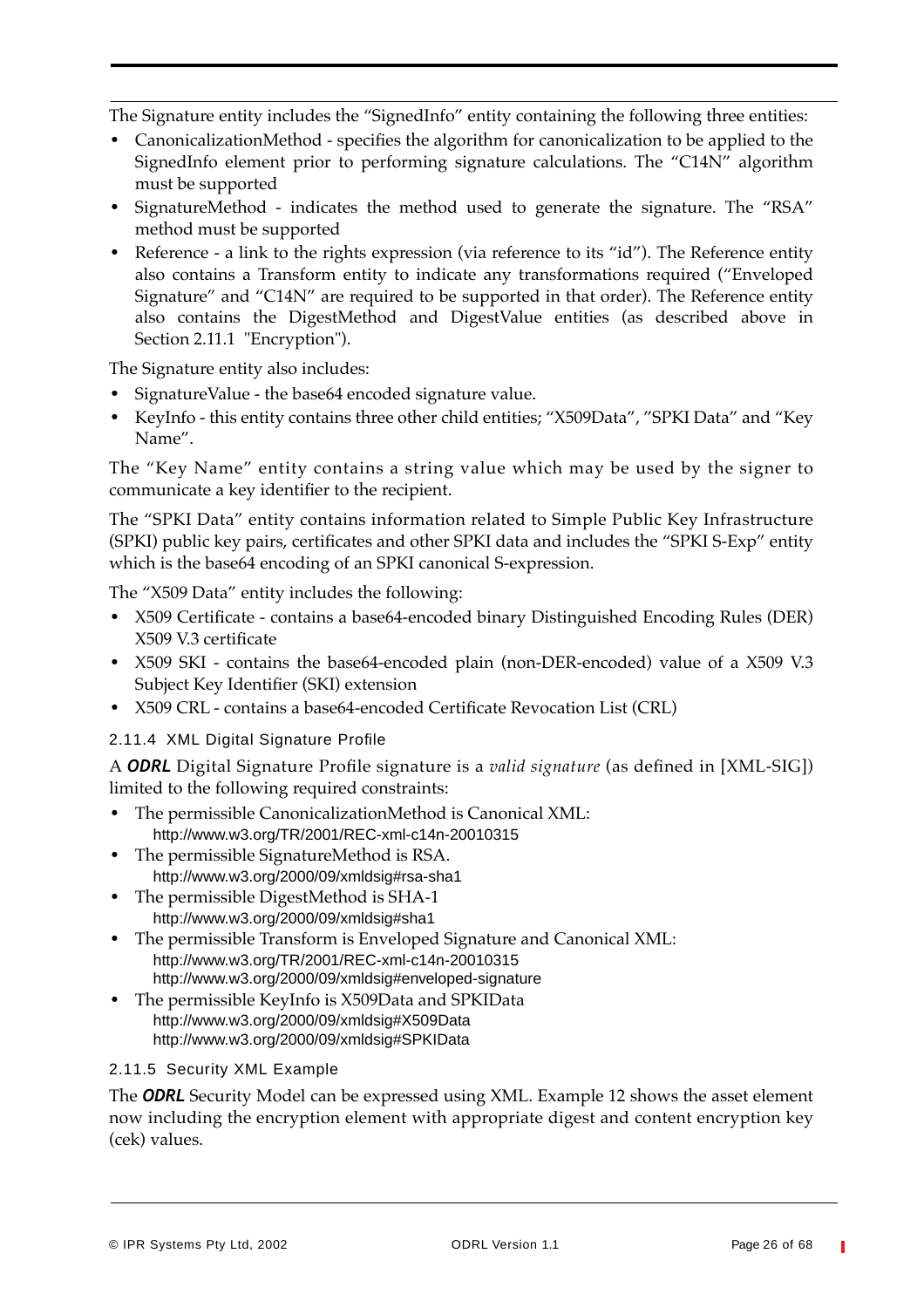Example 13 shows a rights expression that has been digitally signed. The rights expression element has been allocated the "id" of "MyRightsData". (Note: this "id" attribute is not the same as the "uid" element used in the "context" element, although they both could have the same value.) The id is used by the "Reference" element inside the Signature element. The "transforms" element also indicates the algorithms required to process the signed XML expression.

Both Example 12 and Example 13 need to include a mixture of XML namespaces (to support *ODRL*, XML Signature, and XML Encryption) and these are clearly indicated with the namespaces prefixes.

| xml version="1.0" encoding="UTF-8"?                                                    |
|----------------------------------------------------------------------------------------|
| <o-ex:rights <="" td="" xmlns:o-ex="http://odrl.net/1.1/ODRL-EX"></o-ex:rights>        |
| xmlns:o-dd="http://odrl.net/1.1/ODRL-DD"                                               |
| xmlns:ds="http://www.w3.org/2000/09/xmldsig#"                                          |
| xmlns:enc="http://www.w3.org/2001/04/xmlenc#">                                         |
| <o-ex:context></o-ex:context>                                                          |
| <o-dd:uid>http://example.com/offers/3838383838.odrl</o-dd:uid>                         |
| <o-dd:version>MRV Profile 2.8.99</o-dd:version>                                        |
|                                                                                        |
| <o-ex:offer></o-ex:offer>                                                              |
| <o-ex:asset></o-ex:asset>                                                              |
| <o-ex:context></o-ex:context>                                                          |
| <o-dd:uid>http://example.com/1793874932.mov</o-dd:uid>                                 |
|                                                                                        |
| <o-ex:digest></o-ex:digest>                                                            |
| <ds:digestmethod algorithm="http://www.w3.org/2000/09/xmldsig#sha1"></ds:digestmethod> |
| <ds:digestvalue>--Base64-Encoded-Hash-Value--</ds:digestvalue>                         |
|                                                                                        |
| <ds:keyinfo></ds:keyinfo>                                                              |
| <enc:encryptedkey></enc:encryptedkey>                                                  |
| <enc:carriedkeyname>CEK-33247299234</enc:carriedkeyname>                               |
| <enc:encryptionmethod< td=""></enc:encryptionmethod<>                                  |
| Algorithm="http://www.w3.org/2001/04/xmlenc#rsa-1_5"/>                                 |
| <ds:keyinfo></ds:keyinfo>                                                              |
| <ds:x509data></ds:x509data>                                                            |
| <ds:x509ski>--Base64-Encoded-Subject-Key-ID--</ds:x509ski>                             |
|                                                                                        |
|                                                                                        |
| <enc:cipherdata></enc:cipherdata>                                                      |
| <enc:ciphervalue>--Base64-Enc-Encrypt-CEK--</enc:ciphervalue>                          |
|                                                                                        |
|                                                                                        |
|                                                                                        |
|                                                                                        |
| <o-ex:permission></o-ex:permission>                                                    |
| <o-dd:play></o-dd:play>                                                                |
|                                                                                        |
|                                                                                        |
|                                                                                        |

Example 12.Security Model XML Syntax - Encryption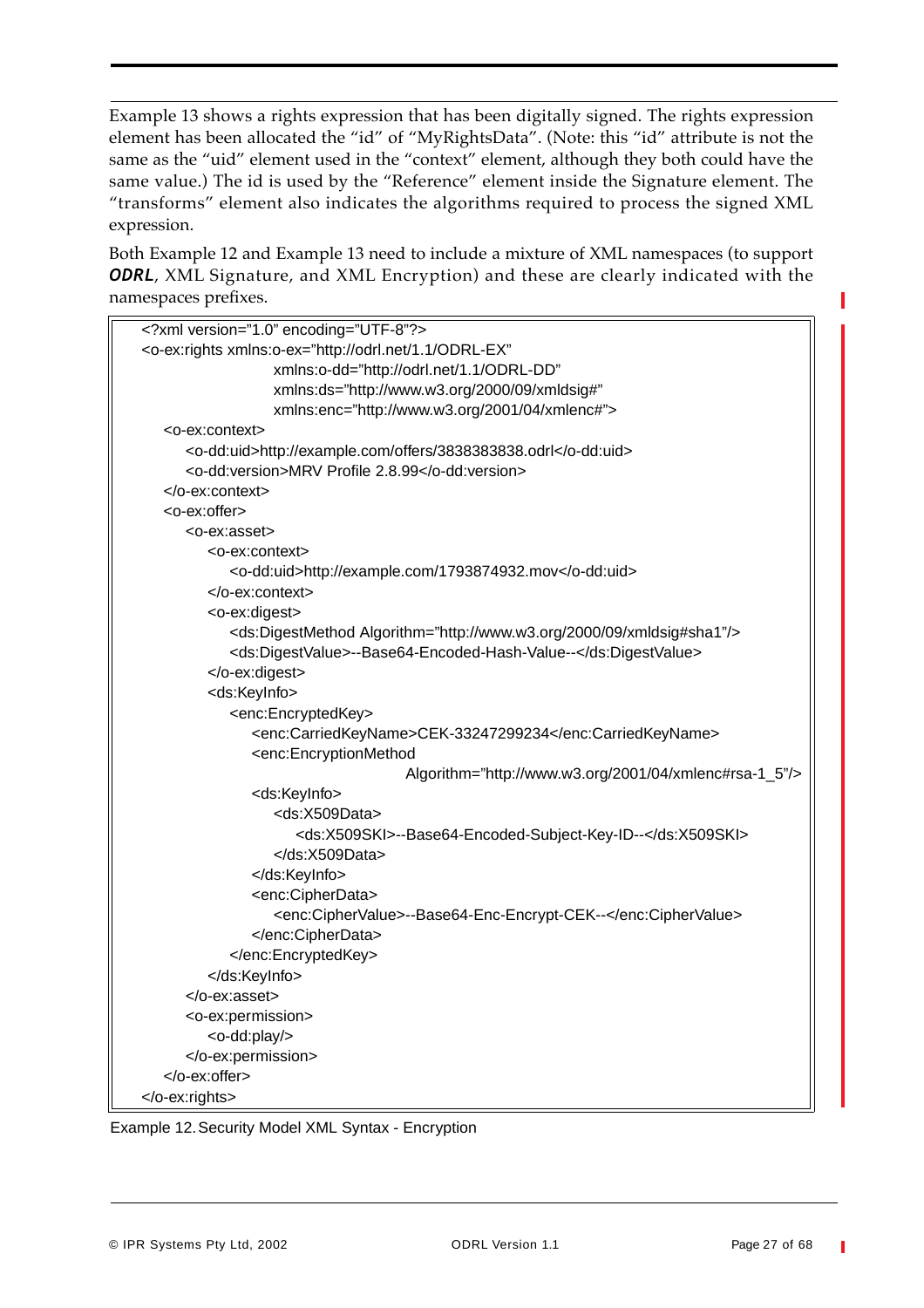| <o-ex:rights <="" o-ex:id="MyRightsData" td=""></o-ex:rights>                                       |
|-----------------------------------------------------------------------------------------------------|
| xmlns:o-ex="http://odrl.net/1.1/ODRL-EX"                                                            |
| xmlns:o-dd="http://odrl.net/1.1/ODRL-DD"                                                            |
| xmlns:ds="http://www.w3.org/2000/09/xmldsig#">                                                      |
| <o-ex:context></o-ex:context>                                                                       |
| <o-dd:uid>http://example.com/license/1191918237827.odrl</o-dd:uid>                                  |
| $<$ /0-ex:context>                                                                                  |
| <o-ex:agreement></o-ex:agreement>                                                                   |
| <o-ex:asset></o-ex:asset>                                                                           |
| <o-ex:permission></o-ex:permission>                                                                 |
| <o-ex:party></o-ex:party>                                                                           |
|                                                                                                     |
| <ds:signature></ds:signature>                                                                       |
| <ds:signedinfo></ds:signedinfo>                                                                     |
| <ds:canonicalizationmethod< td=""></ds:canonicalizationmethod<>                                     |
| ds:Algorithm="http://www.w3.org/TR/2001/REC-xml-c14n-20010315"/>                                    |
| <ds:signaturemethod ds:algorithm="http://www.w3.org/2000/09/xmldsig#rsa-sha1"></ds:signaturemethod> |
| <ds:reference ds:uri="#MyRightsData"></ds:reference>                                                |
| <ds:transforms></ds:transforms>                                                                     |
| <ds:transform< td=""></ds:transform<>                                                               |
| ds:Algorithm="http://www.w3.org/2000/09/xmldsig#enveloped-signature"/>                              |
| <ds:transform< td=""></ds:transform<>                                                               |
| ds:Algorithm="http://www.w3.org/TR/2001/REC-xml-c14n-20010315"/>                                    |
|                                                                                                     |
| <ds:digestmethod ds:algorithm="http://www.w3.org/2000/09/xmldsig#sha1"></ds:digestmethod>           |
| <ds:digestvalue>---base64-encoded-hash-value---</ds:digestvalue>                                    |
|                                                                                                     |
|                                                                                                     |
| <ds:signaturevalue>---base64-encoded-signature-value---</ds:signaturevalue>                         |
| <ds:keyinfo></ds:keyinfo>                                                                           |
| <ds:x509data></ds:x509data>                                                                         |
| <ds:x509certificate>---base64-encoded-signer-certificate---</ds:x509certificate>                    |
|                                                                                                     |
|                                                                                                     |
|                                                                                                     |
|                                                                                                     |
|                                                                                                     |

Example 13.Security Model XML Syntax - Digital Signature

Complete and formal syntactical examples are given in Section 4 "ODRL XML Syntax".

#### 2.11.6 Encrypting *ODRL* Elements

In some circumstances, it may be necessary to only encrypt parts of *ODRL* expressions. For example, to make the rights holders royalty payments information confidential. The Security models described above can also support this requirements.

The encryption of specific *ODRL* elements can take place exactly as specified in Section 4 "Processing Rules" from [XML-ENC]. (The introductory examples in Section 2 of [XML-ENC] also provide a good overview.) The plain text *ODRL* elements to be protected will be replaced with the resulting encrypted XML structures. Sharing of the key used to protect these elements is out of the scope of *ODRL* and must be handled by the parties involved.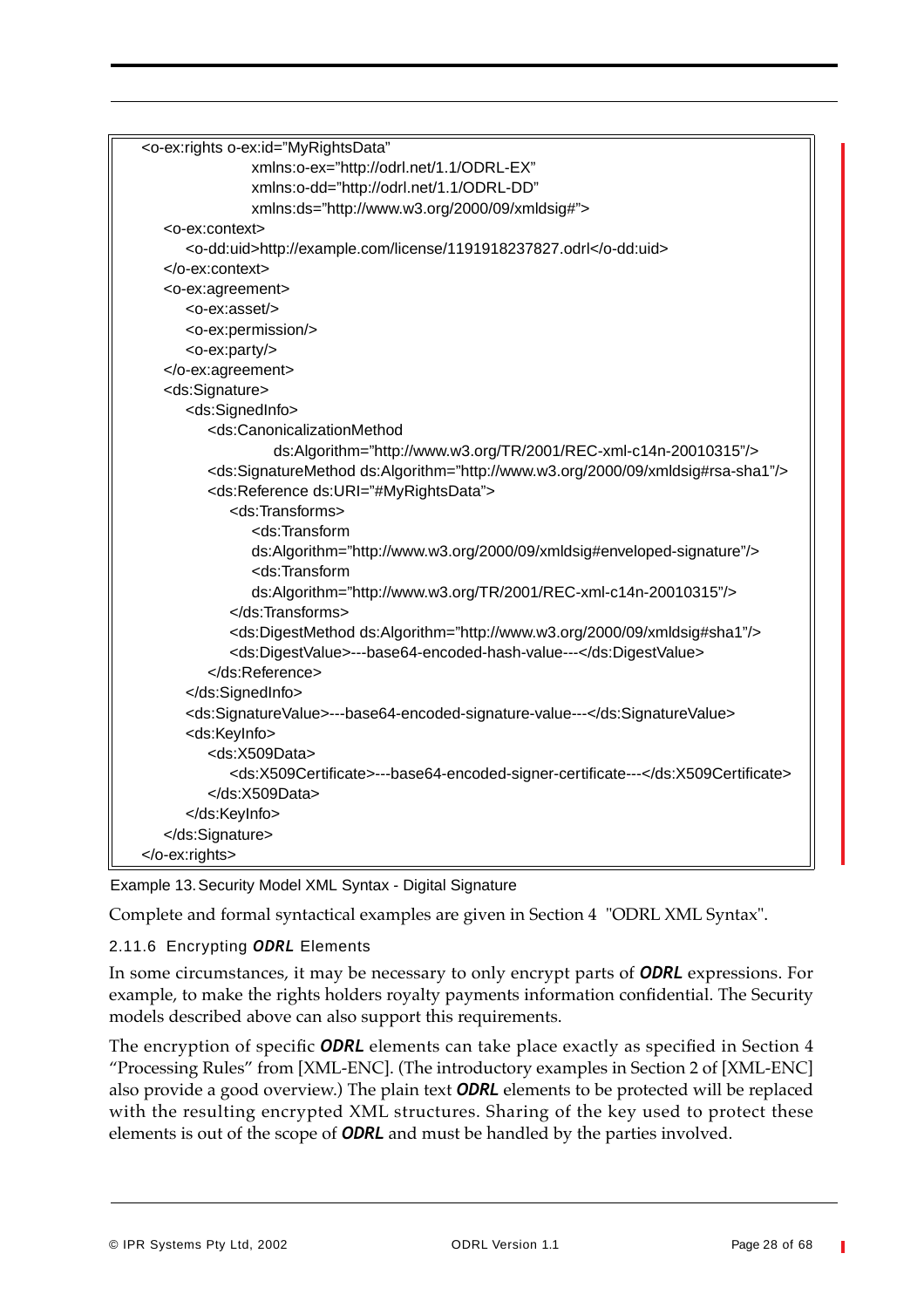# 2.12 Expression Containers

The *ODRL* expression language also supports a number of mechanisms for grouping entities into containers. The groupings in the containers imply explicit semantics and must be supported.

There are three types of containers defined:

- **•** And the entities all must be supported/recognised
- **•** Exclusive Or only one of the entities must be supported/recognised
- **•** Inclusive Or one or more of the entities must be supported/recognised

A new structure, called "container" is utilised to aggregate other entities to enforce the above semantics. The container structure has an attribute called "type" (with fixed values of "and", "ex-or", "in-or") to indicate the container type. The default container type is "and". Additionally, when no container structure is used, the default of "and" is implied.

The container semantics only applies to the immediate children of the container.

Typically the container structure is used to aggregate permissions, constraints, conditions, and requirements but can be used on other entities.

2.12.1 Container XML Example

The *ODRL* Container structure can be expressed using XML. An example is shown in Example 14 in which the play permission is constrained to either (or both) the CPU or Storage device and the requirement is to either pay up front (\$AUD200) or per use (\$AUD1.50).

| <permission></permission>              |
|----------------------------------------|
| <play></play>                          |
| <constraint></constraint>              |
| <container type="in-or"></container>   |
| $<$ cpu $/$                            |
| <storage></storage>                    |
|                                        |
|                                        |
| $<$ /play>                             |
| <requirement></requirement>            |
| <container type="ex-or"></container>   |
| <prepay></prepay>                      |
| <payment></payment>                    |
| <amount currency="AUD">200.00</amount> |
|                                        |
|                                        |
| <peruse></peruse>                      |
| <payment></payment>                    |
| <amount currency="AUD">1.50</amount>   |
|                                        |
|                                        |
|                                        |
|                                        |
|                                        |

#### Example 14.Container XML Syntax

Complete and formal syntactical examples are given in Section 4 "ODRL XML Syntax".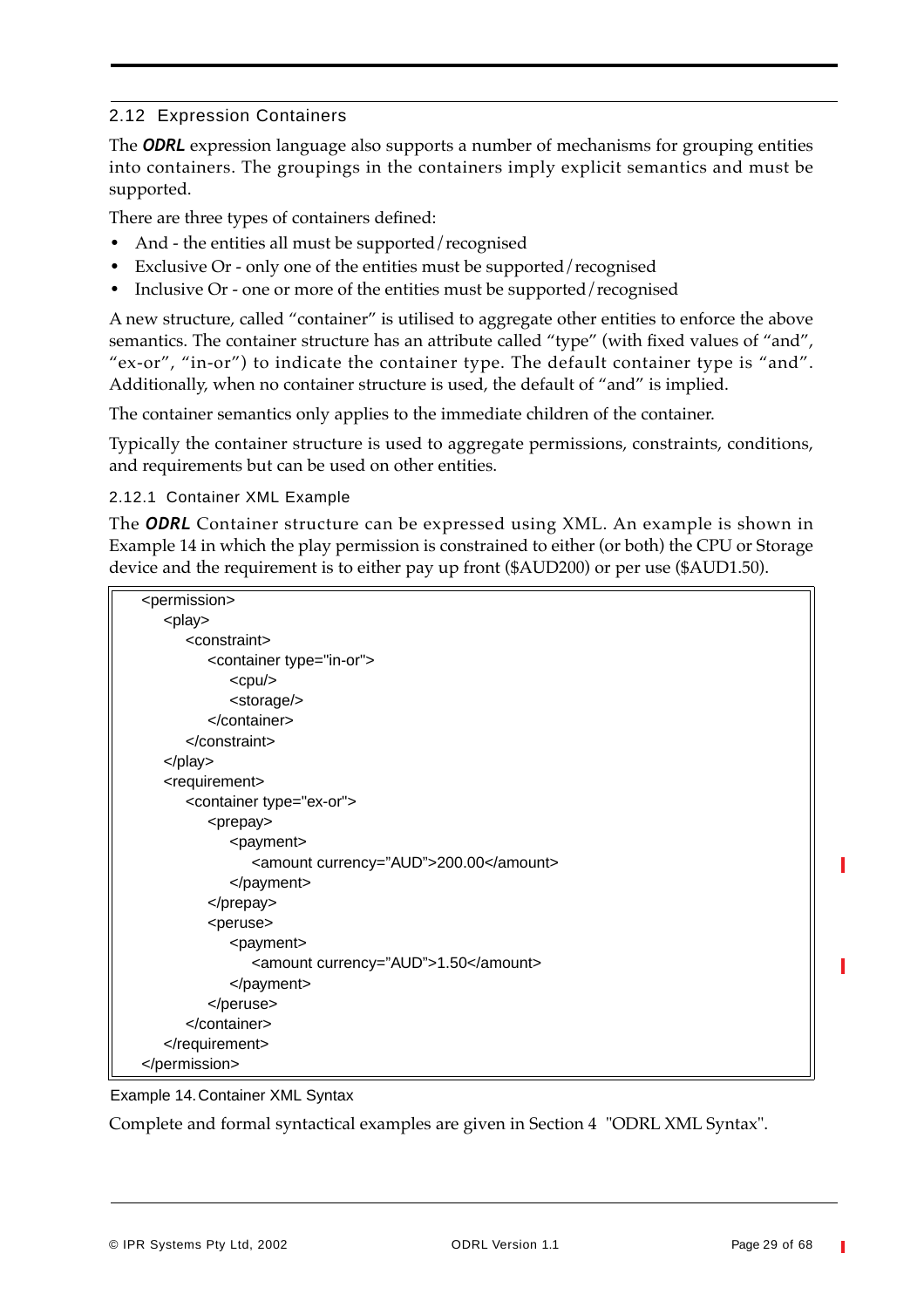# 2.13 Expression Sequence

The *ODRL* expression language also supports a number of mechanisms for specifying the sequence of entities for both total and partial ordering. A sequence of the entities implies the order in which the entities must be addressed/supported.

There are two types of sequence orders defined:

- **•** total the order is absolute
- **•** partial the order is optional

A new structure, called "sequence" is utilised to aggregate other entities to enforce the above semantics. The sequence structure has an attribute called "order" (with fixed values of "total", "partial") to indicate the sequence order. The default sequence order is "total". Additionally, when no sequence structure is used, then no assumptions on the order should be made.

Within the sequence structure, the order is specified with "seq-item" elements, each with an attribute indicating the order number. The attribute (called "number") is an integer equal to or greater than one. Note: the order is dictated by this number attribute, not the physical order of the expressions.

The sequence semantics only applies to the immediate children of the sequence.

Typically the sequence structure is used to order permissions, constraints, conditions, and requirements but can be used on other entities.

2.13.1 Sequence XML Example

The *ODRL* Sequence structure can be expressed using XML. An example is shown in Example 15 in which the requirement for the play permission is to undertake the absolute order of (1) register you details with the service provider, and then (2) pay the fee specified.

#### Example 15.Sequence XML Syntax

Complete and formal syntactical examples are given in Section 4 "ODRL XML Syntax".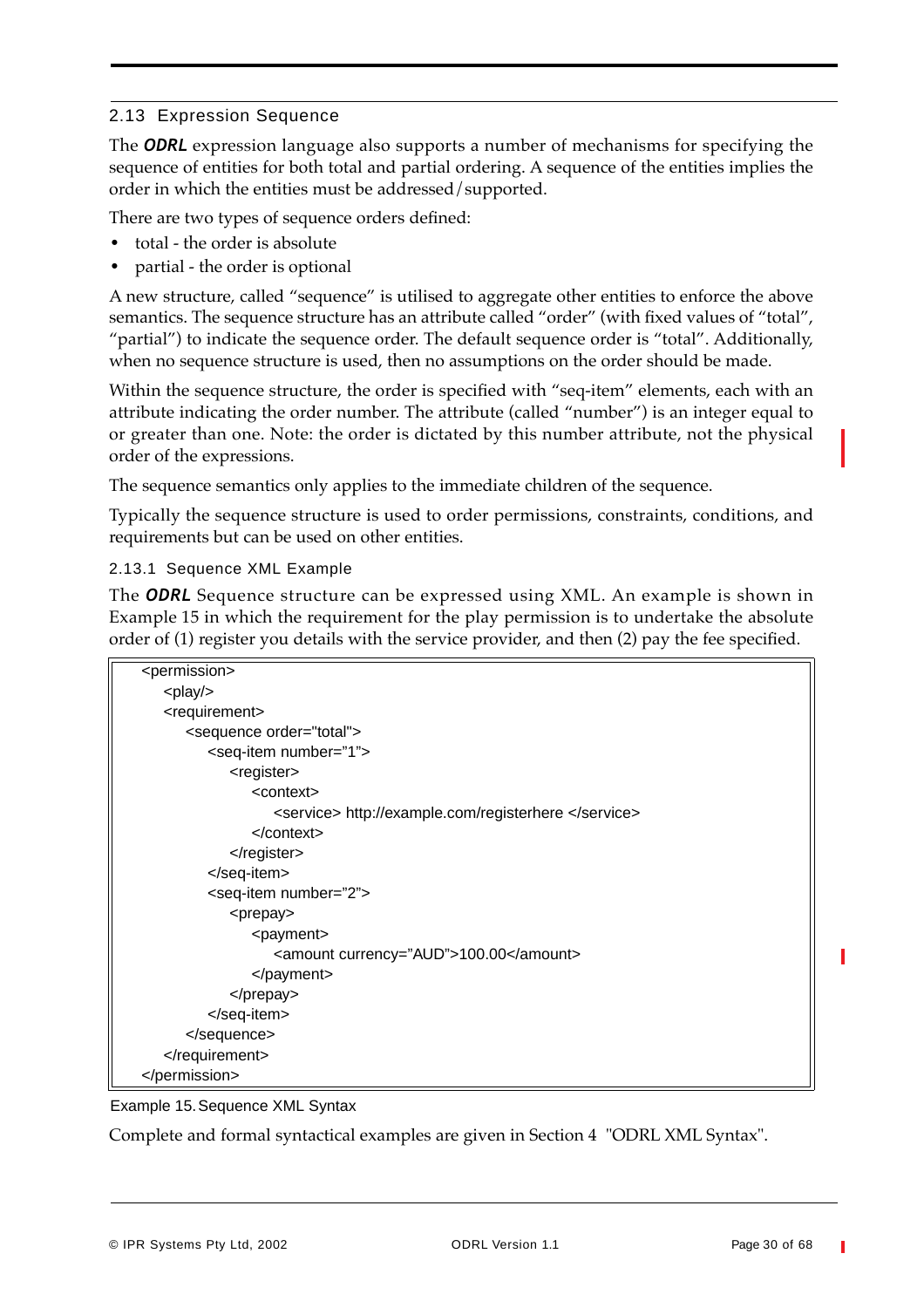# 2.14 Expression Linking

The *ODRL* expression language also supports the ability to explicitly link expression fragments. The links between the expression fragments imply explicit semantics and must be supported. The linking allows for *ODRL* expressions to be constructed by reusing existing expressions and allowing explicit links between fragments. Each *ODRL* fragment can be uniquely identified with the "id" attribute and referred to with the "idref" attribute.

In the usual case, entities appearing in *ODRL* rights expressions (offers or agreements) are assumed to be related. That is, a Permission entity that appears with an Asset entity are assumed to be related (ie this expresses the Asset's permissions). When explicit linking is used, then the link relationships take precedence. The examples in the next section show how these cases can be expressed.

#### 2.14.1 Link XML Example

The *ODRL* Link structure can be expressed using XML. An example is shown in Example 16 in which the sell permission only applies to ASSET-01 and the lend permission applies to both ASSET-01 and ASSET-02.

| <rights></rights>                       |
|-----------------------------------------|
| <offer></offer>                         |
| <asset id="ASSET-01"></asset>           |
| <context> <context></context></context> |
| $<$ /asset $>$                          |
| <asset id="ASSET-02"></asset>           |
| <context> <context></context></context> |
| $<$ /asset $>$                          |
| <permission></permission>               |
| <asset idref="ASSET-01"></asset>        |
| $<$ sell $/$                            |
|                                         |
| <permission></permission>               |
| <asset idref="ASSET-01"></asset>        |
| <asset idref="ASSET-02"></asset>        |
| $<$ lend $>$                            |
|                                         |
| $\alpha$ /offer                         |
| $\langle$ rights>                       |

#### Example 16.Link XML Syntax

Complete and formal syntactical examples are given in Section 4 "ODRL XML Syntax".

# 2.15 Expression Inheritance

The *ODRL* expression language also supports the ability to specify the inheritance of expressions between assets. That is, to allow parent/child relationships to be defined.

The child asset element can include the "inherit" element which will indicate from which other parent asset(s) to inherit the rights from. All the parent asset rights will be merged with the child asset rights. During this merge process, care must be taken that no conflicts arise inthe resultant rights expression.

The inherit element has an "override" attribute for child assets, that, if true, will not inherit the parent asset rights, but will define its own rights. The default is false.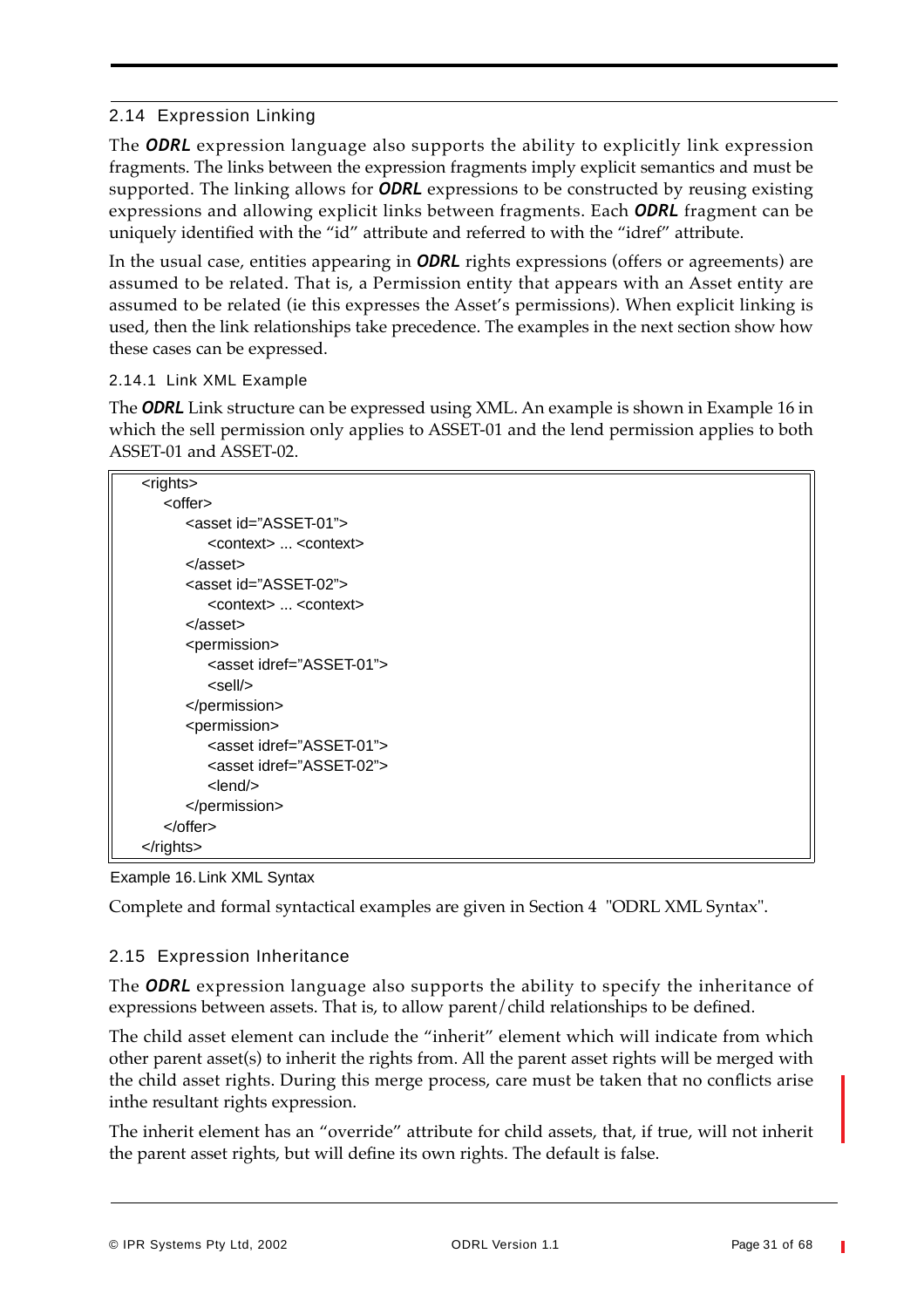The inherit element also has a "default" attribute for parent assets, that, if true, will not allow child assets to override its rights. The default is false.

Both "override" and "default" cannot be true at the same time.

2.15.1 Inheritance XML Example

The *ODRL* Inheritance structure can be expressed using XML. An example is shown in Example 17 in which the first rights expression specifies the play Permission for the identified asset. The second rights expression, for an asset related to the first, specifies that the rights should be inherited from the identified asset.

The expression also indicates not to override the inherited rights (the default), hence, the complete rights for the second asset includes the play and give Permissions. If the second expression did indicate to override the inherited rights, then the only Permissons for the second asset would be give.

| <rights></rights>                                    |
|------------------------------------------------------|
| <offer></offer>                                      |
| <asset></asset>                                      |
| <context></context>                                  |
| <uid>urn:example:asset:007</uid>                     |
| $<$ /context>                                        |
| $<$ /asset $>$                                       |
| <permission></permission>                            |
| <play></play>                                        |
|                                                      |
|                                                      |
|                                                      |
|                                                      |
| <rights></rights>                                    |
| <offer></offer>                                      |
| <asset></asset>                                      |
| <context></context>                                  |
| <uid>urn:example:asset:007-Part1</uid>               |
|                                                      |
| <inherit default="false" override="false"></inherit> |
| <context></context>                                  |
| <uid>urn:example:asset:007</uid>                     |
|                                                      |
|                                                      |
| $<$ /asset $>$                                       |
| <permission></permission>                            |
| $<$ give $/$                                         |
|                                                      |
|                                                      |
|                                                      |

Example 17.Inheritance XML Syntax

Complete and formal syntactical examples are given in Section 4 "ODRL XML Syntax".

П

I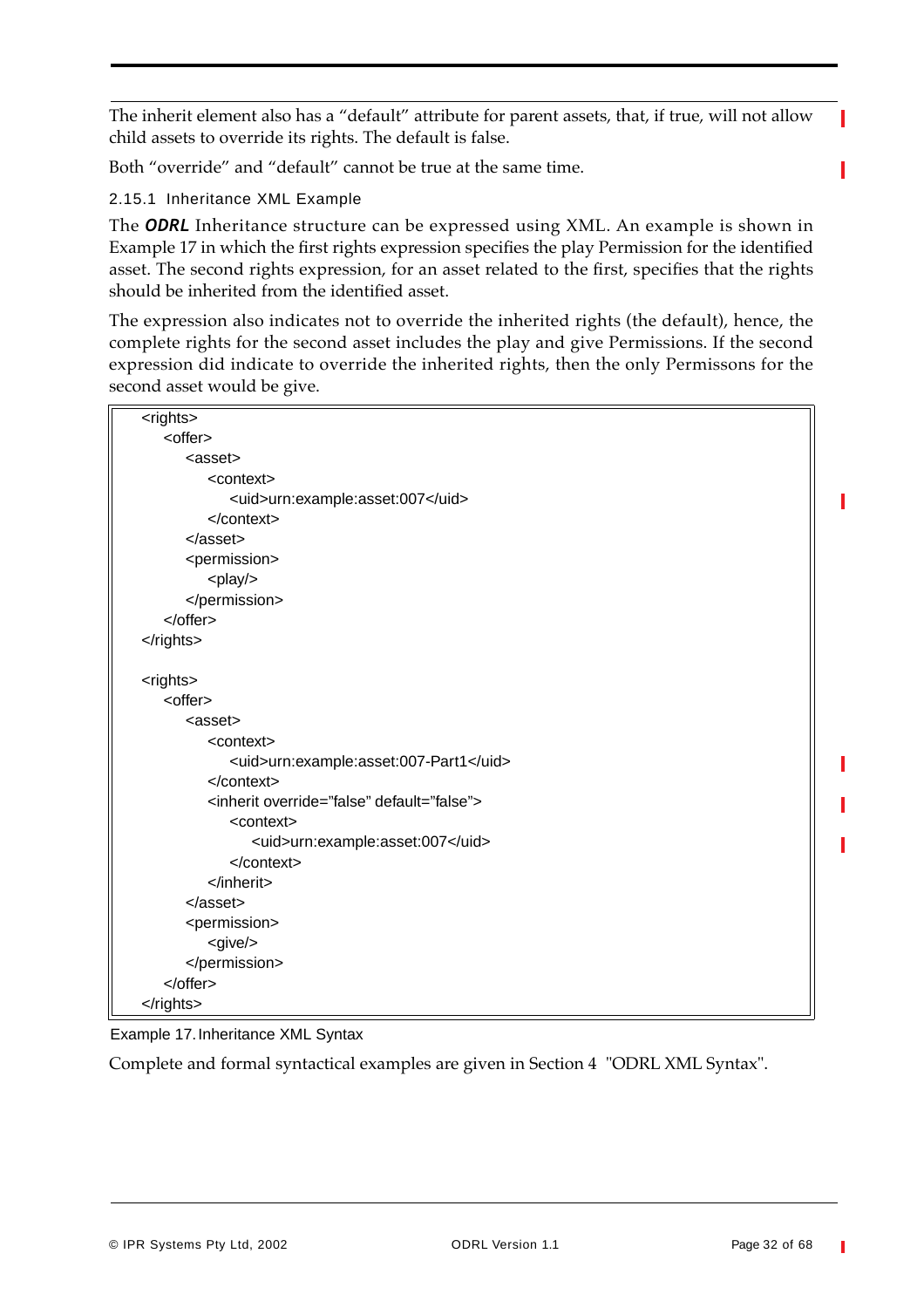# 3 ODRL Data Dictionary Semantics

This section details the semantics of all the *ODRL* data dictionary elements that is used within the *ODRL* expression language. The *ODRL* data dictionary elements form the basis of the language and can be extended (see Section 5 "ODRL Extensibility") by additional elements. Each element in the data dictionary is defined using the following attributes defined by ISO-11179:

- **•** Name The label assigned to the data element
- **•** Identifier The unique identifier assigned to the data element (that is used for the syntactical encoding of the element)
- **•** Definition A statement that clearly represents the concept and essential nature of the data element
- **•** Comment A remark concerning the application of the data element

The data dictionary elements are defined below in the following sections:

- **•** Section 3.1 "Permissions Elements"
- **•** Section 3.2 "Constraint Elements"
- **•** Section 3.3 "Requirement Elements"
- **•** Section 3.4 "Rights Holder Elements"
- **•** Section 3.5 "Context Elements"

#### 3.1 Permissions Elements

The Elements are defined in Table 1: Permission Elements.

| Table 1. |  | <b>Permission Elements</b> |
|----------|--|----------------------------|
|----------|--|----------------------------|

| Name    | Identifier | Definition                                                                                                                                                                                    | Comment                                                  |
|---------|------------|-----------------------------------------------------------------------------------------------------------------------------------------------------------------------------------------------|----------------------------------------------------------|
|         |            | Usage Permissons (pertaining to the end use of an asset)                                                                                                                                      |                                                          |
| Display | display    | The act of rendering the asset onto<br>a visual device.                                                                                                                                       |                                                          |
| Print   | print      | The act of rendering the asset onto<br>paper or hard copy form.                                                                                                                               |                                                          |
| Play    | play       | The act of rendering the asset into<br>audio/video form.                                                                                                                                      |                                                          |
| Execute | execute    | The act of executing the asset.                                                                                                                                                               | For example, machine<br>executable code or Java          |
|         |            | Transfer Permissions (pertaining to the downstream transfer rights of an asset)                                                                                                               |                                                          |
| Sell    | sell       | The act of allowing the asset to be<br>sold (ownership transfer) in<br>exchange of value.                                                                                                     |                                                          |
| Lend    | lend       | The act of allowing the asset to be<br>made available for temporary use<br>then returned (without exchange<br>of value). During this period, the<br>asset is only available to the<br>lendee. | Temporal constraints are<br>required for downstream use. |
| Give    | give       | The act of allowing the asset to be<br>given away (ownership transfer)<br>in perpetuity without exchange of<br>value.                                                                         |                                                          |

T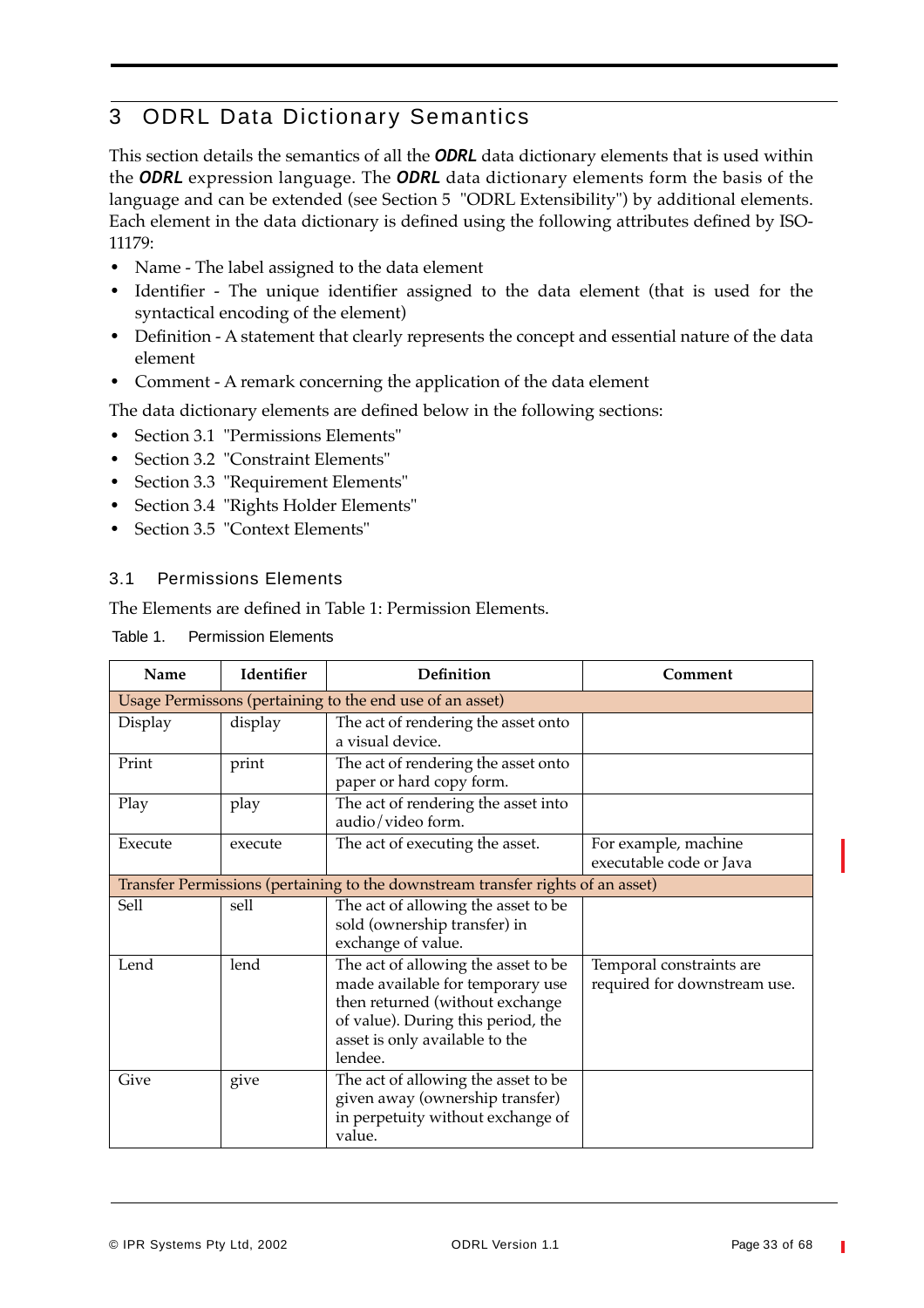| Name      | Identifier | Definition                                                                                                                                                                                         | Comment                                                                        |
|-----------|------------|----------------------------------------------------------------------------------------------------------------------------------------------------------------------------------------------------|--------------------------------------------------------------------------------|
| Lease     | lease      | The act of allowing the asset to be<br>made available for a fixed period<br>of time then returned (for<br>exchange of value). During this<br>period, the asset is only available<br>to the lessee. | Temporal constraints are<br>required for downstream use.                       |
|           |            | Asset Management Permissions (pertaining to the digital management of an asset)                                                                                                                    |                                                                                |
| Move      | move       | The act of allowing a digital asset<br>to move between data storage<br>devices.                                                                                                                    | Specification of constraints on<br>the data storage devices may<br>be allowed. |
| Duplicate | duplicate  | The act of making an exact copy of<br>a digital asset between data<br>storage devices.                                                                                                             | Specification of constraints on<br>the data storage devices may<br>be allowed. |
| Delete    | delete     | The act of deleting a copy of an<br>asset.                                                                                                                                                         |                                                                                |
| Verify    | verify     | The act of allowing authorization<br>to check the authenticity of an<br>asset.                                                                                                                     |                                                                                |
| Backup    | backup     | The act of making copies of an<br>asset for the purpose of guarding<br>against the loss of the original due<br>to accident or catastrophic media<br>or equipment failure.                          |                                                                                |
| Restore   | restore    | The act of allowing the conversion<br>of a backup copy into a usable<br>copy in a controlled manner.                                                                                               |                                                                                |
| Save      | save       | The act of saving a copy<br>(including any changes) of an<br>asset to permanent storage.                                                                                                           |                                                                                |
| Install   | install    | The act of allowing for the<br>operation of loading, verification<br>and certification of an asset into a<br>data storage device.                                                                  |                                                                                |
| Uninstall | uninstall  | The act of allowing for the<br>removal from or disabling of an<br>asset in a data storage device.                                                                                                  |                                                                                |
|           |            | Reuse Permissions (pertaining to the re-utilisation of an asset creating a new asset)                                                                                                              |                                                                                |
| Modify    | modify     | The act of changing parts of the<br>asset creating a new asset.                                                                                                                                    |                                                                                |
| Excerpt   | excerpt    | The act of extracting (replicating)<br>unchanged parts (or all) of the<br>asset for reuse into another asset.                                                                                      |                                                                                |
| Annotate  | annotate   | The act of adding notations/<br>commentaries to the asset creating<br>a new asset.                                                                                                                 |                                                                                |
| Aggregate | aggregate  | The act of using an asset (or parts<br>of it) as part of a composite work<br>or collection.                                                                                                        |                                                                                |

# Table 1. Permission Elements

 $\overline{\phantom{a}}$ 

П

T

I

I

П

T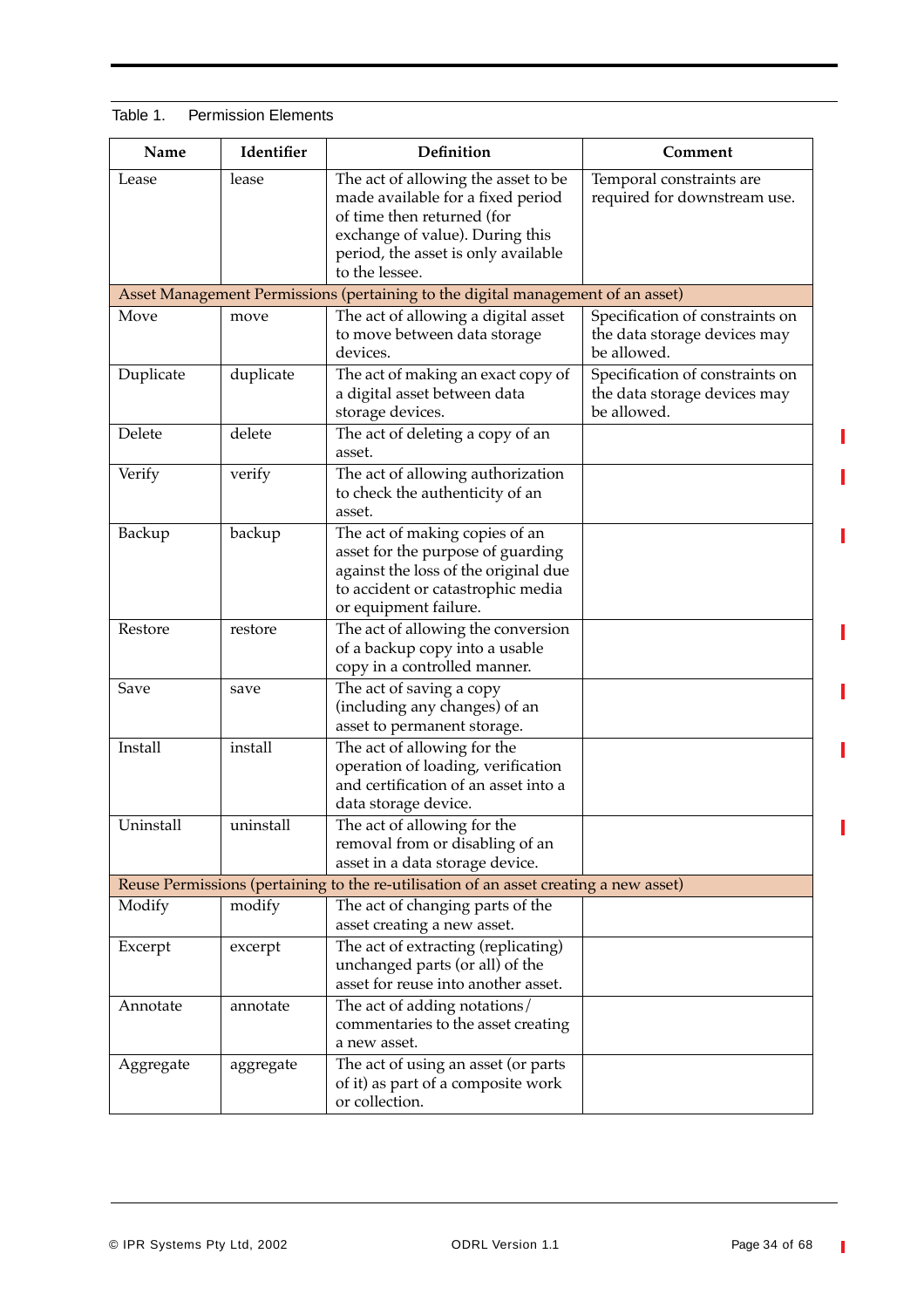# 3.2 Constraint Elements

The Elements are defined in Table 2: Constraint Elements.

Table 2. Constraint Elements

| Name       | Identifier | Definition                                                                    | Comment                                                                                     |
|------------|------------|-------------------------------------------------------------------------------|---------------------------------------------------------------------------------------------|
|            |            | User Constraints (Any human or organisation)                                  |                                                                                             |
| Individual | individual | An identifiable party acting as an<br>individual.                             | Use Context to identify the<br>individual.                                                  |
| Group      | group      | A number of identifiable parties<br>acting as a collection of<br>individuals. | Use Context to identify the<br>group                                                        |
|            |            | Device Constraints (Any electronic or digital equipment or system)            |                                                                                             |
| <b>CPU</b> | cpu        | An identifiable computing<br>system with a central processing<br>unit (CPU).  | Use Context to identify the<br>device.                                                      |
| Network    | network    | An identifiable data network.                                                 | Use Context to identify the<br>device. Use Range to indicate<br>the IP Address restriction. |
| Screen     | screen     | An identifiable display output<br>screen device.                              | For example, a screen reader or<br>braille device.                                          |
|            |            |                                                                               | Use Context to identify the<br>device.                                                      |
| Storage    | storage    | An identifiable storage media<br>device.                                      | For example, a hard disk or<br>removable cartridge.                                         |
|            |            |                                                                               | Use Context to identify the<br>device.                                                      |
| Memory     | memory     | An identifiable memory device.                                                | For example, the clipboard.                                                                 |
|            |            |                                                                               | Use Context to identify the<br>device.                                                      |
| Printer    | printer    | An identifiable hard copy printer.                                            | Use Context to identify the<br>device.                                                      |
| Software   | software   | An identifiable software<br>application that must be present.                 | Use Context to identify the<br>device.                                                      |
| Hardware   | hardware   | An identifiable generic hardware<br>device.                                   | Use Context to identify the<br>device.                                                      |
|            |            | Bound Constraints (The limits/extent within which any entity can function)    |                                                                                             |
| Count      | count      | A numeric count indicating the                                                | A positive Integer.                                                                         |
|            |            | number of times the                                                           | For example, the Print usage                                                                |
|            |            | corresponding entity may be                                                   | may be constraint with a count                                                              |
|            |            | exercised.                                                                    | of 10 meaning that the asset can<br>be printed zero to 10 times.                            |

 $\blacksquare$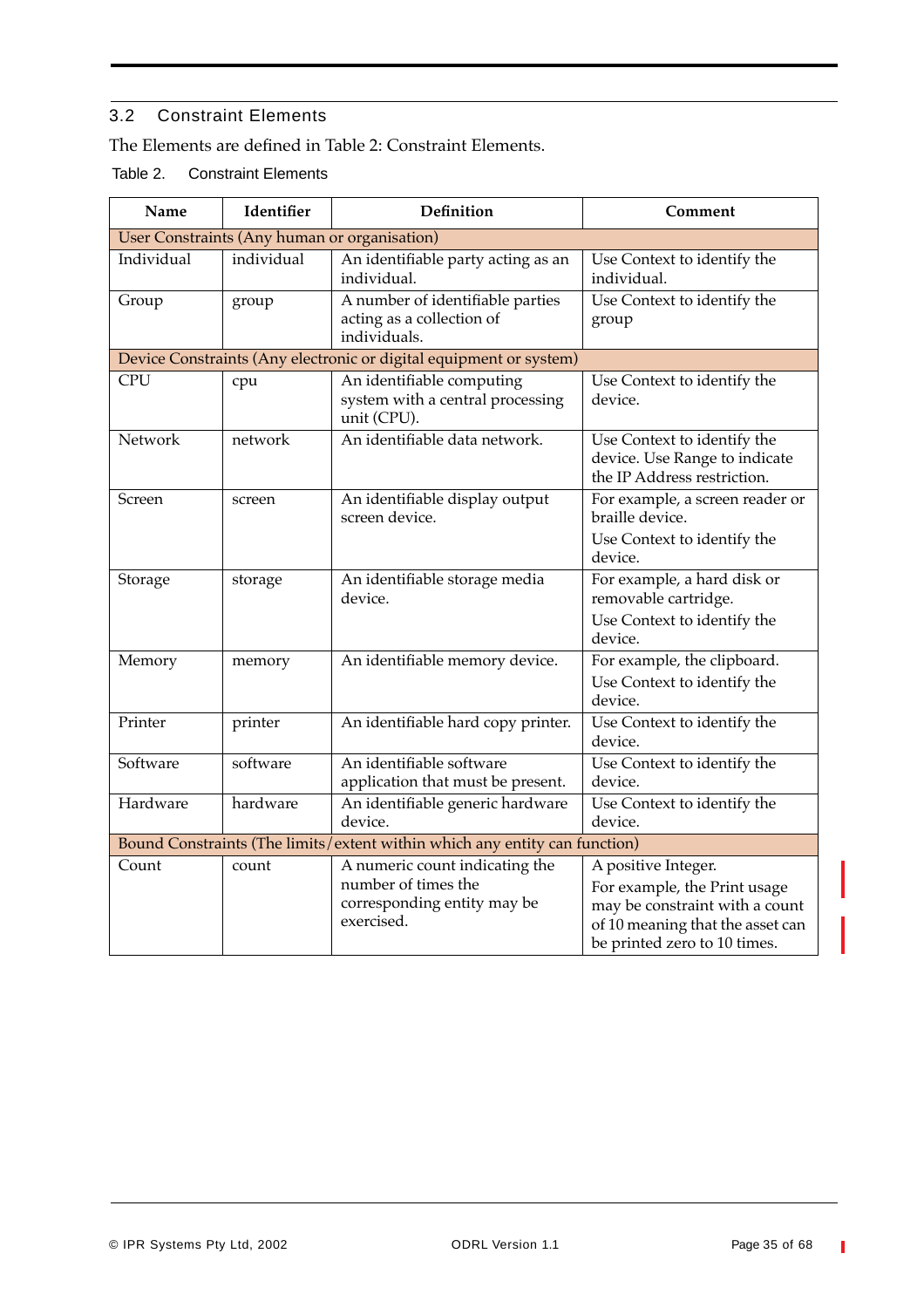| Table 2.<br><b>Constraint Elements</b> |
|----------------------------------------|
|----------------------------------------|

| Name        | Identifier  | Definition                                                                                                                                                                                                                                                                                                                                                        | Comment                                                                                                                                                                                                                                                                                                                                                                                                                                                              |
|-------------|-------------|-------------------------------------------------------------------------------------------------------------------------------------------------------------------------------------------------------------------------------------------------------------------------------------------------------------------------------------------------------------------|----------------------------------------------------------------------------------------------------------------------------------------------------------------------------------------------------------------------------------------------------------------------------------------------------------------------------------------------------------------------------------------------------------------------------------------------------------------------|
| Range       | range       | A numeric range indicating the<br>$min/max$ values of the<br>corresponding entity that the<br>constraint applies to.<br>Contains the following sub<br>entities:<br>• min - the beginning of the<br>range (inclusive)<br>• max - the end of the range<br>(inclusive)<br>The numeric values must use the<br>ordinal position when referring<br>to external objects. | Positive and negative decimals<br>must be supported. If there is<br>no "min" or "max" value, then<br>the range is open-ended. For<br>example, a min of "1" (and no<br>max) means that the range has<br>an unlimited maximum.<br>Note: "min" must always be<br>less than or equal to "max" and<br>one must always be present.<br>For example, this is used to<br>specify that only pages<br>numbered 1 to 10 may be<br>printed (using the "pages"<br>subunit entity). |
| Spatial     | spatial     | Specification of a geographic area                                                                                                                                                                                                                                                                                                                                | Use Context to identify the<br>spatial area with codes<br>specified from a controlled<br>vocabulary (eg [ISO3166] for<br>country codes).                                                                                                                                                                                                                                                                                                                             |
|             |             | Temporal Constraints (The time limits within which any entity can function)                                                                                                                                                                                                                                                                                       |                                                                                                                                                                                                                                                                                                                                                                                                                                                                      |
| Date Time   | datetime    | A date and/or time-based range.<br>Contains the following sub<br>entities:<br>• start - the beginning of the<br>range (inclusive)<br>• end - the end of the range<br>(inclusive)<br>• fixed - an exact point in date/<br>time                                                                                                                                     | Date and Time value must<br>conform to [ISO8601].<br>If there is no "start" and/or<br>"end" value, then the range is<br>open-ended. Note: "start" must<br>always be less than or equal to<br>"end" and one must always be<br>present if there is no "fixed"<br>value. "fixed" can only appear<br>by itself.                                                                                                                                                          |
| Accumulated | accumulated | The maximum period of metered<br>usage time.                                                                                                                                                                                                                                                                                                                      | Period value must conform to<br>[ISO8601].<br>For example "P30H" indicates<br>a 30 hour period.                                                                                                                                                                                                                                                                                                                                                                      |
| Interval    | interval    | Recurring period of time in which<br>the rights can be exercised.                                                                                                                                                                                                                                                                                                 | Date and Time value must<br>conform to [ISO8601].<br>For example "P7D" indicates a<br>7 day period.                                                                                                                                                                                                                                                                                                                                                                  |
|             |             | Aspect Constraints (Any distinct feature of the Asset)                                                                                                                                                                                                                                                                                                            |                                                                                                                                                                                                                                                                                                                                                                                                                                                                      |
| Quality     | quality     | Specification of constraints on the<br>quality aspects of the asset.<br>Contains the following attribute:<br>• type - the classification of the<br>quality type                                                                                                                                                                                                   | The values for the type<br>attribute must be from a well<br>known vocabulary and<br>represented as a URI.<br>For example, the resolution of<br>an image or number of colours.                                                                                                                                                                                                                                                                                        |

Ī

I

Π

 $\overline{\phantom{a}}$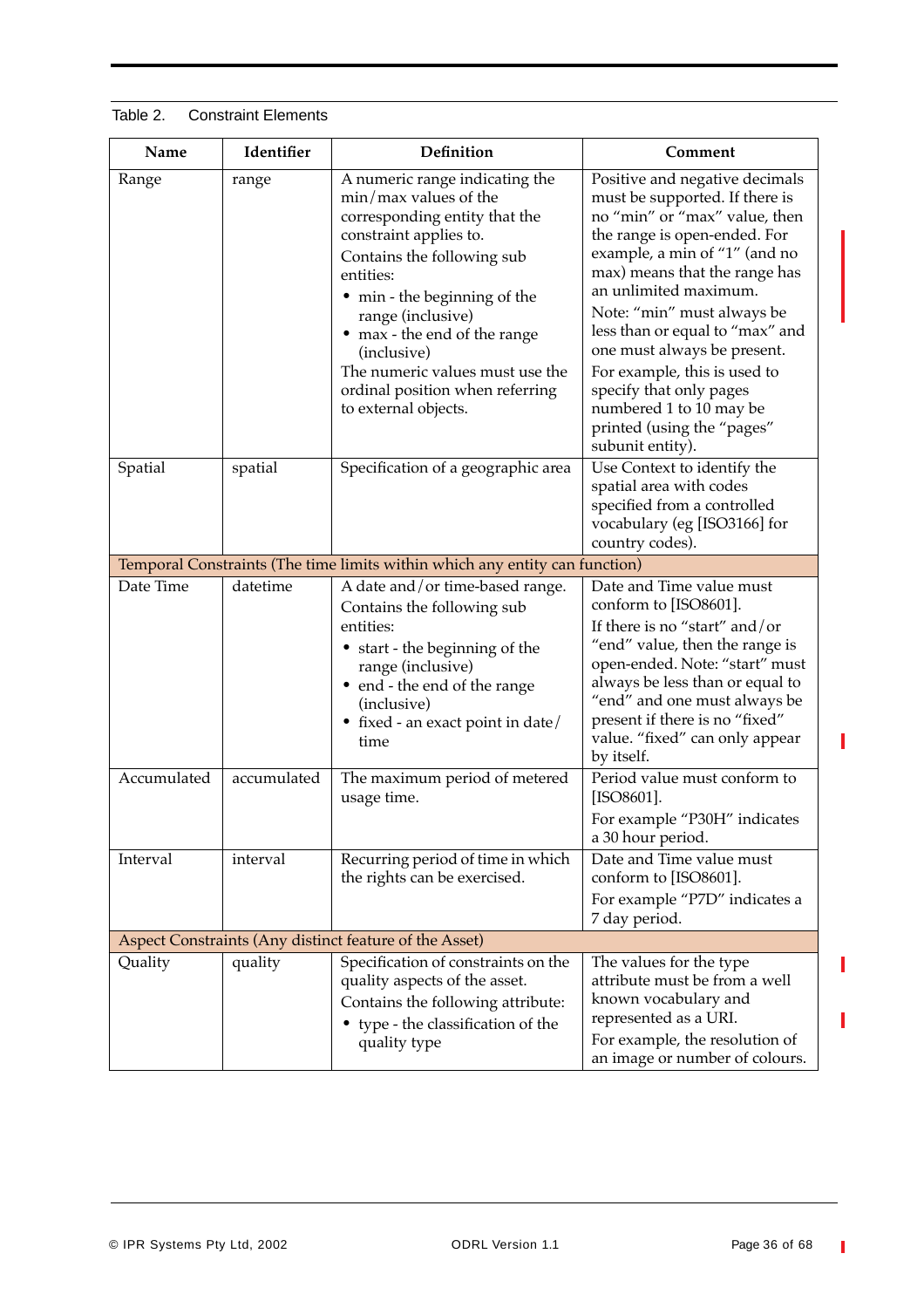| Name                   | Identifier   | Definition                                                                                                                                                                                                                                         | Comment                                                                                                                                                                                   |
|------------------------|--------------|----------------------------------------------------------------------------------------------------------------------------------------------------------------------------------------------------------------------------------------------------|-------------------------------------------------------------------------------------------------------------------------------------------------------------------------------------------|
| Format                 | format       | Specification of constraints on the<br>format(s) of the asset.<br>Contains the following attribute:<br>• type - the classification of the<br>format type                                                                                           | The values for the type<br>attribute must be from a well<br>known vocabulary and<br>represented as a URI.<br>For example, values can taken<br>from the Internet Media Type<br>[IMT] list. |
| Unit                   | unit         | Specification of constraints on the<br>whole asset or sub-parts of the<br>asset.<br>Contains the following attribute:<br>• type - the classification of the<br>sub-unit part type                                                                  | The values for the type<br>attribute must be from a well<br>known vocabulary and<br>represented as a URI.                                                                                 |
| <b>Water Mark</b>      | watermark    | Specification of watermarking<br>requirements for the asset.                                                                                                                                                                                       | Use Context to identify the<br>watermark information.                                                                                                                                     |
|                        |              | Target Constraints (How and where limits over the Asset)                                                                                                                                                                                           |                                                                                                                                                                                           |
| Purpose                | purpose      | Specification of a specific purpose<br>to which the usage is constrained.                                                                                                                                                                          | Use Context to identify the<br>purpose from a known<br>vocabulary                                                                                                                         |
| Industry               | industry     | Specification of a specific<br>industry group to which the<br>usage is constrained                                                                                                                                                                 | Use Context to identify the<br>industry from a known<br>vocabulary                                                                                                                        |
| <b>ReContext</b>       | recontext    | Specification if the asset may or<br>may not be re-contextualised.                                                                                                                                                                                 | Boolean value.                                                                                                                                                                            |
|                        |              | Rights Constraints (Constraints over Rights Permissions)                                                                                                                                                                                           |                                                                                                                                                                                           |
| Transfer<br>Permission | transferPerm | Specification of constraints over<br>Transfer Permissions for the<br>downstream transfer of assets.<br>Contains the following attribute:<br>• downstream - the allowable<br>narrowing of the specified<br>Permissions (equal, less,<br>notgreater) | See example in Section 2.3.2<br>"Transfer Permission<br>Constraint Example".                                                                                                              |

#### Table 2. Constraint Elements

# 3.3 Requirement Elements

The Elements are defined in Table 3: Requirement Elements.

# Table 3. Requirement Elements

| Name                                                                 | <b>Identifier</b> | Definition                                                                                                                                                              | Comment                                                                                                                                                                                                                                                                  |
|----------------------------------------------------------------------|-------------------|-------------------------------------------------------------------------------------------------------------------------------------------------------------------------|--------------------------------------------------------------------------------------------------------------------------------------------------------------------------------------------------------------------------------------------------------------------------|
| <b>Common Entities</b>                                               |                   |                                                                                                                                                                         |                                                                                                                                                                                                                                                                          |
| Payment                                                              | payment           | The amount of the payment.<br>Contains the following sub-<br>entities and attributes:<br>amount<br>• currency (attribute)<br>$\bullet$ taxpercent<br>• code (attribute) | The amount must be a positive<br>decimal to two decimal places.<br>The mandatory currency must<br>use [ISO4217] codes.<br>The taxpercent must be a<br>positive decimal between 0 and<br>100 (inclusive).<br>The optional tax code can be<br>any standard tax identifier. |
| Payment Requirements (Obligations in the form of financial payments) |                   |                                                                                                                                                                         |                                                                                                                                                                                                                                                                          |

 $\mathbb T$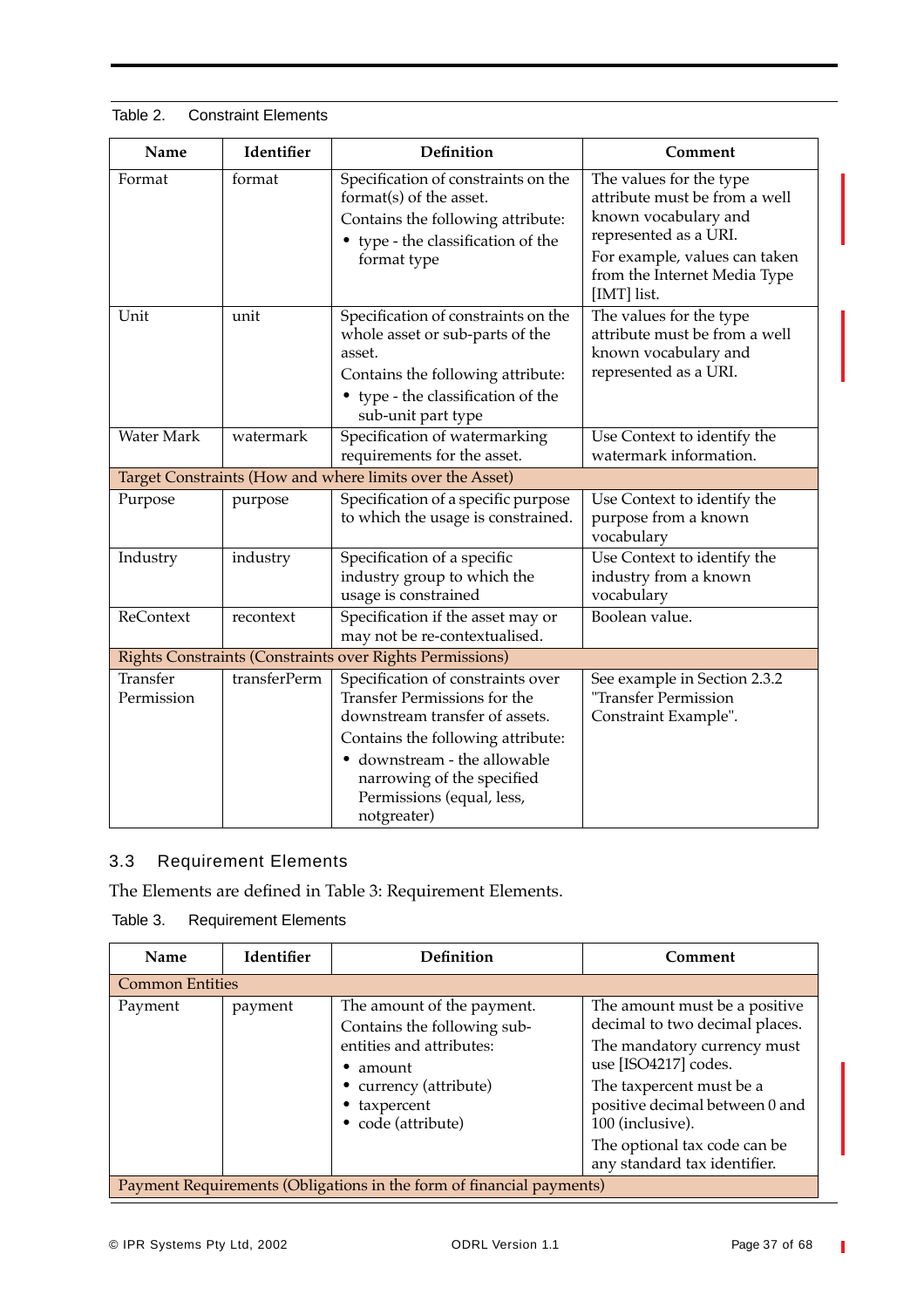| Name                                                                | <b>Identifier</b> | Definition                         | Comment                                   |
|---------------------------------------------------------------------|-------------------|------------------------------------|-------------------------------------------|
| Pre Pay                                                             | prepay            | The amount due prior to the        | Use Payment entity.                       |
|                                                                     |                   | granting/use of the rights.        | Temporal constraints may also<br>be used. |
| Post Pay                                                            | postpay           | The amount due after the use of    | Use Payment entity.                       |
|                                                                     |                   | the rights.                        | Temporal constraints may also<br>be used. |
| Per Use                                                             | peruse            | The amount due for each use of     | Use Payment entity.                       |
|                                                                     |                   | the granted rights.                |                                           |
| Interactions Requirements (Obligations in the form of user actions) |                   |                                    |                                           |
| Accept                                                              | accept            | User must view and agree to        |                                           |
|                                                                     |                   | textual information.               |                                           |
| Register                                                            | register          | User must register their details   |                                           |
|                                                                     |                   | with a service provider.           |                                           |
| Usage Requirements (Obligations in the form of usage conditions)    |                   |                                    |                                           |
| Attribution                                                         | attribution       | The use of the asset must always   |                                           |
|                                                                     |                   | include attribution of the asset   |                                           |
|                                                                     |                   | owners.                            |                                           |
| Tracked                                                             | tracked           | The User will be tracked for their | User must be aware of Privacy             |
|                                                                     |                   | use of the asset.                  | policy of the service provider.           |

Table 3. Requirement Elements

# 3.4 Rights Holder Elements

The Elements are defined in Table 4: Rights Holder Elements.

Table 4. Rights Holder Elements

| Name            | <b>Identifier</b> | <b>Definition</b>                                                                | Comment                                                                                                                              |
|-----------------|-------------------|----------------------------------------------------------------------------------|--------------------------------------------------------------------------------------------------------------------------------------|
|                 |                   | Royalty (Financial payments to Rights Holders)                                   |                                                                                                                                      |
| Percentage      | percentage        | The percentage of the net<br>transaction amount due to the<br>rights holder.     | The value must be a positive<br>decimal between 0 and 100<br>(inclusive). The total of all<br>rights holders must not exceed<br>100. |
| Fixed<br>Amount | fixedamount       | The fixed amount due to the<br>rights holder for each net<br>transaction amount. | Use Payment entity.                                                                                                                  |

# 3.5 Context Elements

The Elements are defined in Table 5: Context Elements.

Table 5. Context Elements

| Name | <b>Identifier</b> | Definition                                   | Comment                                                                                              |
|------|-------------------|----------------------------------------------|------------------------------------------------------------------------------------------------------|
| UID  | uid               | The unique identifier for the<br>entity.     | Values should be conformat to<br>[URI] and/or string values.                                         |
| Name | name              | The general name given to the<br>entity.     |                                                                                                      |
| Role | role              | The role played by the identified<br>entity. | The role values must be<br>selected from existing<br>vocabulary schemes and<br>represented as a URI. |

Ī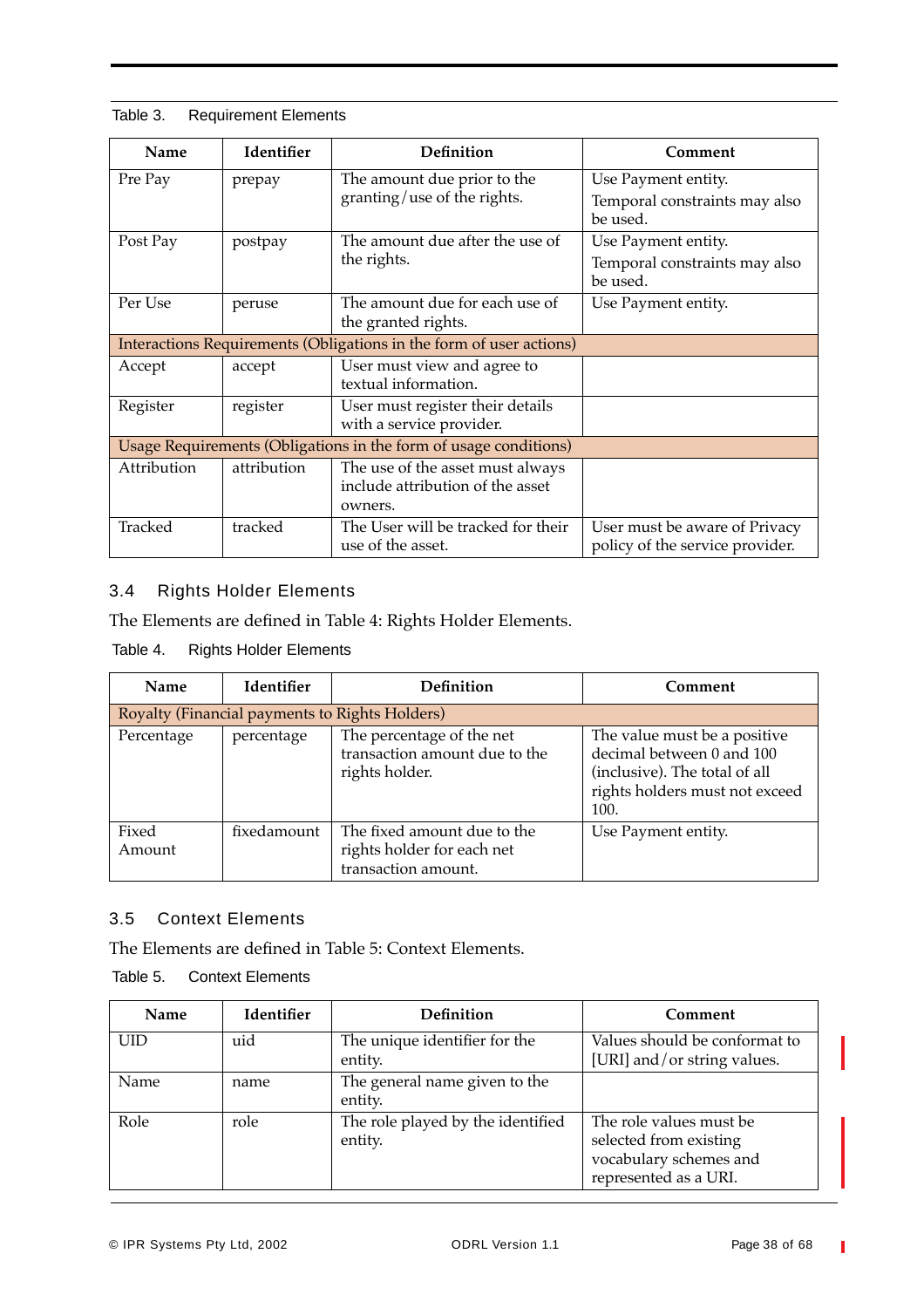| Name                  | Identifier  | Definition                                                              | Comment                                                                 |
|-----------------------|-------------|-------------------------------------------------------------------------|-------------------------------------------------------------------------|
| Remark                | remark      | General comments or description<br>about the entity                     |                                                                         |
| Date                  | date        | The date/time related to the<br>entity                                  | See DateTime entity for<br>complete semantics.                          |
| Physical<br>Location  | pLocation   | The physical place where the<br>entity occurred or is located.          |                                                                         |
| Digital<br>Location   | dLocation   | The digital location where the<br>entity is located.                    | The link must be a URI.                                                 |
| External<br>Reference | reference   | A link to additional information<br>about the entity.                   | The link must be a URI and<br>resolve to (at least) well formed<br>XML. |
| Service               | service     | A link to the service providing<br>the entity                           | The link must be a URI                                                  |
| Version               | version     | The version of the entity                                               |                                                                         |
| Transaction           | transaction | Information about the<br>purchased transaction related<br>to the entity |                                                                         |
| Event                 | event       | The type of event related to the<br>entity                              |                                                                         |

| Table 5. | <b>Context Elements</b> |
|----------|-------------------------|
|          |                         |

 $\overline{\phantom{a}}$ 

 $\mathbf{I}$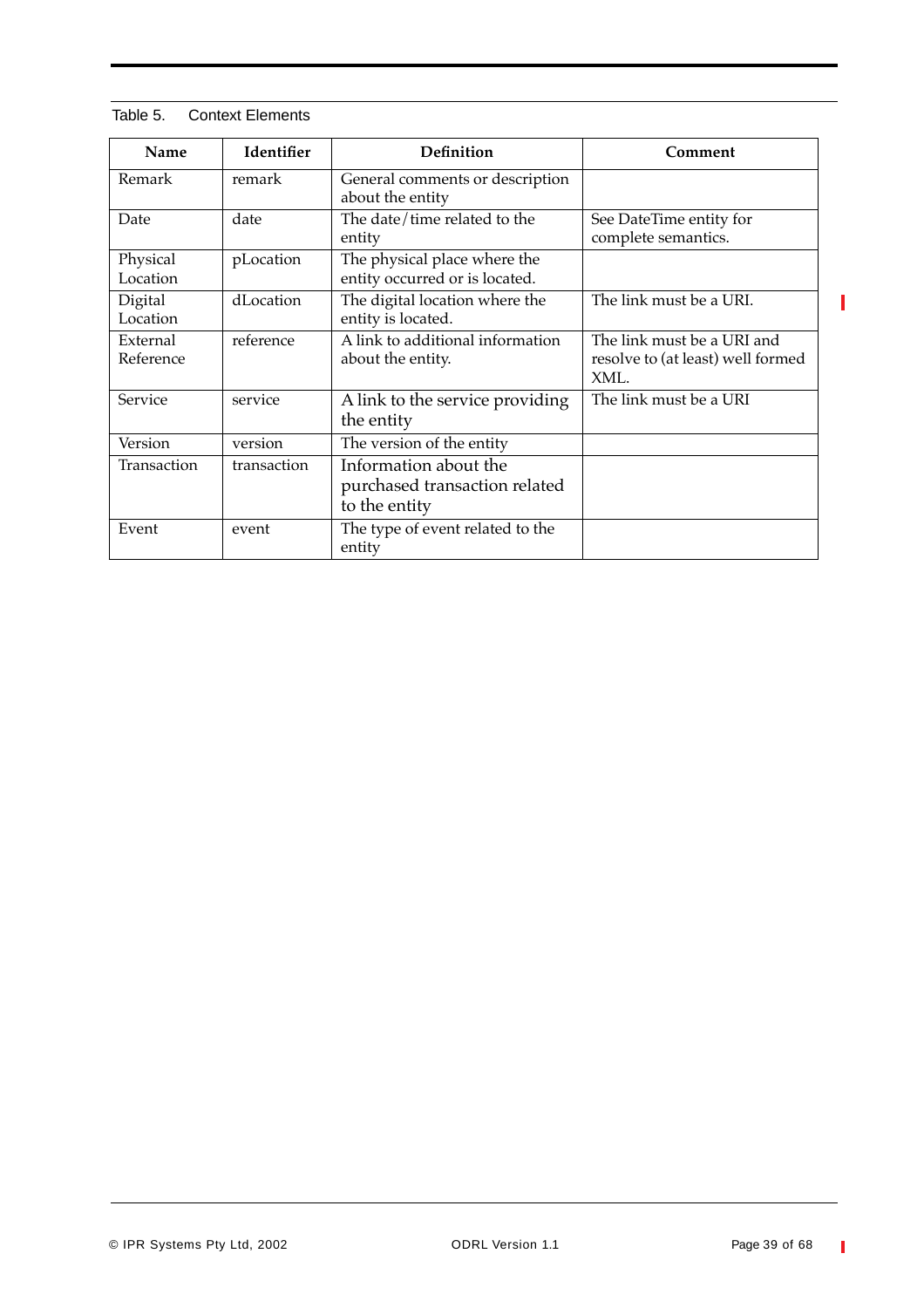# 4 ODRL XML Syntax

**ODRL** is expressed in schema-valid XML syntax. This syntax is formally specified by the XML Schemas defined in Appendix A and Appendix B. These are the normative references for the *ODRL* expression language and data dictionary (respectively).

Note: If the human language needs to be specified for any elements containing string values, then the use of the standard "xml:lang" attribute is recommended including the XML namespace.

# 4.1 ODRL XML Schemas

**ODRL** utilises two XML Schemas. One schema defines the Expression Language elements and constructs (see Appendix A), the other defines the Data Dictionary elements (see Appendix B). Both must be used to support valid *ODRL* expressions. Further, the Data Dictionary schema is dependent on the Expression Language schema as the former defines elements that are constrained by the expression language model.

# 4.2 ODRL XML Namespaces

*ODRL* supports XML Namespaces to indicate the scope and identity of its elements and other content description elements.

The XML Namespace URI for the *ODRL* Expression Language version 1.1 is: http://odrl.net/1.1/ODRL-EX

The XML Namespace URI for the *ODRL* Data Dictionary version 1.1 is: http://odrl.net/1.1/ODRL-DD

NOTE: These URIs should be considered *experimental* until the *ODRL* specification is formalised by an appropriate body and new XML Namespaces and URIs are assigned.

# 4.3 ODRL Linking

**ODRL** uses XML Schema ID and IDREF to refer from XML fragments to other fragments as described in Section 2.14 "Expression Linking". This is used to express the relationship between the core *ODRL* entities such as Asset, Permission, Offer and Agreement. Such elements can be identified with the "id" attribute then referred to via "idref" attribute.

It is important to recognise that as the *ODRL* expressions become more complicated, the need to partition and express linkages becomes paramount in order to have manageable and reusable rights expressions. The linking mechanism allows for quite complex expressions to be generated whilst preserving the interpretability of the overall rights language.

# 4.4 ODRL XML Examples

The XML syntax will be explained via a serious of scenarios covering different content sectors (eg ebooks, video, education, etc). Note that some of the XML Namespaces used in the examples (for vocabulary values) are fictional.

#### 4.4.1 Ebook Scenario #1

Corky Rossi (an author) and Addison Rossi (an illustrator) publish their ebook via "EBooksRUS Publishers". They wish to offer consumers to purchase (a requirement to pay  $$AUD20.00$  plus  $10\%$  tax) the ebook which is restricted to a single CPU only and they are allowed to print a maximum of 2 copies. They will also allow the first 5 pages (Units) of the

© IPR Systems Pty Ltd, 2002 ODRL Version 1.1 Page 40 of 68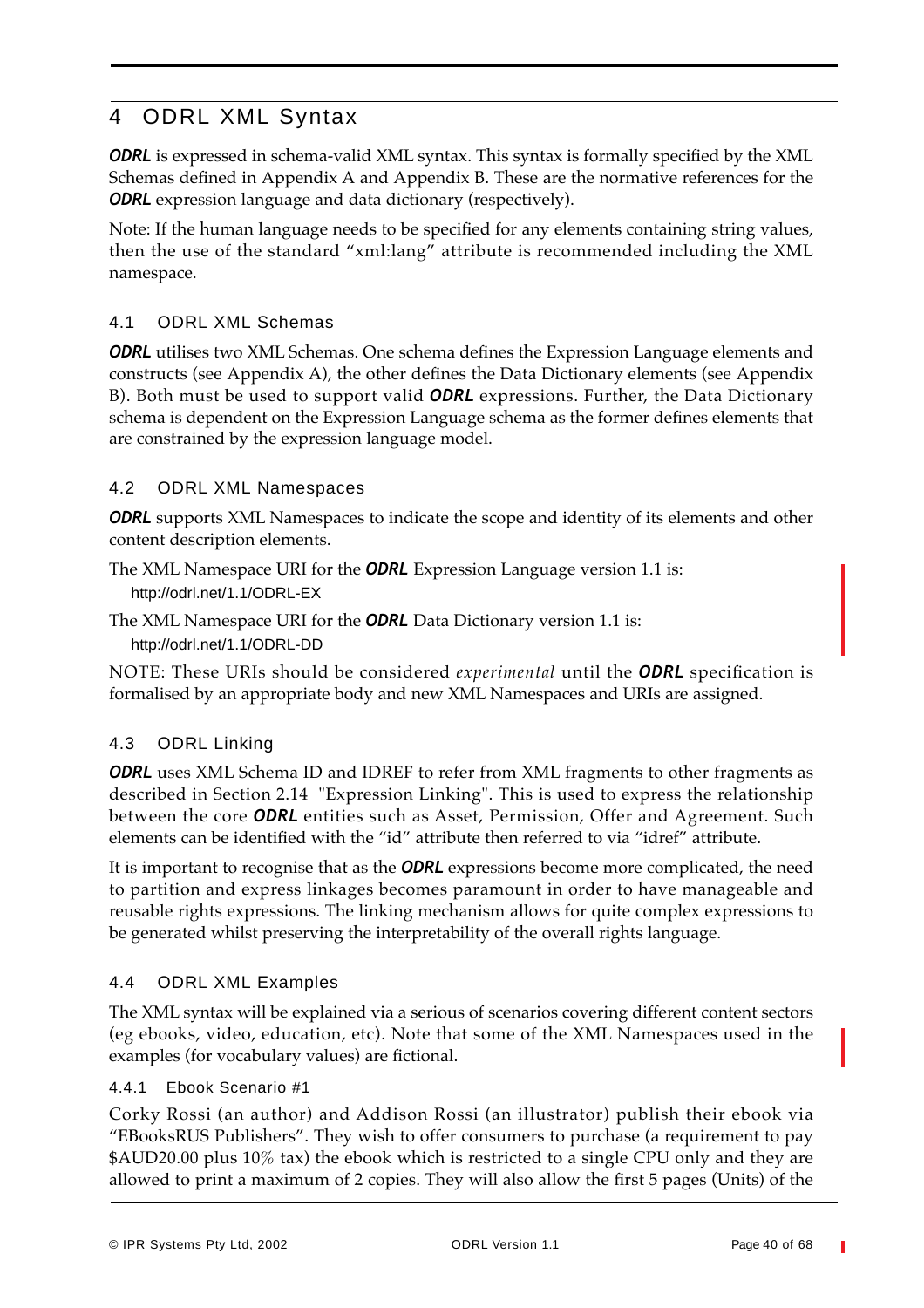ebook to be viewed online for free (no requirement). Note the use of the NumberOfPages entity from the ONIX namespace to indicate the unit type.

The revenue split is 60% to the Author, 10% to the Illustrator and 30% to the Publisher. Their identities are shown from an X.500 repository and their roles indicated using the ONIX and MARC terms.

The XML encoding of this scenario in *ODRL* is shown below:

```
<?xml version="1.0" encoding="UTF-8"?>
<o-ex:rights xmlns:o-ex="http://odrl.net/1.1/ODRL-EX"
         xmlns:o-dd="http://odrl.net/1.1/ODRL-DD"
         xmlns:onix="http://www.editeur.org/onix/ReferenceNames"
         xmlns:marc="http://www.loc.gov/marc/">
   <o-ex:offer>
      <o-ex:asset>
         <o-ex:context>
            <o-dd:uid>urn:ebook.world/999999/ebook/rossi-000001</o-dd:uid>
            <o-dd:name>Why Cats Sleep and We Don't</o-dd:name>
         </o-ex:context>
      </o-ex:asset>
      <o-ex:permission>
         <o-dd:display>
            <o-ex:constraint>
               <o-dd:cpu/>
            </o-ex:constraint>
         </o-dd:display>
         <o-dd:print>
            <o-ex:constraint>
               <o-dd:count>2</o-dd:count>
            </o-ex:constraint>
         </o-dd:print>
         <o-ex:requirement>
            <o-dd:prepay>
               <o-dd:payment>
                  <o-dd:amount o-dd:currency="AUD">20.00</o-dd:amount>
                  <o-dd:taxpercent o-dd:code="GST">10.00</o-dd:taxpercent>
               </o-dd:payment>
            </o-dd:prepay>
         </o-ex:requirement>
      </o-ex:permission>
      <o-ex:permission>
         <o-dd:display>
            <o-ex:constraint>
               <o-dd:unit o-ex:type="onix:NumberOfPages">
                  <o-ex:constraint>
                     <o-dd:range>
                        <o-dd:min>1</o-dd:min>
                        <o-dd:max>5</o-dd:max>
                     </o-dd:range>
                  </o-ex:constraint>
               </o-dd:unit>
            </o-ex:constraint>
         </o-dd:display>
      </o-ex:permission>
```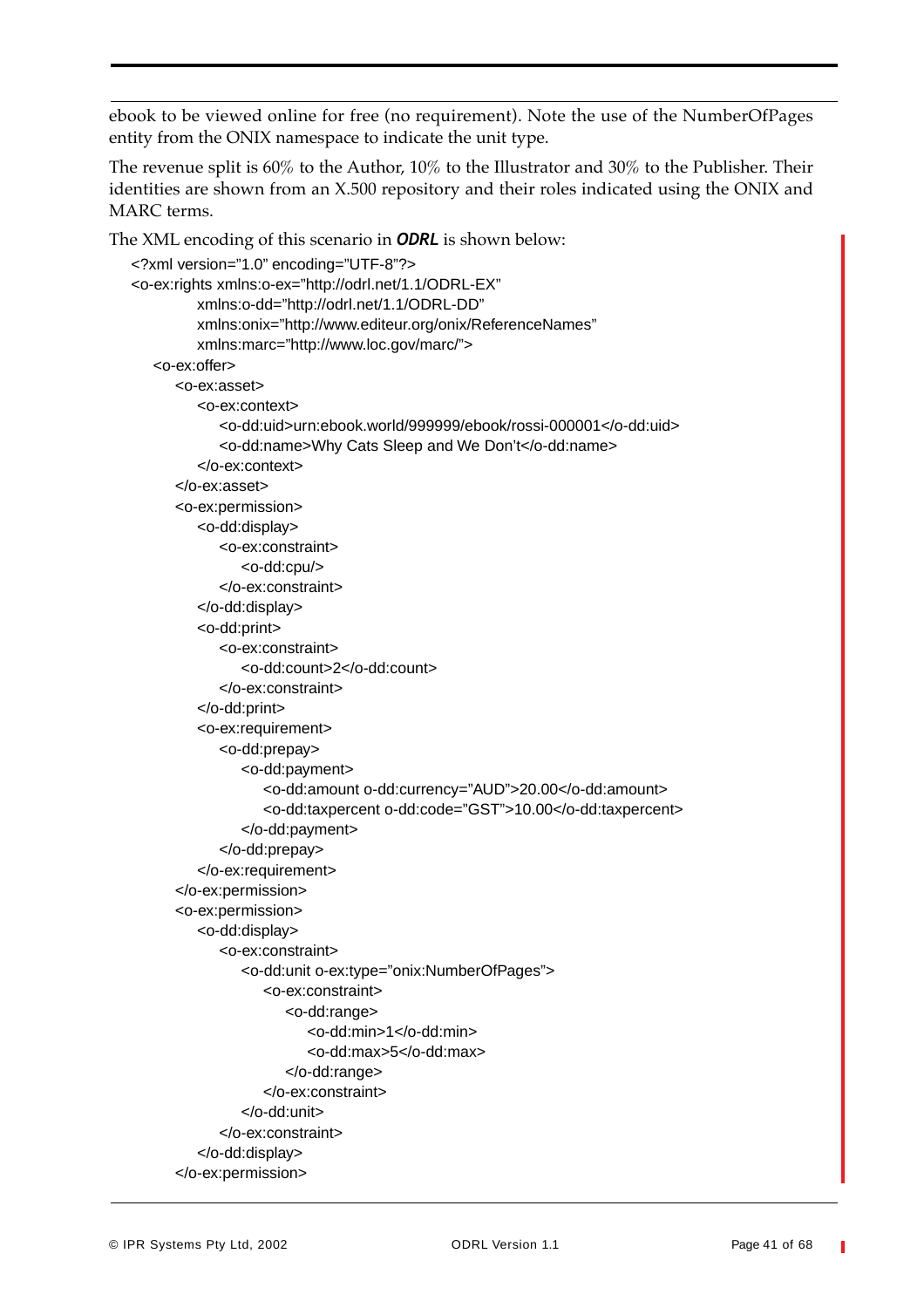```
<o-ex:party>
         <o-ex:context>
            <o-dd:uid>x500:c=AU;o=RightsDir;cn=CorkyRossi</o-dd:uid>
            <o-dd:role>onix:roles/A01</o-dd:role>
         </o-ex:context>
         <o-ex:rightsholder>
            <o-dd:percentage>60</o-dd:percentage>
         </o-ex:rightsholder>
      </o-ex:party>
      <o-ex:party>
         <o-ex:context>
            <o-dd:uid>x500:c=AU;o=RightsDir;cn=AddisonRossi</o-dd:uid>
            <o-dd:role>onix:roles/A12</o-dd:role>
         </o-ex:context>
         <o-ex:rightsholder>
            <o-dd:percentage>10</o-dd:percentage>
         </o-ex:rightsholder>
      </o-ex:party>
      <o-ex:party>
         <o-ex:context>
            <o-dd:uid>x500:c=AU;o=RightsDir;cn=EBooksRUS</o-dd:uid>
            <o-dd:role>marc:roles/pbl</o-dd:role>
         </o-ex:context>
         <o-ex:rightsholder>
            <o-dd:percentage>30</o-dd:percentage>
         </o-ex:rightsholder>
      </o-ex:party>
   </o-ex:offer>
</o-ex:rights>
```

```
4.4.2 Ebook Scenario #2
```
Following from Ebook Scenario #1 (above), a consumer (Mary Smith) decides to purchase the ebook under the conditions outlined. The *ODRL* expression below shows the Agreement generated. The Agreement has a context (with identifier and date). The Permission now shows the details of the constraint that is specific to the consumer. (In this case, the CPU identifier is saved with the license.)

The XML encoding of this scenario in *ODRL* is shown below:

```
<?xml version="1.0" encoding="UTF-8"?>
<o-ex:rights xmlns:o-ex="http://odrl.net/1.1/ODRL-EX"
         xmlns:o-dd="http://odrl.net/1.1/ODRL-DD">
   <o-ex:agreement>
      <o-ex:context>
         <o-dd:uid>urn:ebook.world/999999/license/1234567890-ABCDEF</o-dd:uid>
         <o-dd:pLocation>Sydney, Australia</o-dd:pLocation>
         <o-dd:remark>Transacted by Example.Com</o-dd:remark>
      </o-ex:context>
      <o-ex:asset>
         <o-ex:context>
            <o-dd:uid>urn:ebook.world/999999/ebook/rossi-000001</o-dd:uid>
         </o-ex:context>
      </o-ex:asset>
      <o-ex:permission>
         <o-dd:display>
```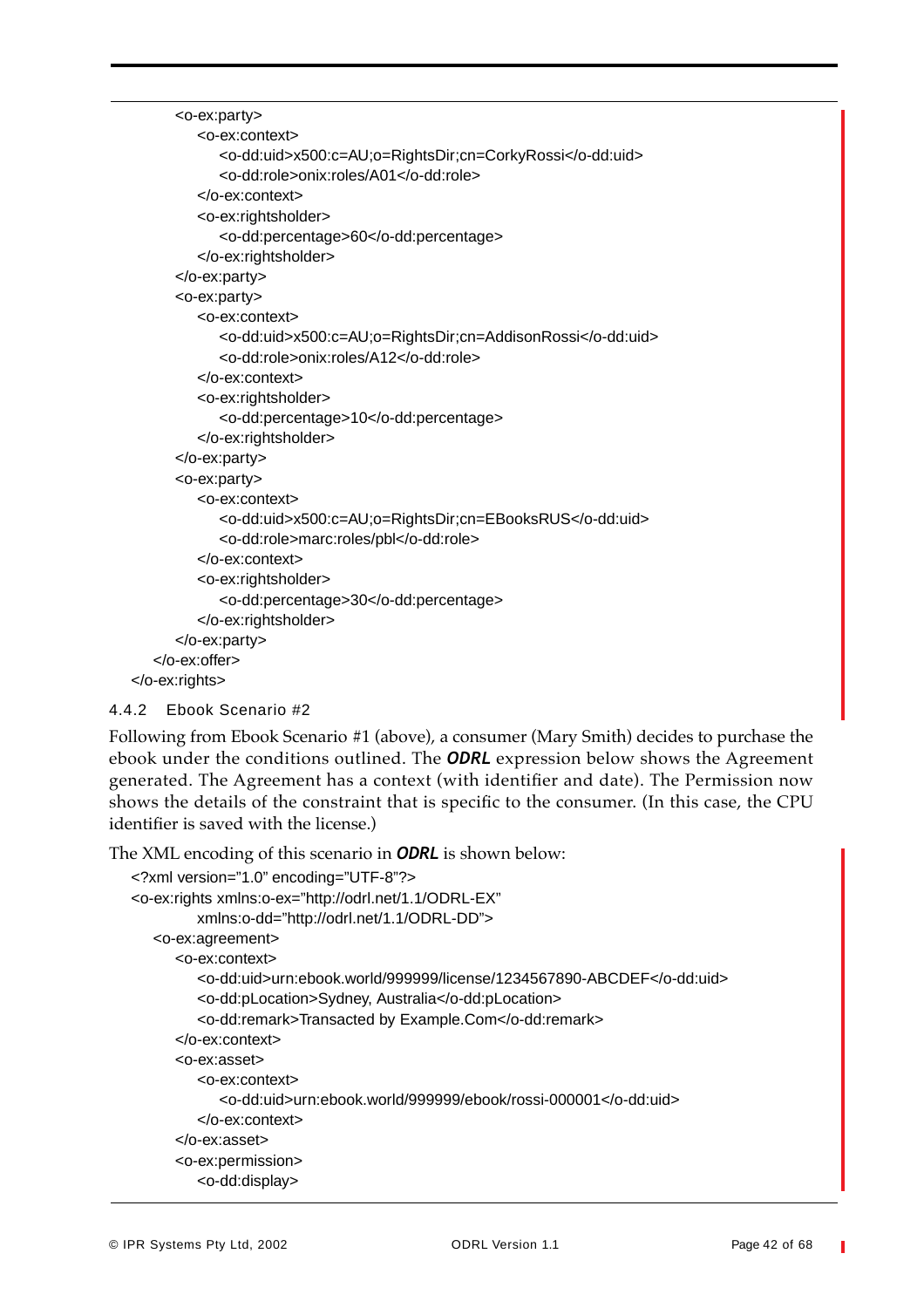```
<o-ex:constraint>
               <o-dd:cpu>
                  <o-ex:context>
                     <o-dd:uid>Adobe-WebBuy:CPD-ID:ER-393939-DSS-787878</o-dd:uid>
                  </o-ex:context>
               </o-dd:cpu>
            </o-ex:constraint>
         </o-dd:display>
         <o-dd:print>
            <o-ex:constraint>
               <o-dd:count>2</o-dd:count>
            </o-ex:constraint>
         </o-dd:print>
         <o-ex:requirement>
            <o-dd:prepay>
               <o-dd:payment>
                  <o-dd:amount o-dd:currency="AUD">20.00</o-dd:amount>
                  <o-dd:taxpercent o-dd:code="GST">10.00</o-dd:taxpercent>
               </o-dd:payment>
            </o-dd:prepay>
         </o-ex:requirement>
      </o-ex:permission>
      <o-ex:party>
         <o-ex:context>
            <o-dd:uid>urn:ebook.world/999999/users/msmth-000111</o-dd:uid>
            <o-dd:name>Mary Smith</o-dd:name>
         </o-ex:context>
      </o-ex:party>
   </o-ex:agreement>
</o-ex:rights>
```

```
4.4.3 Ebook Scenario #3
```
The ebook for an "Electronic Book Exchange" voucher is entitled "XML: A Manager's Guide". The rights owner is Addison-Wesley.

There is an agreement with the Distributor of this book (a company called "XYZ"). They have rights to Sell up to 5000 copies of the book.

Another licensed end user for this book is "John Doe". All his permissions start from the beginning of 2001 and finish at the end of 2004. He has rights to view the book for a total of 30 days. He can print up to 5 copies on a "trusted printer". He can print up to 5 pages between page 1 and 100 every week - up to a total of 100 pages - on any printer. He can also extract 5000 bytes every week up to a total of 1,000,000 bytes onto the Clipboard (memory). He has the right to Give the book away after one year of the permissions starting.

Note the use of the NumberOfPages and NumbeOfBytes entities from the ONIX and EBX namespaces. Note the use of id and idref for indicating the relationships between the agreements/rightsholder and the asset.

The XML encoding of this scenario in *ODRL* is shown below:

```
<?xml version="1.0" encoding="UTF-8"?>
<o-ex:rights xmlns:o-ex="http://odrl.net/1.1/ODRL-EX"
         xmlns:o-dd="http://odrl.net/1.1/ODRL-DD"
         xmlns:onix="http://www.editeur.org/onix/ReferenceNames"
         xmlns:ebx="http://www.ebxwg.org/ebook/vocab/"
```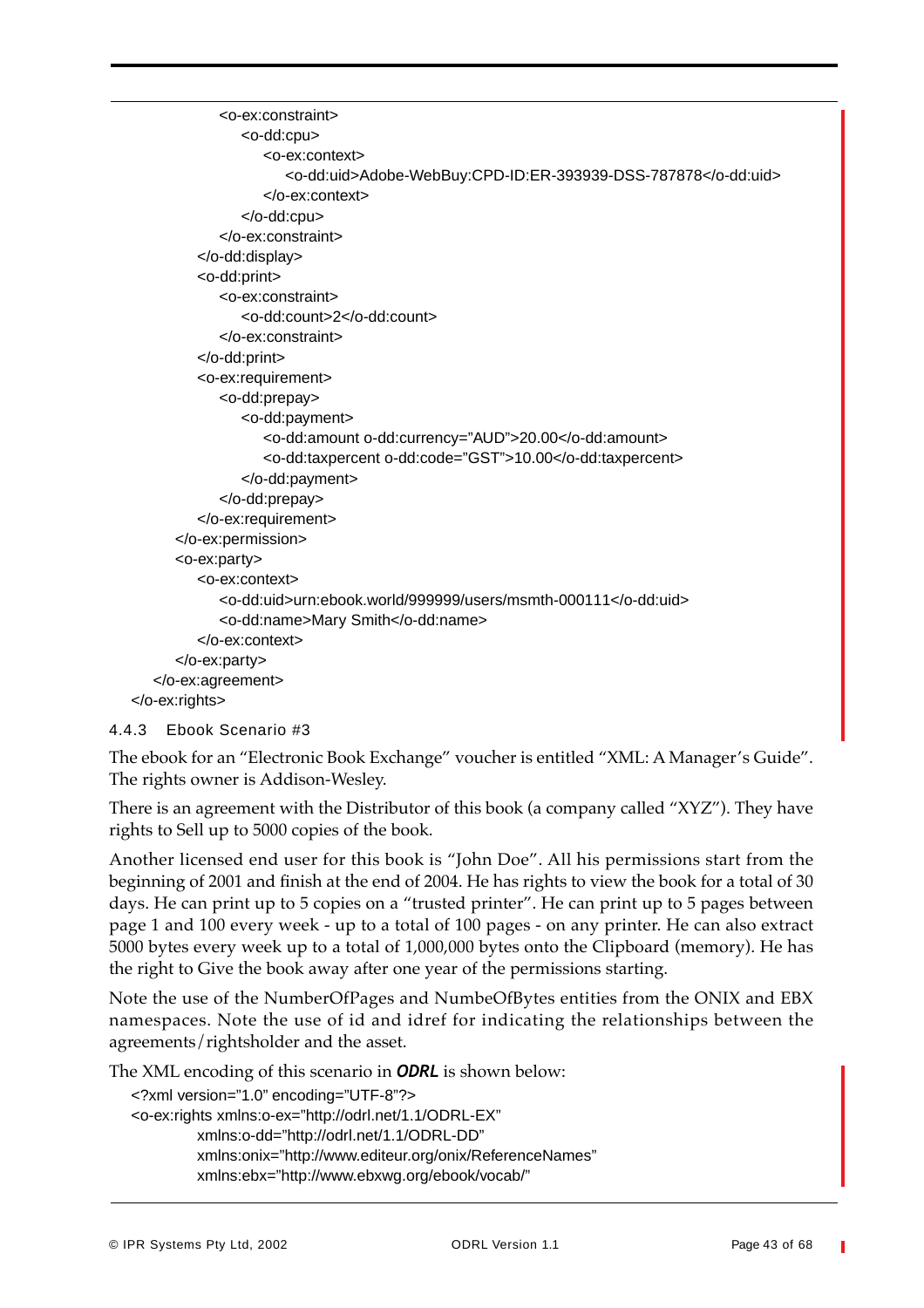```
xmlns:marc="http://www.loc.gov/marc/">
<o-ex:context>
   <o-dd:uid>urn:ebook.world/999999/voucher/2001/1234567890</o-dd:uid>
   <o-dd:date>
      <o-dd:fixed>2001-05-01T08:30:00</o-dd:fixed>
   </o-dd:date>
   <o-dd:event>issued</o-dd:event>
</o-ex:context>
<o-ex:asset o-ex:id="a001">
   <o-ex:context>
      <o-dd:uid>isbn:872-2345-981</o-dd:uid>
      <o-dd:name>XML: A Manager's Guide</o-dd:name>
   </o-ex:context>
</o-ex:asset>
<o-ex:party>
   <o-ex:context>
      <o-dd:uid>http://publishers.net/registry/AWL </o-dd:uid>
      <o-dd:name>Addison-Wesley </o-dd:name>
      <o-dd:reference>http://www.addison-wesley.com</o-dd:reference>
   </o-ex:context>
   <o-ex:rightsholder/>
</o-ex:party>
<o-ex:agreement>
   <o-ex:asset o-ex:idref="a001"/>
   <o-ex:party>
      <o-ex:context>
         <o-dd:uid>http://distributors.net/registry/xyz</o-dd:uid>
         <o-dd:name>XYZ Company </o-dd:name>
         <o-dd:role>marc:dst</o-dd:role>
      </o-ex:context>
   </o-ex:party>
   <o-ex:permission>
      <o-dd:sell>
         <o-ex:constraint>
            <o-dd:count>5000</o-dd:count>
         </o-ex:constraint>
      </o-dd:sell>
   </o-ex:permission>
</o-ex:agreement>
<o-ex:agreement>
   <o-ex:asset o-ex:idref="a001"/>
   <o-ex:party>
      <o-ex:context>
         <o-dd:uid>http://people.net/registry/john-doe-9999</o-dd:uid>
         <o-dd:name>John Doe</o-dd:name>
      </o-ex:context>
   </o-ex:party>
   <o-ex:permission>
      <o-ex:constraint>
         <o-dd:datetime>
            <o-dd:start>2001-01-01T00:00:00</o-dd:start>
            <o-dd:end>2004-12-31T23:59:59</o-dd:end>
         </o-dd:datetime>
      </o-ex:constraint>
```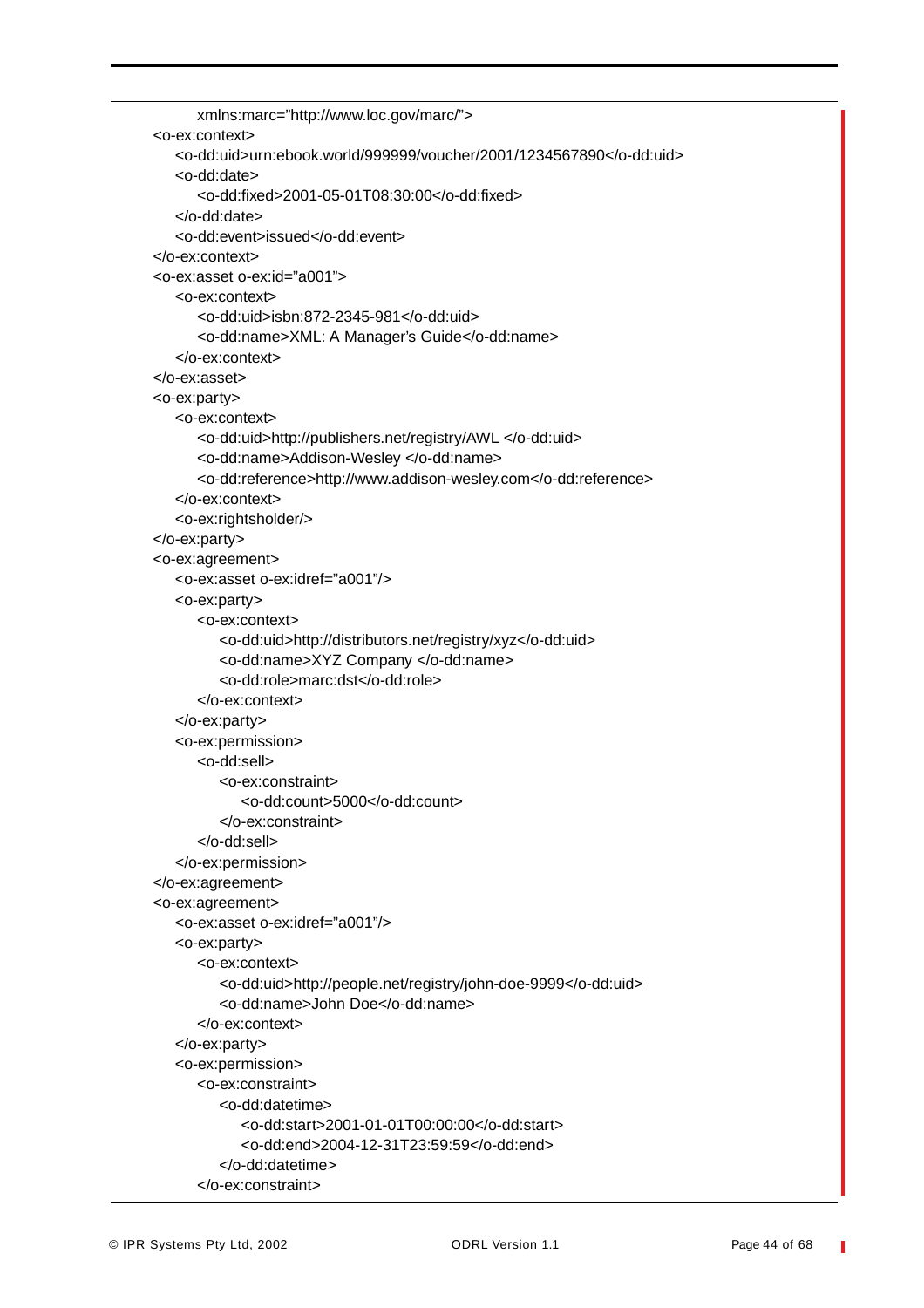<o-dd:display> <o-ex:constraint> <o-dd:accumulated>P30D</o-dd:accumulated> </o-ex:constraint> </o-dd:display> <o-dd:print> <o-ex:container o-ex:type="and"> <o-ex:constraint> <o-dd:count>5</o-dd:count> <o-dd:printer> <o-ex:context> <o-dd:uid>guid:TrustPrint/4747474742222</o-dd:uid> </o-ex:context> </o-dd:printer> </o-ex:constraint> <o-ex:constraint> <o-dd:unit o-ex:type="onix:NumberOfPages"> <o-ex:constraint> <o-dd:count>100</o-dd:count> </o-ex:constraint> </o-dd:unit> <o-dd:printer/> </o-ex:constraint> <o-ex:constraint> <o-dd:unit o-ex:type="onix:NumberOfPages"> <o-ex:constraint> <o-dd:range> <o-dd:min>1</o-dd:min> <o-dd:max>100</o-dd:max> </o-dd:range> <o-dd:count>5</o-dd:count> </o-ex:constraint> </o-dd:unit> <o-dd:interval>P7D</o-dd:interval> <o-dd:printer/> </o-ex:constraint> </o-ex:container> </o-dd:print> <o-dd:excerpt> <o-ex:constraint> <o-dd:memory> <o-ex:container o-ex:type="and"> <o-ex:constraint> <o-dd:unit o-ex:type="ebx:NumberOfBytes"> <o-ex:constraint> <o-dd:count>1000000</o-dd:count> </o-ex:constraint> </o-dd:unit> </o-ex:constraint> <o-ex:constraint> <o-dd:unit o-ex:type="ebx:NumberOfBytes"> <o-ex:constraint> <o-dd:count>5000</o-dd:count> <o-dd:interval>P7D</o-dd:interval>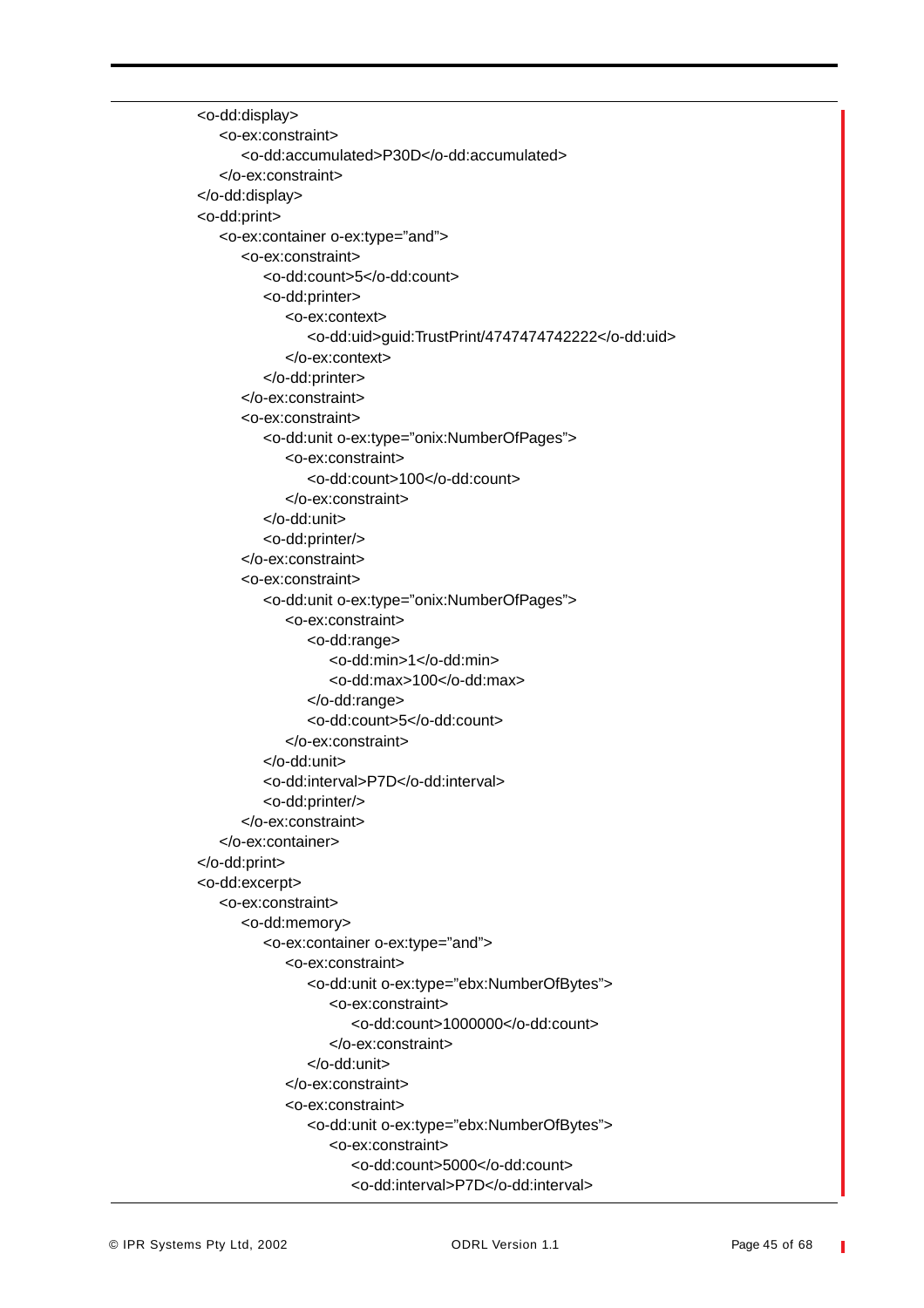</o-ex:constraint> </o-dd:unit> </o-ex:constraint> </o-ex:container> </o-dd:memory> </o-ex:constraint> </o-dd:excerpt> <o-dd:give> <o-ex:constraint> <o-dd:datetime> <o-dd:start>2002-01-01T00:00:00</o-dd:start> </o-dd:datetime> </o-ex:constraint> </o-dd:give> </o-ex:permission> </o-ex:agreement> </o-ex:rights>

```
4.4.4 Video Scenario #1
```
A video has three rights holders. Massimo Canale receives 75% of the transactions and Simona Canale receives the other 25%. Additionally, Maria Canale receives 10% of Simona's share. (Note the nesting of the last two parties.)

The video is offered at two different levels of quality (30 and 90dpi) and each has a different per use fee.

Note the use of the "resolution" entity from the MPEG7 namespace to indicate the Quality aspect of the asset. Note also that the whole expression has a context with a unique identifier (this is used in the next example).

The XML encoding of this scenario in *ODRL* is shown below:

```
<?xml version="1.0" encoding="UTF-8"?>
<o-ex:rights xmlns:o-ex="http://odrl.net/1.1/ODRL-EX"
         xmlns:o-dd="http://odrl.net/1.1/ODRL-DD"
         xmlns:mpeg7="http://www.mpeg7.org/2001/MPEG-7_Schema">
   <o-ex:context>
      <o-dd:uid>doi:/voucher/383838383</o-dd:uid>
      <o-dd:name>The Voucher for XML: The Movie</o-dd:name>
      <o-dd:dLocation>http://example.com/odrl/383838383.xml</o-dd:dLocation>
   </o-ex:context>
   <o-ex:offer>
      <o-ex:asset>
         <o-ex:context>
            <o-dd:uid>doi:0.9999999/video/383838383</o-dd:uid>
            <o-dd:name>XML: The Movie</o-dd:name>
         </o-ex:context>
      </o-ex:asset>
      <o-ex:party>
         <o-ex:context>
            <o-dd:uid>x500:c=IT;o=Registry;cn=MassimoCanale</o-dd:uid>
         </o-ex:context>
         <o-ex:rightsholder>
            <o-dd:percentage>75</o-dd:percentage>
         </o-ex:rightsholder>
      </o-ex:party>
```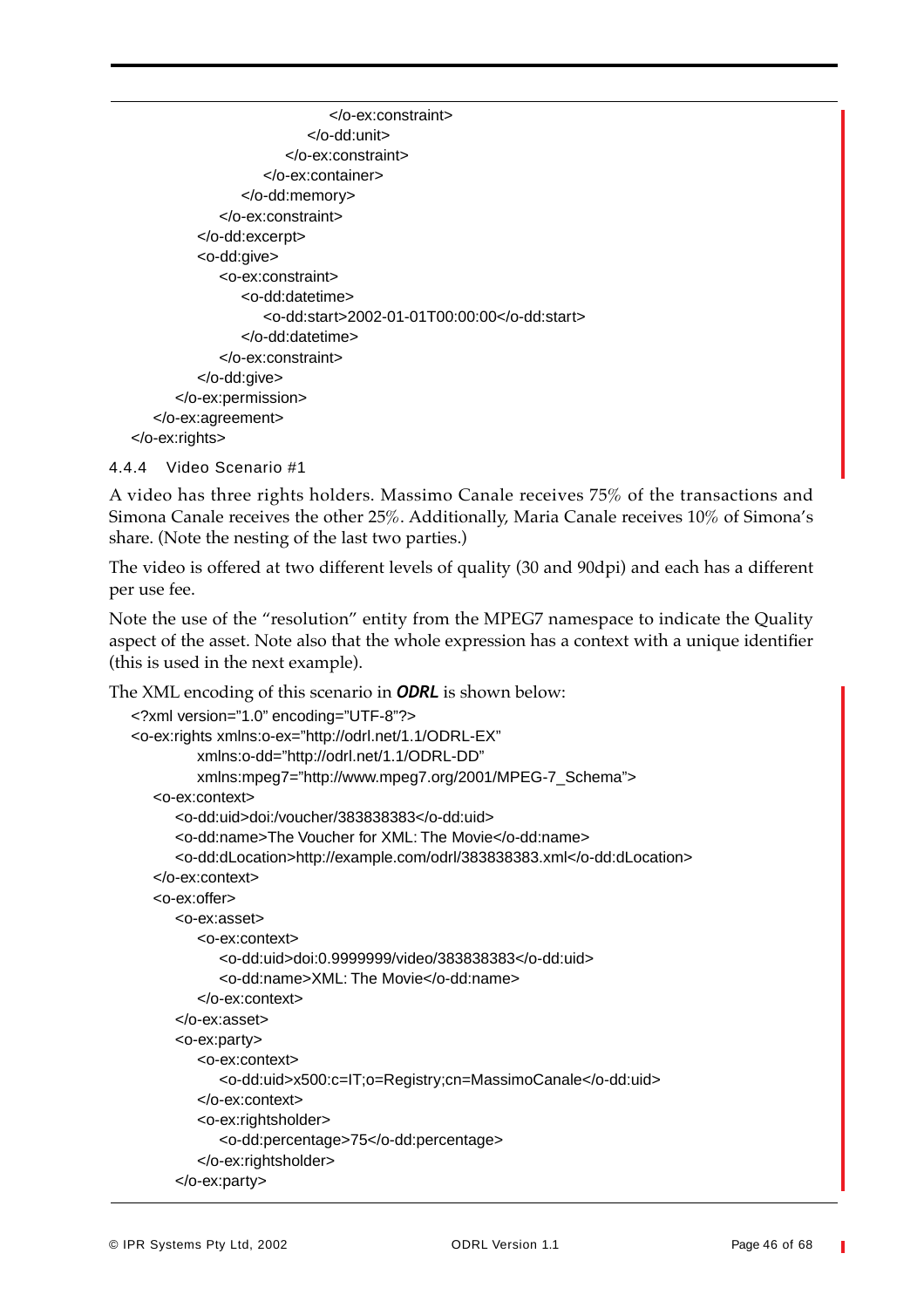```
<o-ex:party>
   <o-ex:context>
      <o-dd:uid>x500:c=IT;o=Registry;cn=SimonaCanale</o-dd:uid>
   </o-ex:context>
   <o-ex:rightsholder>
      <o-dd:percentage>25</o-dd:percentage>
   </o-ex:rightsholder>
   <o-ex:party>
      <o-ex:context>
         <o-dd:uid>x500:c=IT;o=Registry;cn=MariaCanale</o-dd:uid>
      </o-ex:context>
      <o-ex:rightsholder>
         <o-dd:percentage>10</o-dd:percentage>
      </o-ex:rightsholder>
   </o-ex:party>
</o-ex:party>
<o-ex:permission>
   <o-dd:play>
      <o-ex:constraint>
         <o-dd:quality o-ex:type="mpeg7:resolution">
            <o-ex:constraint>
               <o-dd:range>
                  <o-dd:max>30</o-dd:max>
               </o-dd:range>
            </o-ex:constraint>
         </o-dd:quality>
      </o-ex:constraint>
      <o-ex:requirement>
         <o-dd:peruse>
            <o-dd:payment>
               <o-dd:amount o-dd:currency="ITL">1000.00</o-dd:amount>
            </o-dd:payment>
         </o-dd:peruse>
      </o-ex:requirement>
   </o-dd:play>
   <o-dd:play>
      <o-ex:constraint>
         <o-dd:quality o-ex:type="mpeg7:resolution">
            <o-ex:constraint>
               <o-dd:range>
                  <o-dd:max>90.0</o-dd:max>
               </o-dd:range>
            </o-ex:constraint>
         </o-dd:quality>
      </o-ex:constraint>
      <o-ex:requirement>
         <o-dd:peruse>
            <o-dd:payment>
               <o-dd:amount o-dd:currency="ITL">5000.00</o-dd:amount>
            </o-dd:payment>
         </o-dd:peruse>
      </o-ex:requirement>
   </o-dd:play>
</o-ex:permission>
```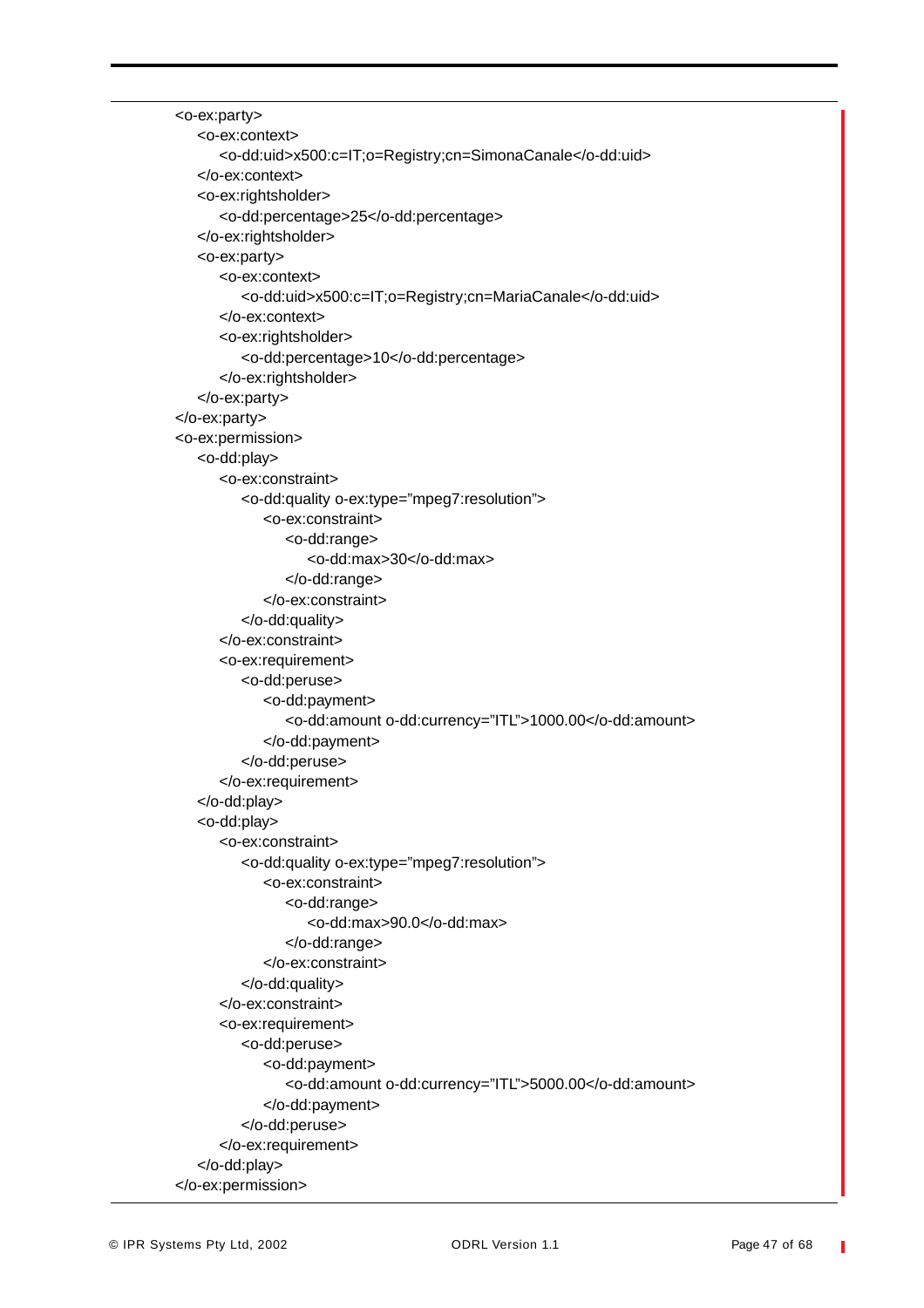</o-ex:offer> </o-ex:rights>

4.4.5 Super Distribution Example #1

A company offers the free distribution (ie the give permission) for the video asset (from 4.4.4 Video Scenario #1) to a particular individual (J J Jones) for a period ending at 31 December 2001. They do this by allowing the rights expression (itself an asset) to be given away.

Note that the video is not the asset in this case, but the rights expression is treated as an asset.

The XML encoding of this scenario in *ODRL* is shown below:

```
<?xml version="1.0" encoding="UTF-8"?>
<o-ex:rights xmlns:o-ex="http://odrl.net/1.1/ODRL-EX"
         xmlns:o-dd="http://odrl.net/1.1/ODRL-DD">
   <o-ex:agreement>
      <o-ex:asset>
         <o-ex:context>
            <o-dd:uid>doi:10.9999999/voucher/383838383</o-dd:uid>
            <o-dd:name>The Voucher for XML: The Movie</o-dd:name>
         </o-ex:context>
      </o-ex:asset>
      <o-ex:party>
         <o-ex:context>
            <o-dd:uid>x500:c=US;o=Example;cn=JJJones</o-dd:uid>
         </o-ex:context>
      </o-ex:party>
      <o-ex:permission>
         <o-dd:give>
            <o-ex:constraint>
               <o-dd:datetime><o-dd:end>2001-12-31T23:59:59</o-dd:end> </o-dd:datetime>
            </o-ex:constraint>
         </o-dd:give>
      </o-ex:permission>
   </o-ex:agreement>
</o-ex:rights>
```
#### 4.4.6 Education Scenario #1

An online lecture (software application) is offered (execute) for a per-use fee of \$AUD2.00 which must be constrained to a certain network. Additionally, for a fee of \$AUD1000.00 the lecture can be lent to (up to) 100 individuals.

The rights holder receives 50% of the execute fee and 25% of the lend fee. (Note the linking between the party entity and the permission entities.)

The XML encoding of this scenario in *ODRL* is shown below:

```
<?xml version="1.0" encoding="UTF-8"?>
<o-ex:rights xmlns:o-ex="http://odrl.net/1.1/ODRL-EX"
         xmlns:o-dd="http://odrl.net/1.1/ODRL-DD">
   <o-ex:offer>
      <o-ex:asset>
         <o-ex:context>
            <o-dd:uid>urn:example.com/learnobject/uni/aa/7373722</o-dd:uid>
            <o-dd:name>XML: The Lecture</o-dd:name>
         </o-ex:context>
      </o-ex:asset>
```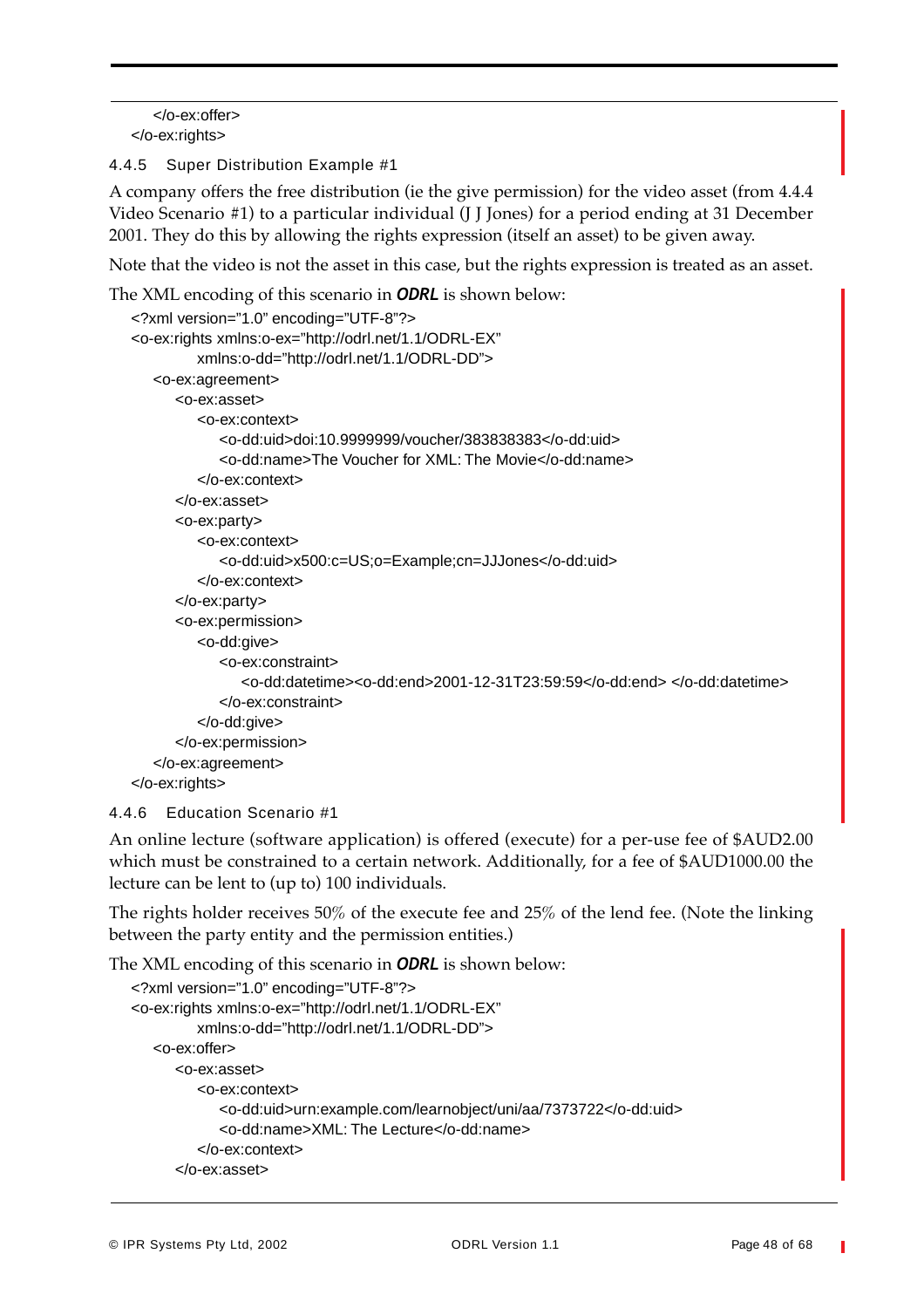```
<o-ex:party>
         <o-ex:context>
            <o-dd:uid>x500:c=AU;o=UniA;cn=ProfBean</o-dd:uid>
         </o-ex:context>
         <o-ex:rightsholder>
            <o-ex:container o-ex:type="and">
               <o-dd:percentage>50</o-dd:percentage>
               <o-ex:permission o-ex:idref="p001"/>
            </o-ex:container>
            <o-ex:container o-ex:type="and">
               <o-dd:percentage>25</o-dd:percentage>
               <o-ex:permission o-ex:idref="p002"/>
            </o-ex:container>
         </o-ex:rightsholder>
      </o-ex:party>
      <o-ex:permission o-ex:id="p001">
         <o-dd:execute>
            <o-ex:constraint>
               <o-dd:network/>
            </o-ex:constraint>
            <o-ex:requirement>
               <o-dd:peruse>
                  <o-dd:payment>
                     <o-dd:amount o-dd:currency="AUD">2.00</o-dd:amount>
                  </o-dd:payment>
               </o-dd:peruse>
            </o-ex:requirement>
         </o-dd:execute>
      </o-ex:permission>
      <o-ex:permission o-ex:id="p002">
         <o-dd:lend>
            <o-ex:constraint>
               <o-dd:individual>
                  <o-ex:constraint>
                     <o-dd:count>100</o-dd:count>
                  </o-ex:constraint>
               </o-dd:individual>
            </o-ex:constraint>
            <o-ex:requirement>
               <o-dd:prepay>
                  <o-dd:payment>
                     <o-dd:amount o-dd:currency="AUD">1000.00</o-dd:amount>
                  </o-dd:payment>
               </o-dd:prepay>
            </o-ex:requirement>
         </o-dd:lend>
      </o-ex:permission>
   </o-ex:offer>
</o-ex:rights>
```
#### 4.4.7 PRISM Scenario #1

A content provider of images provides an image to a company for use in their online magazine publication. Both parties use the [PRISM] metadata standard describing the content and include the *ODRL* inside the PRISM metadata to describe the agreement. The agreement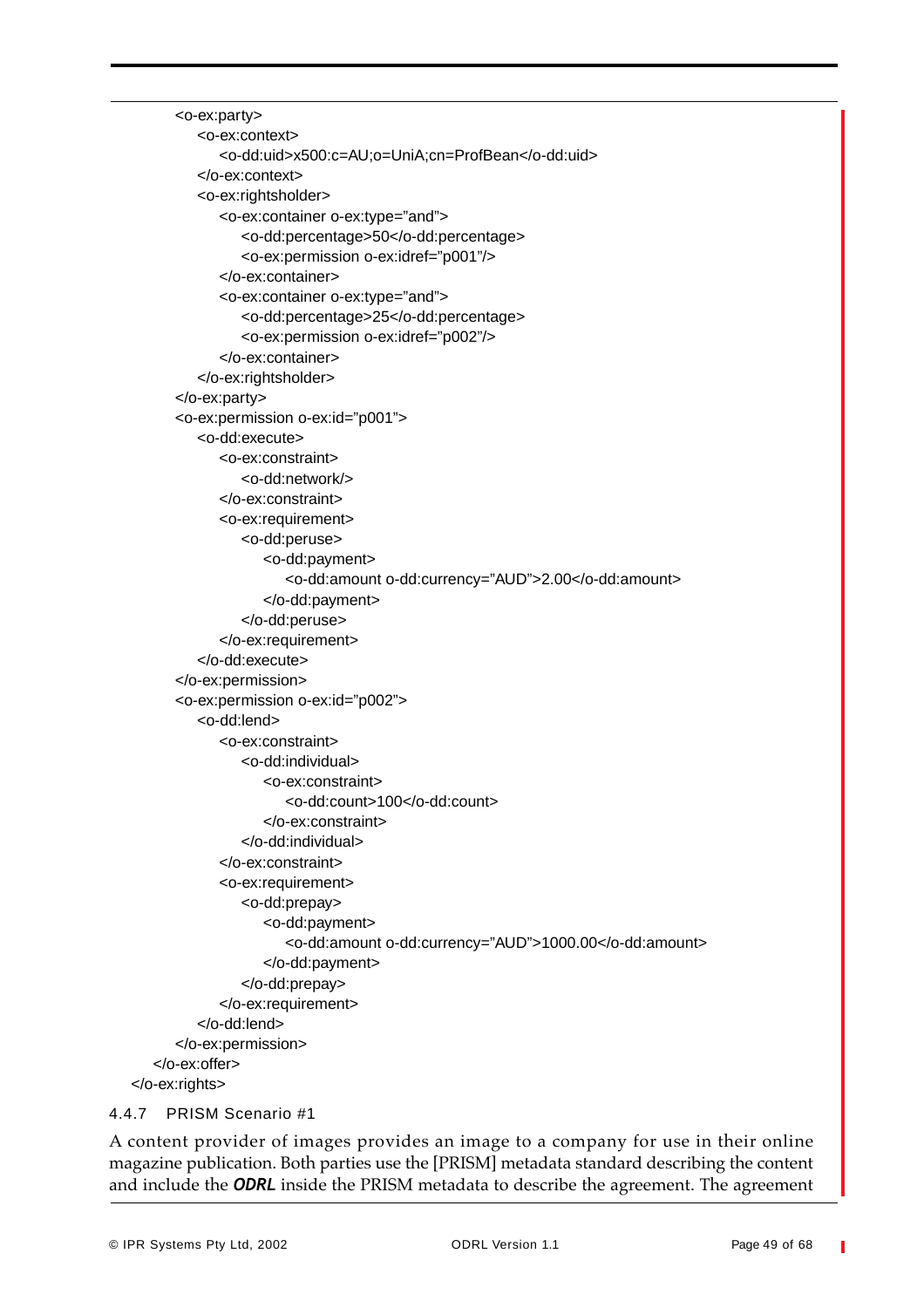uses vocabularies defined by PRISM and limits the use to the Real Estate industry only, and in the USA after 2001-01-01 and in Greece before 2003-12-31.

The XML encoding of this scenario in *ODRL* is shown below:

```
<?xml version="1.0" encoding="UTF-8"?>
<rdf:RDF xmlns:prism="http://prismstandard.org/namespaces/basic/1.0/"
     xmlns:prl="http://prismstandard.org/namespaces/prl/1.0/"
     xmlns:rdf="http://www.w3.org/1999/02/22-rdf-syntax-ns#"
     xmlns:dc="http://purl.org/dc/elements/1.1/"
     xmlns:o-ex="http://odrl.net/1.1/ODRL-EX"
     xmlns:o-dd="http://odrl.net/1.1/ODRL-DD">
<rdf:Description rdf:about="http://wanderlust.com/2000/08/Corfu.jpg">
 <dc:title>Walking on the Beach in Corfu</dc:title>
 <dc:creator>John Peterson</dc:creator>
 <dc:contributor>Sally Smith, lighting</dc:contributor>
 <dc:format>image/jpeg</dc:format>
 <dc:identifier rdf:resource="http://wanderlust.com/content/2357845"/>
 <o-ex:rights>
  <o-ex:agreement>
   <o-ex:permission>
    <o-dd:display>
     <o-ex:constraint>
       <o-dd:industry o-ex:type="prism:vocabs/SIC/6532"/>
       <o-dd:spatial o-ex:type="prism:vocabs/ISO-3166/US">
         <o-ex:constraint>
          <o-dd:datetime>
            <o-dd:start>2001-01-01T00:00:00</o-dd:start>
           </o-dd:datetime>
        </o-ex:constraint>
       </o-dd:spatial>
       <o-dd:spatial o-ex:type="prism:vocabs/ISO-3166/GR">
         <o-ex:constraint>
           <o-dd:datetime>
            <o-dd:end>2003-12-31T23:59:59</o-dd:end>
          </o-dd:datetime>
        </o-ex:constraint>
       </o-dd:spatial>
     </o-ex:constraint>
    </o-dd:display> 
   </o-ex:permission>
   <o-ex:party>
   <o-ex:context>
     <o-dd:uid>urn:prism.orgs:cool-cat-magazine</o-dd:uid>
   </o-ex:context>
   </o-ex:party>
 </o-ex:agreement>
 </o-ex:rights>
</rdf:Description>
</rdf:RDF>
```
#### 4.4.8 MPEG-21 Scenario #1

A digital audio CD is being offered for sale, including the restriction on downstream sales to be for "educational" purposes only. The systems involved utlise the [MPEG-21] Digital Item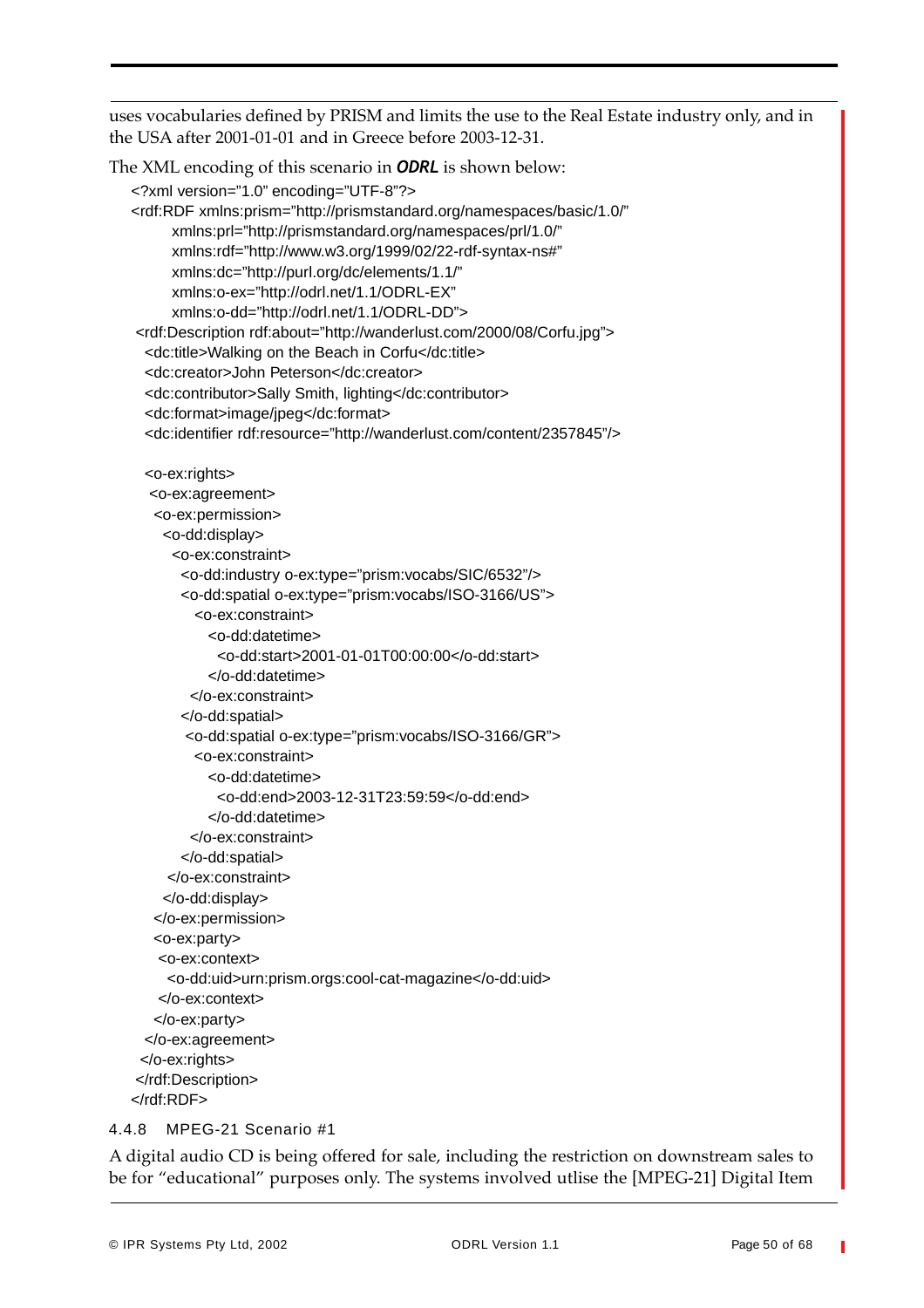Identification and Description metadata for identifying the content. The *ODRL* expression is part of one of the Descriptors describing the content of the Digital Item.

The XML encoding of this scenario in *ODRL* is shown below:

```
<?xml version="1.0" encoding="UTF-8"?>
<di:DIDL xmlns:di="urn:mpeg:mpeg21:2002/01-DIDL-NS"
         xmlns:diid="urn:mpeg:mpeg21:2002/01-DIID-NS"
         xmlns:sector="urn:sectors:2002:vocab"
         xmlns:o-ex="http://odrl.net/1.1/ODRL-EX"
         xmlns:o-dd="http://odrl.net/1.1/ODRL-DD">
   <di:Item>
      <di:Descriptor>
         <di:Statement type="text/text">Cool Cats CD Single</di:Statement>
      </di:Descriptor>
      <di:Descriptor>
         <di:Statement type="text/xml">
            <diid:identifier>A1-888999-0029733-22-F</diid:identifier>
         </di:Statement>
      </di:Descriptor>
      <di:Descriptor>
         <di:Statement type="text/xml">
            <o-ex:rights>
               <o-ex:offer>
                  <o-ex:permission>
                     <o-dd:sell>
                         <o-dd:transferPerm o-dd:downstream="equal">
                            <o-dd:play>
                               <o-ex:constraint>
                                  <o-dd:purpose o-ex:type="sectors:educational"/>
                               </o-ex:constraint>
                            </o-dd:play>
                         </o-dd:transferPerm>
                     </o-dd:sell>
                  </o-ex:permission>
               </o-ex:offer>
            </o-ex:rights>
         </di:Statement>
      </di:Descriptor>
   </di:Item>
</di:DIDL>
```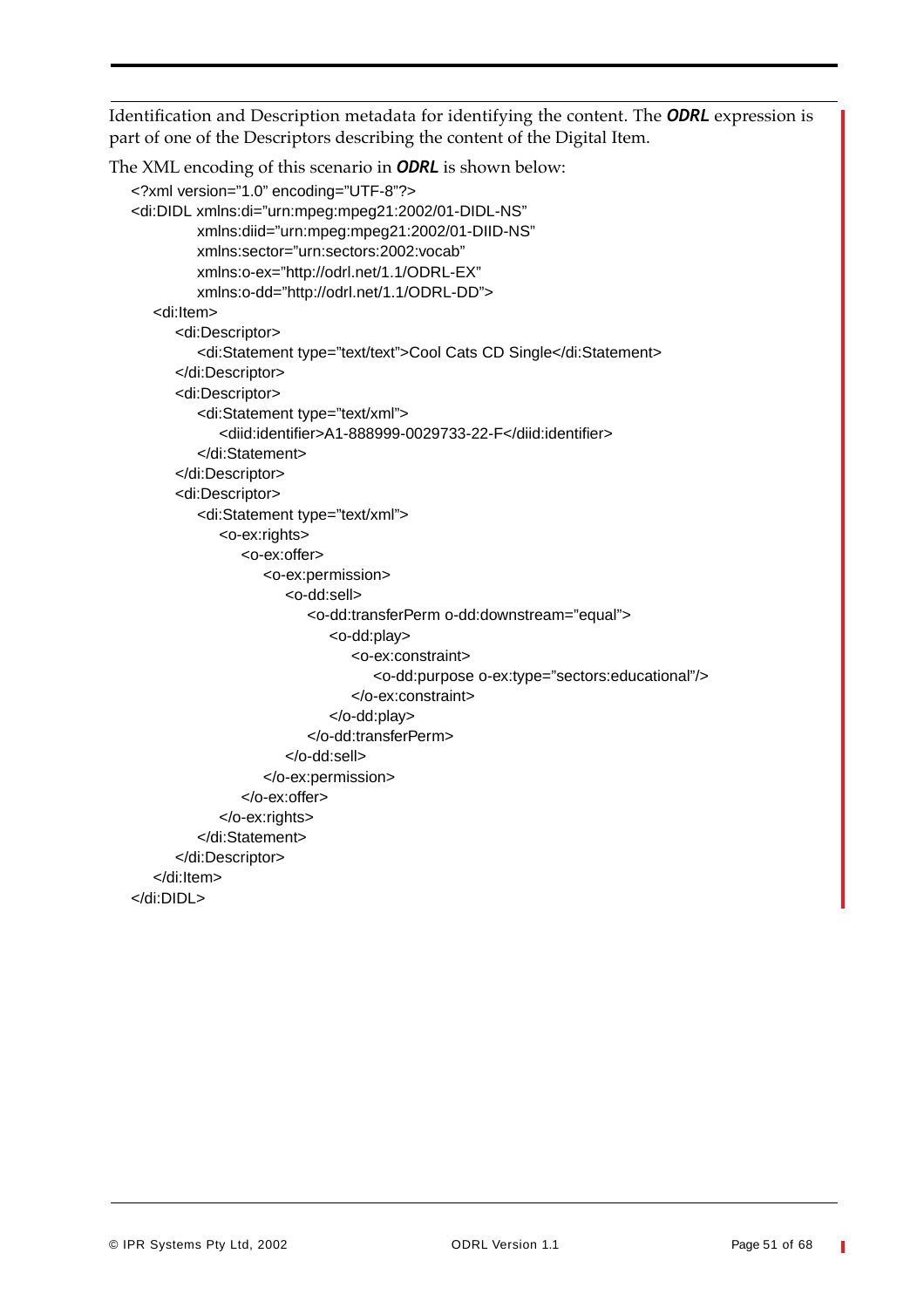# 5 ODRL Extensibility

**ODRL** defines both the core structure of the expression language and a set of core elements as part of the *ODRL* data dictionary. Additional data dictionaries can be defined and used within the *ODRL* framework To define a new data dictionary, a new XML Schema must be created that imports the *ODRL* expression language schema.

The expression language schema defines elements that are utilised as the "place holder" for data dictionary elements. These elements are defined as "abstract" ensuring that they cannot appear in an instance of an *ODRL* XML expressions and (by default) are of "anyType" data type to allow maximum extensibility. For example, the *ODRL* Expression Language schema defines:

<xsd:element name="permissionElement" abstract="true"/>

which allows Permission elements to be defined in the *ODRL* Data Dictionary schema, such as:

<xsd:element name="display" type="o-ex:permissionType"

substitutionGroup="o-ex:permissionElement"/>

The data type of the Data Dictionary element should either be the corresponding data type (eg "permissionType") or any specific data type that is relevant to that elements definition. For example, it could be a string or boolean. In the example above, the data type of "permissionType" allows for maximum flexibility such as nesting other permissions, constraints, etc. When creating new Data Dictionary elements ensure that you are aware of how the element will be used to in the expression instances, and make sure the assigned data type can cater for this.

The Data Dictionary schema utilises the "substitutionGroup" mechanism from XML Schema to ensure that only the appropriate elements can be used in the correct position in the *ODRL* Expression Language.

There are six substitution elements that can be used for additional data dictionaries:

- permissionElement (permissionType)
- requirementElement (requirementType)
- constraintElement (constraintType)
- conditionElement (conditionType)
- contextElement (contextType)
- **•** rightsholderElement (rightsHolderType)

When defining additional data dictionary elements, ensure that they are defined using one (and only one) of these substitution groups. The data dictionary elements can either have the datatypes (listed above) or any derived datatype. The additional data dictionary elements may also define extensions, such as attributes or other complex data structures.

#### 5.1 Example

Lets assume that the Mobile sector wishes to use *ODRL* but needs to extend the data dictionary to provide two new Permissions (ie "ring", "send") that are specific to mobile content. There two permissions can be declared in the schema as substitution group elements for the permissionElement.

Additionally, one new Requirement (ie "sms-accept") is defined to support the users need to accept SMS messages as part of any license offer. This requirement also indicates the language of the text messages. In this case, the new requirement is declared in the schema as

© IPR Systems Pty Ltd, 2002 ODRL Version 1.1 Page 52 of 68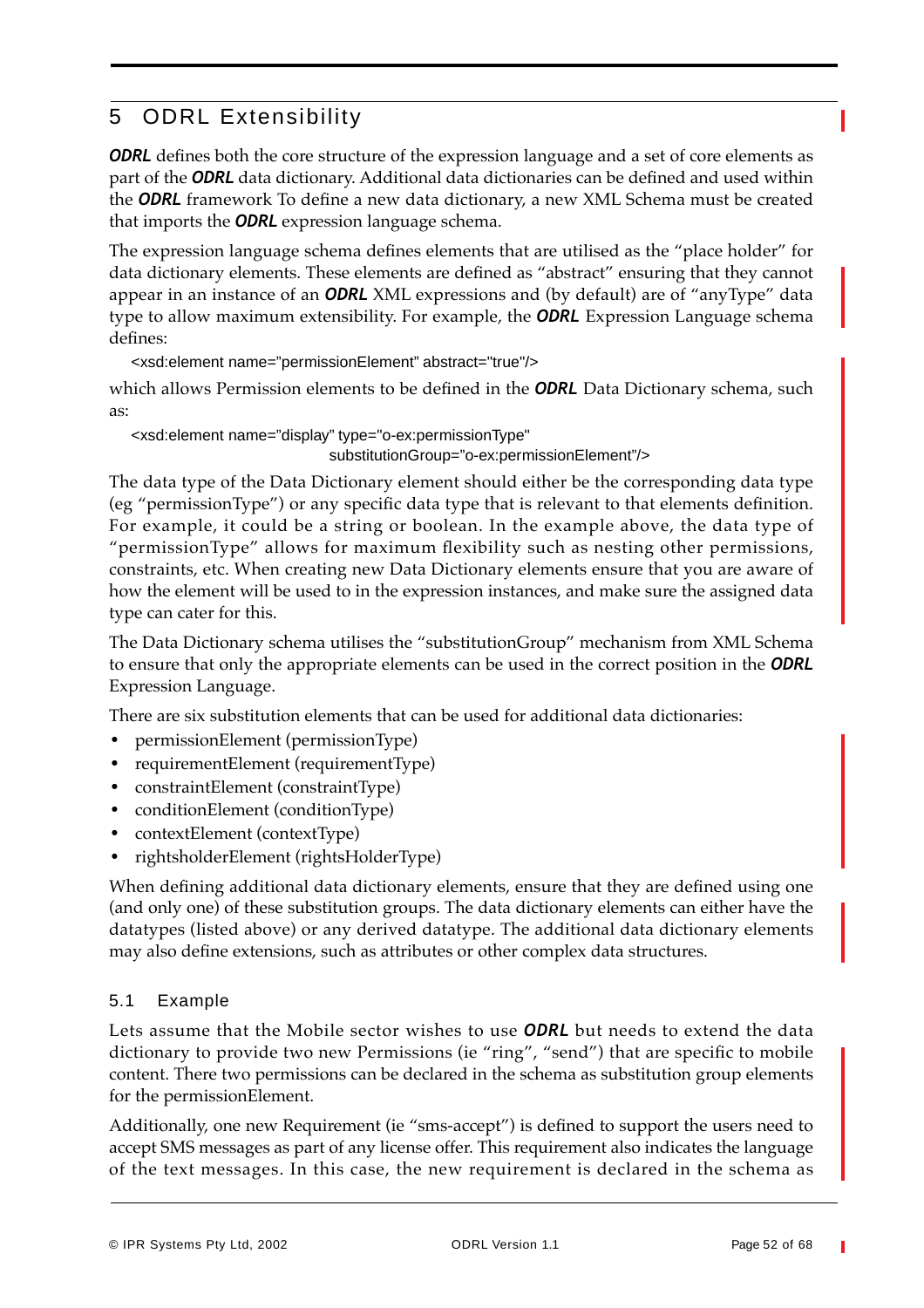substitution group elements for the requirementElement and defines an extension (of the base datatype) to include a new attribute for the language.

The first step is to define the new XML Schema for this data dictionary as shown in Example 18 and assign an appropriate XML Namespace.

| xml version="1.0" encoding="UTF-8"?                                                       |
|-------------------------------------------------------------------------------------------|
| <xsd:schema <="" targetnamespace="http://example.net/MOBILE-DD" td=""></xsd:schema>       |
| xmlns:xsd="http://www.w3.org/2001/XMLSchema"                                              |
| xmlns:o-ex="http://odrl.net/1.1/ODRL-EX"                                                  |
| xmlns:mm="http://example.net/MOBILE-DD"                                                   |
| elementFormDefault="qualified" attributeFormDefault="qualified">                          |
| <xsd:import <="" namespace="http://odrl.net/1.1/ODRL-EX" td=""></xsd:import>              |
| schemaLocation="http://odrl.net/1.1/ODRL-EX-11.xsd"/>                                     |
| <xsd:element <="" name="ring" td="" type="o-ex:permissionType"></xsd:element>             |
| substitutionGroup="o-ex:permissionElement"/>                                              |
| <xsd:element <="" name="send" td="" type="o-ex:permissionType"></xsd:element>             |
| substitutionGroup="o-ex:permissionElement"/>                                              |
| <xsd:element name="sms-accept" substitutiongroup="o-ex:requirementElement"></xsd:element> |
| <xsd:complextype></xsd:complextype>                                                       |
| <xsd:complexcontent></xsd:complexcontent>                                                 |
| <xsd:extension base="o-ex:requirementType"></xsd:extension>                               |
| <xsd:attribute name="lang" type="xsd:language"></xsd:attribute>                           |
| $\le$ /xsd:extension>                                                                     |
|                                                                                           |
|                                                                                           |
|                                                                                           |
|                                                                                           |

Example 18.Mobile Data Dictionary XML Schema

The next step is to use the Mobile Data Dictionary as you would normally for *ODRL* expressions. Consider the Offer shown in Example 19. In this case the offer over the specified asset is to "give" it away and to allow the "ring" permission with a constraint of 200 times. There is also a Requirement to pay an amount and to accept SMS messages (sms-accept) in Australian English.

T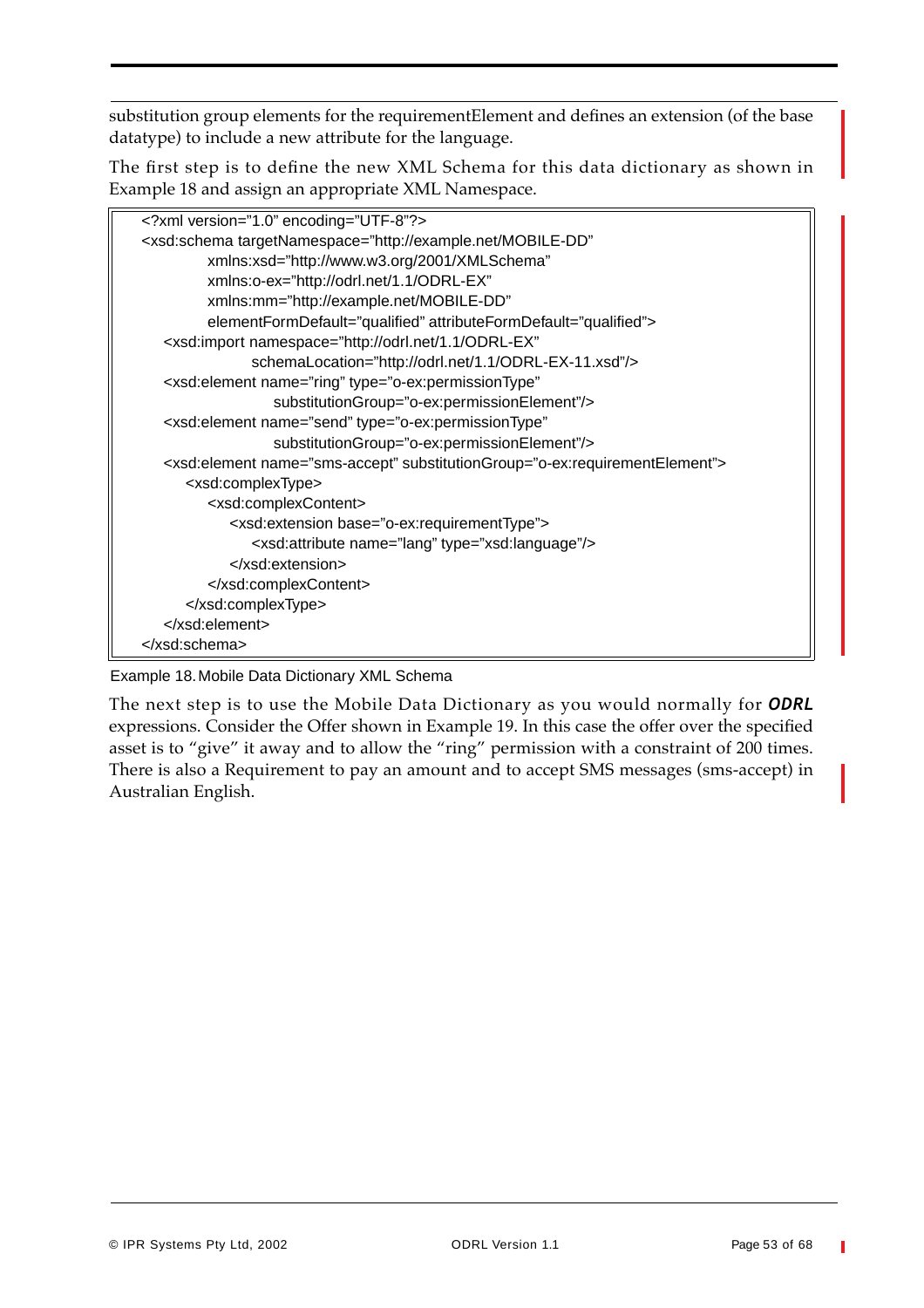| xml version="1.0" encoding="UTF-8"?                                             |
|---------------------------------------------------------------------------------|
| <o-ex:rights <="" td="" xmlns:o-ex="http://odrl.net/1.1/ODRL-EX"></o-ex:rights> |
| xmlns:o-dd="http://odrl.net/1.1/ODRL-DD"                                        |
| xmlns:mm="http://example.net/MOBILE-DD">                                        |
| <o-ex:offer></o-ex:offer>                                                       |
| <o-ex:asset></o-ex:asset>                                                       |
| <o-ex:context></o-ex:context>                                                   |
| <o-dd:uid>10.999999/ringtone/1234567WWW</o-dd:uid>                              |
|                                                                                 |
| $<$ /0-ex:asset>                                                                |
| <o-ex:permission></o-ex:permission>                                             |
| <o-dd:give></o-dd:give>                                                         |
| $<$ mm:ring $>$                                                                 |
| <o-ex:constraint></o-ex:constraint>                                             |
| <o-dd:count>200</o-dd:count>                                                    |
|                                                                                 |
| $<$ /mm:ring>                                                                   |
| <o-ex:requirement></o-ex:requirement>                                           |
| <o-dd:prepay></o-dd:prepay>                                                     |
| <o-dd:payment></o-dd:payment>                                                   |
| <o-dd:amount o-dd:currency="USD">5.00</o-dd:amount>                             |
|                                                                                 |
|                                                                                 |
| <mm:sms-accept mm:lang="en-au"></mm:sms-accept>                                 |
|                                                                                 |
|                                                                                 |
|                                                                                 |
|                                                                                 |

Example 19.Mobile Example

 $\mathbb T$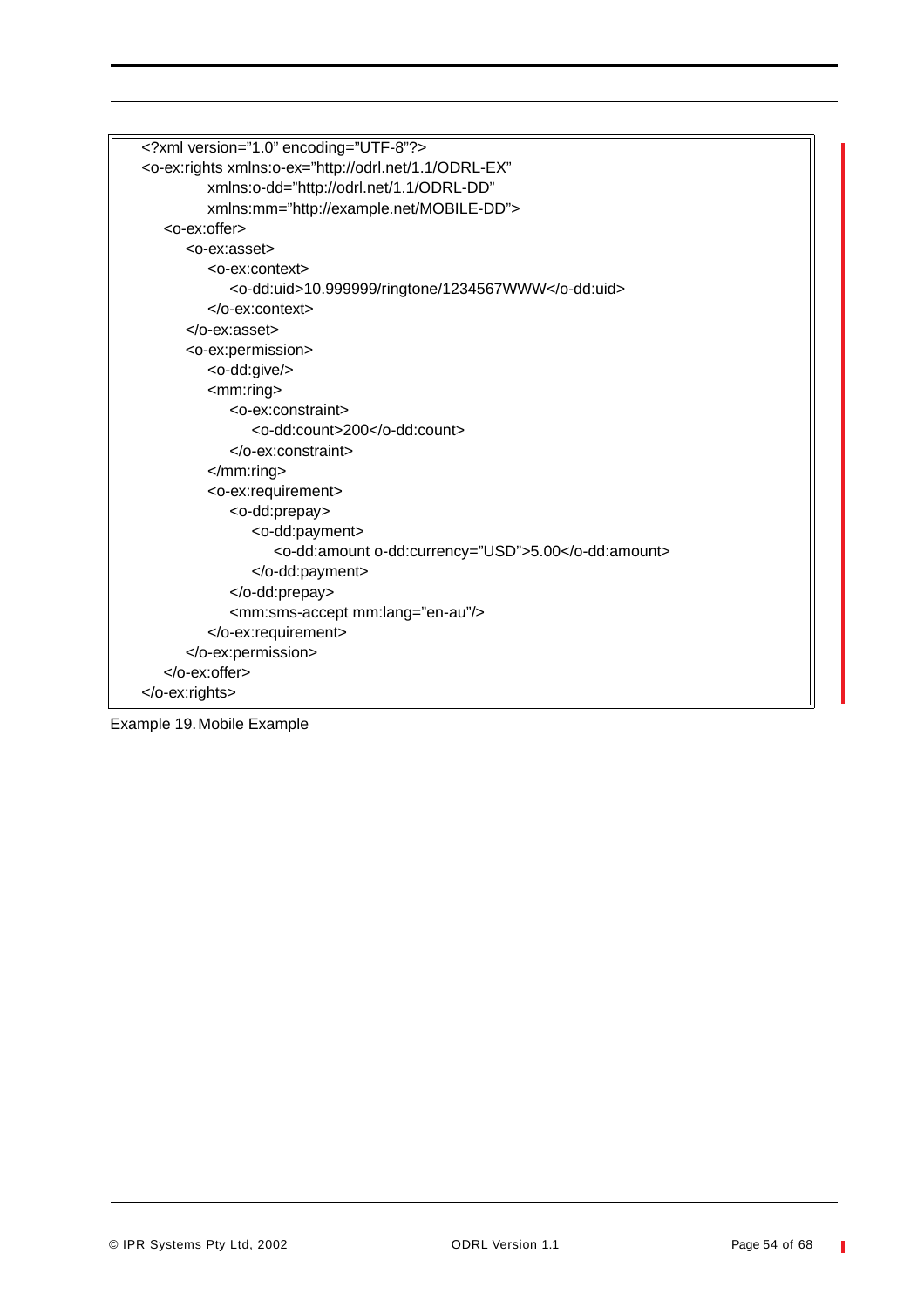# 6 References

#### *Technical Standards:*

[AAP] Digital Rights Management for Ebooks: Publisher Requirements, Version 1.0, Association of American Publishers, 2000.

<http://www.publishers.org/home/drm.pdf>

- [DCMI] Dublin Core Metadata Initiative <http://dublincore.org>
- [DIG35] DIG35 Specification Metadata for Digital Images <http://www.i3a.org/i\_dig35.html>
- [DOI] Digital Object Identifier <http://www.doi.org/>
- [EBX] Electronic Book Exchange
	- <http://www.ebxwg.org/>
- [IFLA] Functional Requirements for Bibliographic Records <http://www.ifla.org/VII/s13/frbr/frbr.htm>
- [IMS] IMS Global Learning Consortium <http://www.imsproject.org/>
- [IMT] Internet Media Types <http://www.isi.edu/in-notes/iana/assignments/media-types/media-types>
- [INDECS] Interoperability of Data in Ecommerce Systems <http://www.indecs.org/>
- [ISO3166] Country Names and Code Elements <http://www.din.de/gremien/nas/nabd/iso3166ma/codlstp1/>
- [ISO4217] Currency Names <http://www.xe.net/gen/iso4217.htm>

[ISO8601] ISO (International Organization for Standardization). Representations of dates and times

[MPEG] Moving Picture Experts Group <http://mpeg.telecomitalialab.com/>

[MPEG7] MPEG7 Roles List

<http://mpeg.telecomitalialab.com/standards/mpeg-7/mpeg-7.htm>

[MPEG-21] Information Technology — Multimedia Framework — Part 3: Digital Item Identification and Description. ISO/IEC CD 21000-3, December 2001.

[OEBF] OpenEBook Forum

<http://www.openebook.org/>

[ONIX] ONIX International

<http://www.editeur.org/onix.html>

[PRISM] Publishing Requirements for Industry Standard Metadata, 2001 <http://prismstandard.org>

[PROPAGATE] Propagate Project, Access Cooperative Multimedia Centre and Impart Corporation, 1996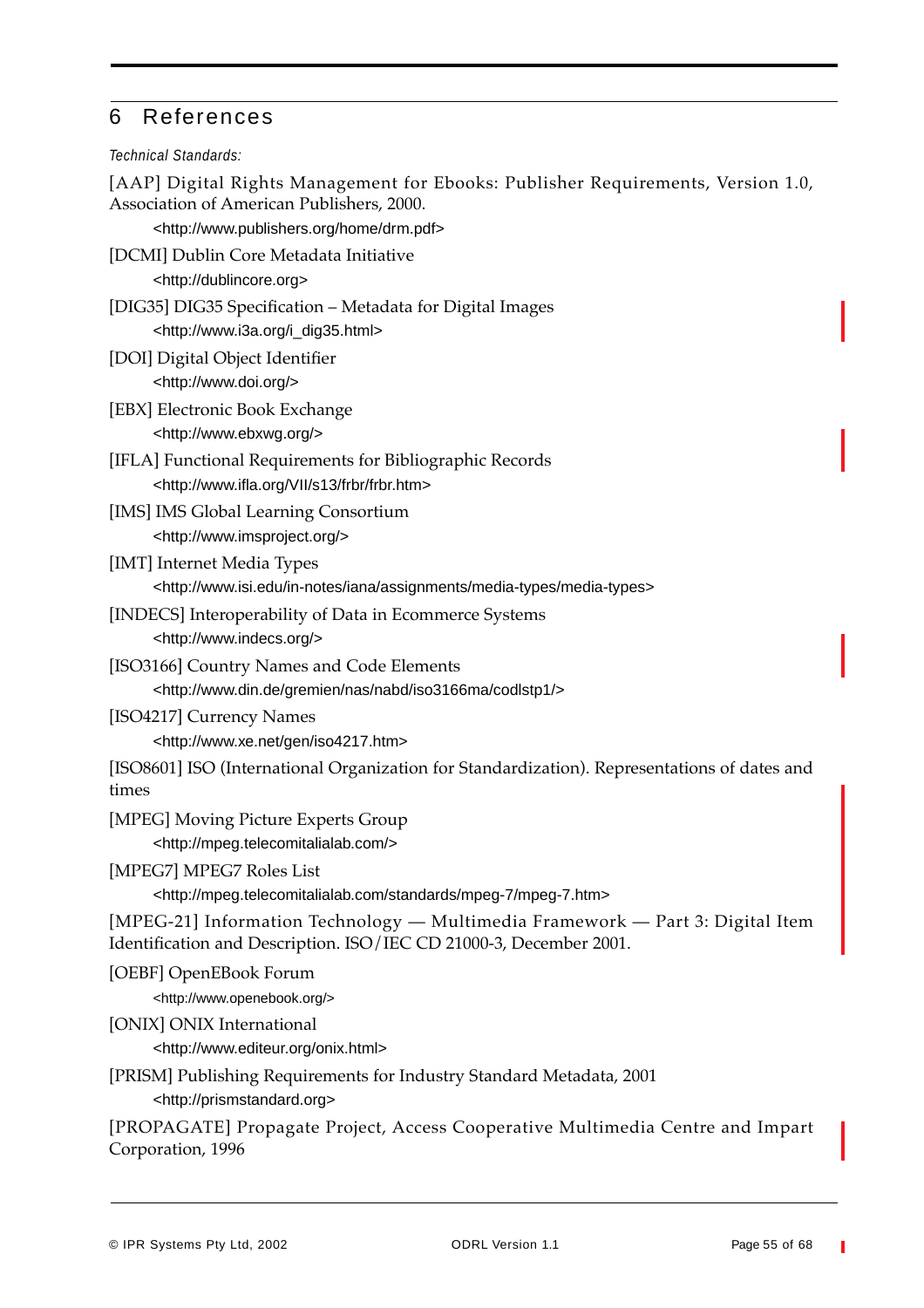| [RFC2119] Key words for use in RFCs to Indicate Requirement Levels                                                                                                                                                                                                                 |
|------------------------------------------------------------------------------------------------------------------------------------------------------------------------------------------------------------------------------------------------------------------------------------|
| <http: rfc="" rfc2119.txt="" www.ietf.org=""></http:>                                                                                                                                                                                                                              |
| [URI] Uniform Resource Identifiers (URI): Generic Syntax<br><http: rfc="" rfc2396.txt="" www.ietf.org=""></http:>                                                                                                                                                                  |
| [VCARD] vCard MIME Directory Profile<br><http: rfc="" rfc2426.txt="" www.ietf.org=""></http:>                                                                                                                                                                                      |
| [WBXML] WAP Binary XML Content Format, W3C NOTE 24 June 1999<br><http: tr="" wbxml="" www.w3.org=""></http:>                                                                                                                                                                       |
| [XML] Extensible Markup Language 1.0. W3C Recommendation<br><http: rec-xml="" tr="" www.w3.org=""></http:>                                                                                                                                                                         |
| [XML-ENC] XML Encryption Syntax and Processing, W3C Candidate Recommendation, 4<br>March 2002                                                                                                                                                                                      |
| <http: tr="" www.w3.org="" xmlenc-core=""></http:>                                                                                                                                                                                                                                 |
| [XML NAMESPACE] Namespaces in XML, W3C Recommendation                                                                                                                                                                                                                              |
| <http: rec-xml-names="" tr="" www.w3.org=""></http:>                                                                                                                                                                                                                               |
| [XML SCHEMA] XML Schema Part 1: Structures, Part 2: Datatypes. W3C Recommendation                                                                                                                                                                                                  |
| <http: tr="" www.w3.org="" xmlschema-1=""></http:><br><http: tr="" www.w3.org="" xmlschema-2=""></http:>                                                                                                                                                                           |
| [XML-SIG] XML-Signature Syntax and Processing, W3C Recommendation, 12 February 2002<br><http: tr="" www.w3.org="" xmldsig-core=""></http:>                                                                                                                                         |
| Digital Rights Management Papers:                                                                                                                                                                                                                                                  |
| [ERICKSON] A Digital Object Approach to Interoperable Rights Management, John S<br>Erickson, D-Lib Magazine, June 2001, Volume 7 Number 6<br><http: 06erickson.html="" dlib="" erickson="" june01="" www.dlib.org=""><br/><doi:10.1045 june2001-erickson=""></doi:10.1045></http:> |
| [HIGGS] Rights Management: Managing the Layers of Rights and Roles in the Knowledge<br>Based Economy, Peter Higgs, 2000, IPR Systems Report.                                                                                                                                       |

<http://www.iprsystems.com/assets/0.2\_Rights\_Management.pdf>

[IANNELLA] Digital Rights Management (DRM) Architectures, Renato Iannella, D-Lib Magazine, June 2001, Volume 7 Number 6

<http://www.dlib.org/dlib/june01/iannella/06iannella.html> <DOI:10.1045/june2001-iannella>

[W3C-DRM] W3C Workshop on Digital Rights Management for the Web, 22-23 January 2001, INRIA - Sophia-Antipolis, France.

<http://www.w3.org/2000/12/drm-ws/>

T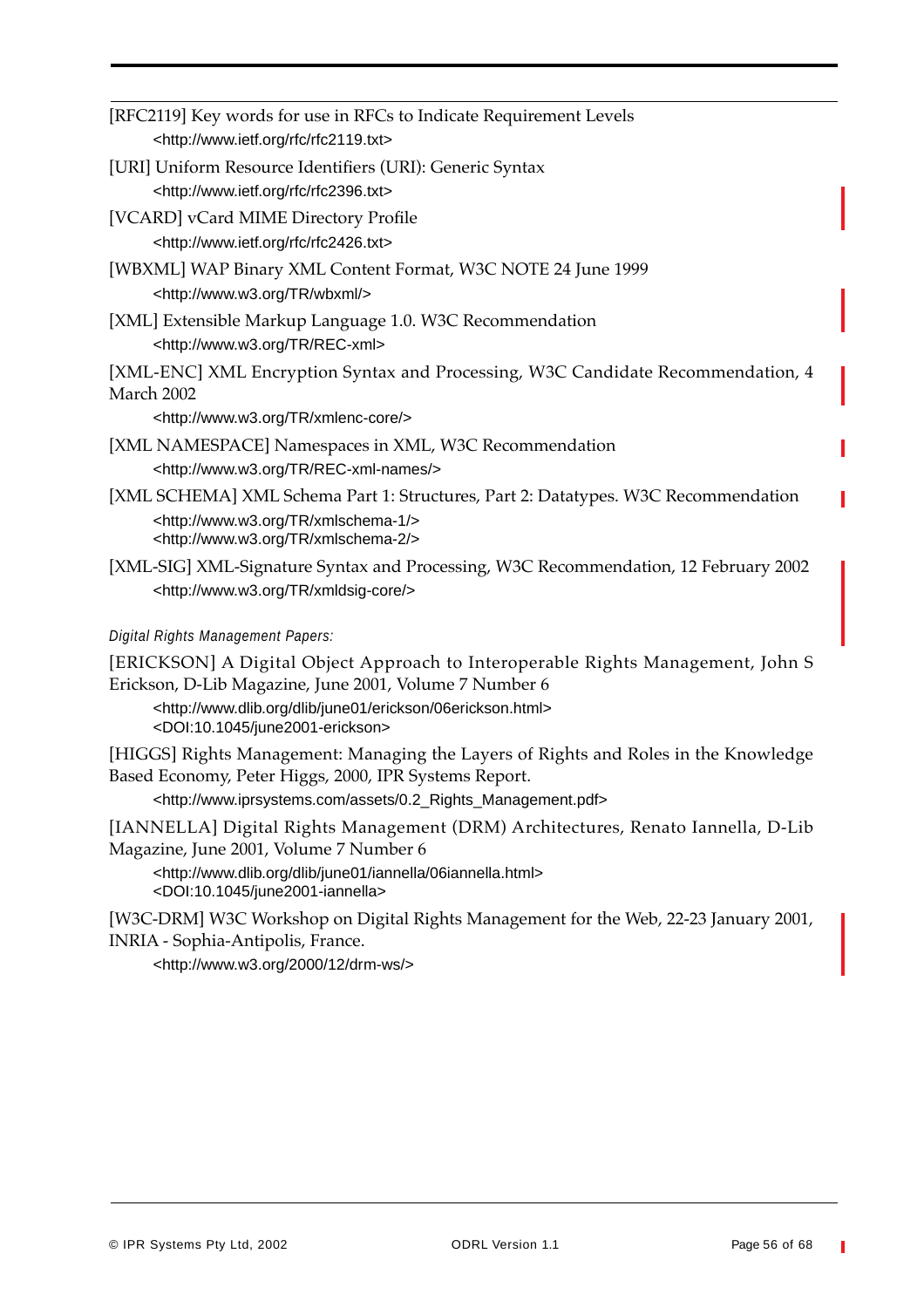# 7 Acknowledgements

The editors wish to acknowledge the following organisations as formal supporters of the ODRL Initiative:

- **•** IPR Systems
- **•** Nokia
- **•** PurpleCast
- **•** Octalis
- **•** Simpsons Solicitors
- **•** OzAuthors
- **•** Pipers
- **•** ARPA
- **•** Vienna University of Economics and Business Administration
- **•** Information Management Australia

The editors wish to specially acknowledge the contributions to this document from Nokia:

- **•** Julian Durand
- **•** Honglang Zhang
- **•** Leon Hurst
- **•** Markku Kontio
- **•** Oliver Bremer

The editors wish to acknowledge the support from the following organisations:

- **•** Real Networks
- **•** IBM
- **•** Adobe
- **•** Panasonic
- **•** MarkAny

The editors gratefully acknowledge feedback to this document from:

- **•** Peter Higgs, IPR Systems
- **•** David Parrott, Reuters
- **•** Robert Bolick, McGraw-Hill
- **•** Judie Mulholland, Florida State University
- **•** Susanne Guth, Vienna University of Economics and Business Administration
- **•** Sheng Mei Shen, Panasonic
- **•** Andy Powell, UKOLN
- **•** Craig A Schultz, Accessticket
- **•** Joseph Reagle Jr, W3C
- **•** Bob Mathews, Adobe
- **•** Rick Jelliffe, Topologi
- **•** Jason Boyer, Adobe
- **•** Robert Lönn, Hi3G Access AB
- **•** Jukka Lewandowski, University of Jyväskylä
- **•** Luo Shihui
- **•** Takeshi Imamura, IBM
- **•** Eiji Takahashi, Panasonic
- **•** Yoichi Takayama and Ahrum Song, WebMCQ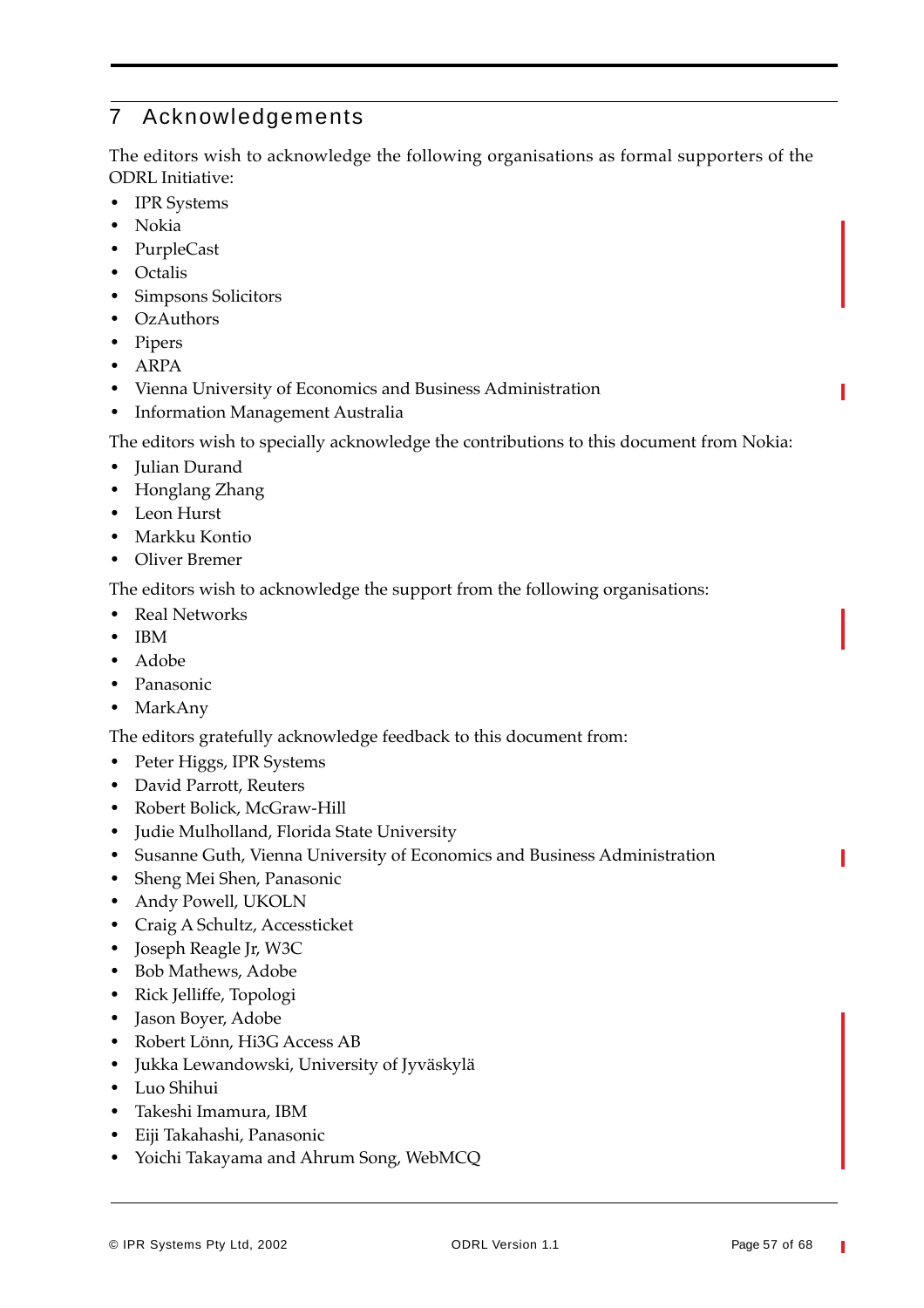# Appendix A: ODRL Expression Language XML Schema (Normative)

```
The XML Namespace URI for the ODRL Expression Language version 1.1 is:
   http://odrl.net/1.1/ODRL-EX
The actual location of the XML Schema is:
   http://odrl.net/1.1/ODRL-EX-11.xsd
The XML Schema is documented at:
   http://odrl.net/1.1/ODRL-EX-11-DOC/index.html
   <?xml version="1.0" encoding="UTF-8"?>
   <xsd:schema targetNamespace="http://odrl.net/1.1/ODRL-EX"
        xmlns:o-ex="http://odrl.net/1.1/ODRL-EX"
        xmlns:xsd="http://www.w3.org/2001/XMLSchema"
        xmlns:ds="http://www.w3.org/2000/09/xmldsig#"
        xmlns:enc="http://www.w3.org/2001/04/xmlenc#"
         elementFormDefault="qualified" attributeFormDefault="qualified" version="1.1">
      <xsd:import namespace="http://www.w3.org/2000/09/xmldsig#"
         schemaLocation="http://www.w3.org/TR/2002/REC-xmldsig-core-20020212/xmldsig-core-
  schema.xsd"/>
      <!-- NOTE: This URI will be updated as the Encryption specification is advanced -->
      <xsd:import namespace="http://www.w3.org/2001/04/xmlenc#"
         schemaLocation="http://www.w3.org/Encryption/2001/Drafts/xmlenc-core/xenc-schema.xsd"/
  >
      <xsd:element name="rights" type="o-ex:rightsType"/>
      <xsd:element name="offer" type="o-ex:offerAgreeType"/>
      <xsd:element name="agreement" type="o-ex:offerAgreeType"/>
      <xsd:complexType name="offerAgreeType">
         <xsd:choice minOccurs="0" maxOccurs="unbounded">
            <xsd:element ref="o-ex:context" minOccurs="0" maxOccurs="unbounded"/>
            <xsd:element ref="o-ex:party" minOccurs="0" maxOccurs="unbounded"/>
            <xsd:element ref="o-ex:asset" minOccurs="0" maxOccurs="unbounded"/>
            <xsd:element ref="o-ex:permission" minOccurs="0" maxOccurs="unbounded"/>
            <xsd:element ref="o-ex:constraint" minOccurs="0" maxOccurs="unbounded"/>
            <xsd:element ref="o-ex:requirement" minOccurs="0" maxOccurs="unbounded"/>
            <xsd:element ref="o-ex:condition" minOccurs="0" maxOccurs="unbounded"/>
         </xsd:choice>
      </xsd:complexType>
      <xsd:complexType name="rightsType">
         <xsd:complexContent>
            <xsd:extension base="o-ex:offerAgreeType">
               <xsd:choice minOccurs="0" maxOccurs="unbounded">
                  <xsd:element ref="o-ex:revoke" minOccurs="0" maxOccurs="unbounded"/>
                 <xsd:element ref="o-ex:offer" minOccurs="0" maxOccurs="unbounded"/>
                 <xsd:element ref="o-ex:agreement" minOccurs="0" maxOccurs="unbounded"/>
                  <xsd:element ref="ds:Signature" minOccurs="0"/>
               </xsd:choice>
               <xsd:attributeGroup ref="o-ex:IDGroup"/>
            </xsd:extension>
         </xsd:complexContent>
      </xsd:complexType>
      <xsd:element name="context" type="o-ex:contextType"/>
```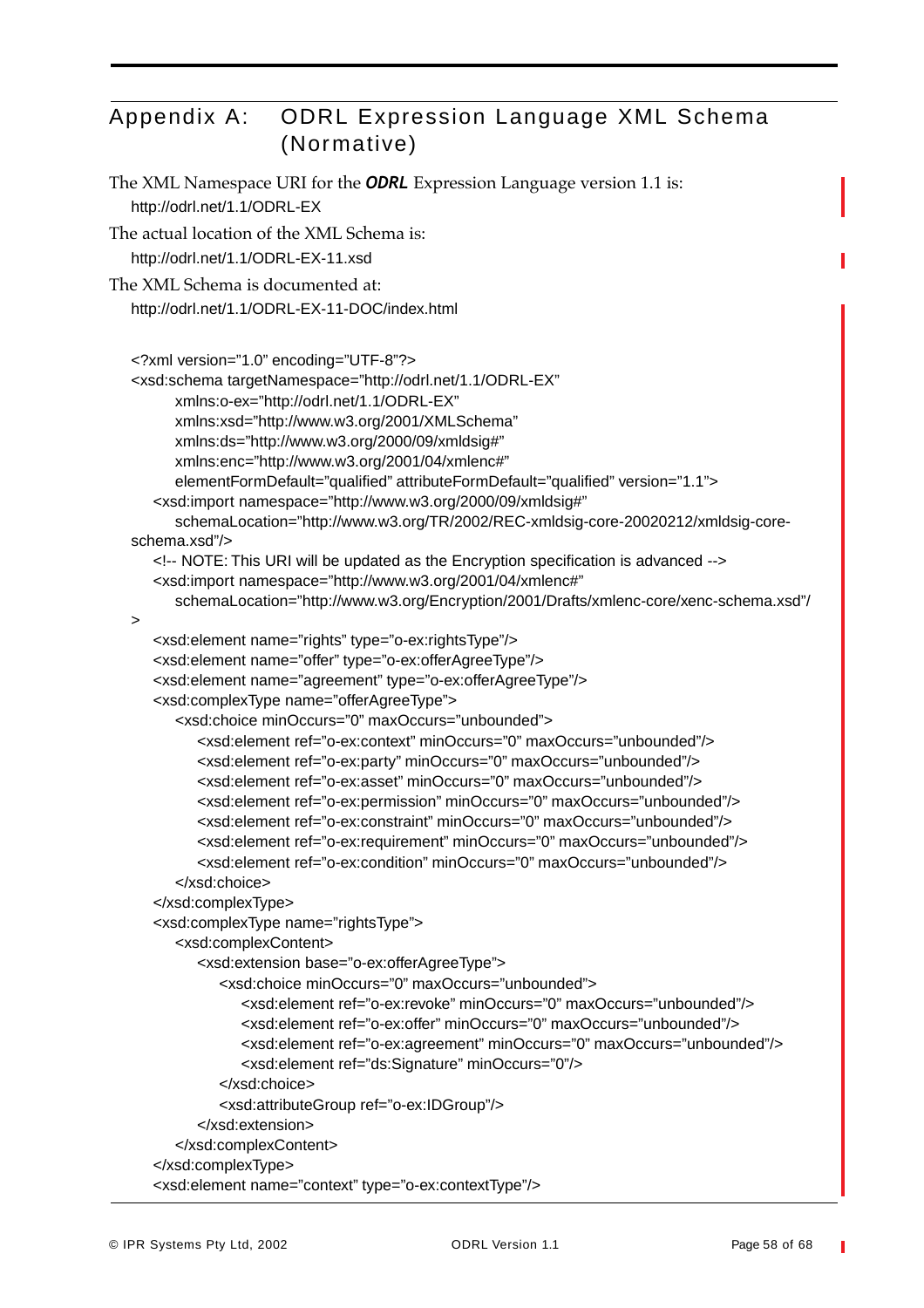```
<xsd:element name="contextElement" abstract="true"/>
<xsd:complexType name="contextType">
   <xsd:choice minOccurs="0" maxOccurs="unbounded">
      <xsd:element ref="o-ex:context" minOccurs="0" maxOccurs="unbounded"/>
      <xsd:element ref="o-ex:contextElement" minOccurs="0" maxOccurs="unbounded"/>
   </xsd:choice>
   <xsd:attributeGroup ref="o-ex:IDGroup"/>
</xsd:complexType>
<xsd:complexType name="partyType">
   <xsd:choice minOccurs="0" maxOccurs="unbounded">
      <xsd:element ref="o-ex:context" minOccurs="0"/>
      <xsd:element ref="o-ex:rightsholder" minOccurs="0" maxOccurs="unbounded"/>
      <xsd:element ref="o-ex:party" minOccurs="0" maxOccurs="unbounded"/>
      <xsd:element ref="o-ex:container" minOccurs="0" maxOccurs="unbounded"/>
      <xsd:element ref="o-ex:asset" minOccurs="0" maxOccurs="unbounded"/>
   </xsd:choice>
   <xsd:attributeGroup ref="o-ex:IDGroup"/>
</xsd:complexType>
<xsd:element name="party" type="o-ex:partyType"/>
<xsd:element name="rightsholder" type="o-ex:rightsHolderType"/>
<xsd:element name="rightsHolderElement" abstract="true"/>
<xsd:complexType name="rightsHolderType">
   <xsd:choice minOccurs="0" maxOccurs="unbounded">
      <xsd:element ref="o-ex:context" minOccurs="0"/>
      <xsd:element ref="o-ex:rightsHolderElement" minOccurs="0" maxOccurs="unbounded"/>
      <xsd:element ref="o-ex:container" minOccurs="0" maxOccurs="unbounded"/>
   </xsd:choice>
   <xsd:attributeGroup ref="o-ex:IDGroup"/>
</xsd:complexType>
<xsd:complexType name="assetType">
   <xsd:choice minOccurs="0" maxOccurs="unbounded">
      <xsd:element ref="o-ex:context"/>
      <xsd:element ref="o-ex:inherit"/>
      <xsd:element name="digest">
         <xsd:complexType>
           <xsd:choice minOccurs="0" maxOccurs="unbounded">
              <xsd:element ref="ds:DigestMethod"/>
               <xsd:element ref="ds:DigestValue"/>
           </xsd:choice>
         </xsd:complexType>
      </xsd:element>
      <xsd:element ref="ds:KeyInfo"/>
   </xsd:choice>
   <xsd:attributeGroup ref="o-ex:IDGroup"/>
   <xsd:attribute name="type">
      <xsd:simpleType>
         <xsd:restriction base="xsd:NMTOKEN">
            <xsd:enumeration value="work"/>
           <xsd:enumeration value="expression"/>
           <xsd:enumeration value="manifestation"/>
            <xsd:enumeration value="item"/>
         </xsd:restriction>
      </xsd:simpleType>
   </xsd:attribute>
```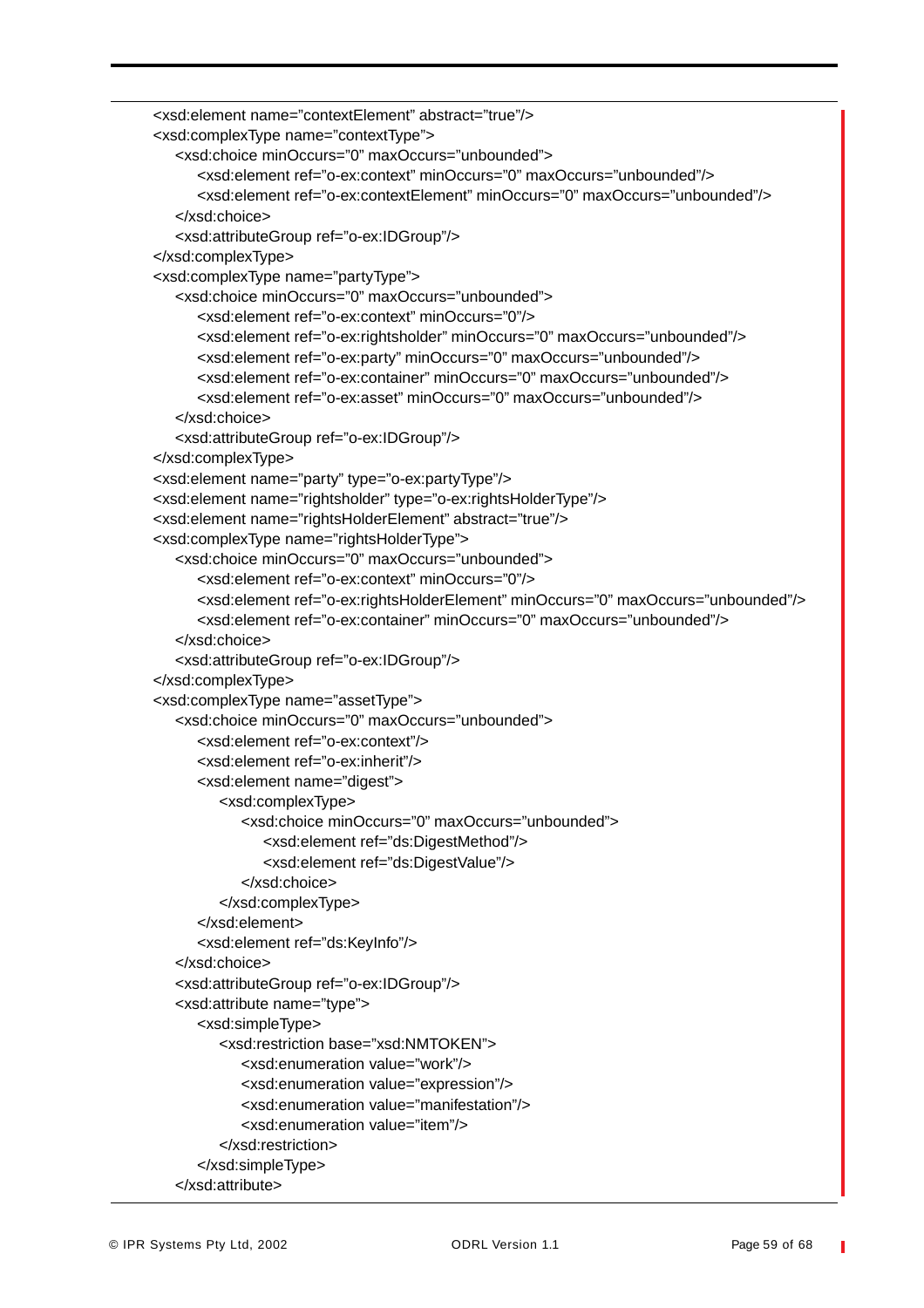```
</xsd:complexType>
<xsd:element name="asset" type="o-ex:assetType"/>
<xsd:complexType name="inheritType">
   <xsd:choice minOccurs="0" maxOccurs="unbounded">
     <xsd:element ref="o-ex:context" minOccurs="0" maxOccurs="unbounded"/>
   </xsd:choice>
   <xsd:attribute name="override" type="xsd:boolean" default="false"/>
   <xsd:attribute name="default" type="xsd:boolean" default="false"/>
</xsd:complexType>
<xsd:element name="inherit" type="o-ex:inheritType"/>
<xsd:element name="permission" type="o-ex:permissionType"/>
<xsd:element name="permissionElement" abstract="true"/>
<xsd:complexType name="permissionType">
   <xsd:choice minOccurs="0" maxOccurs="unbounded">
      <xsd:element ref="o-ex:context" minOccurs="0" maxOccurs="unbounded"/>
     <xsd:element ref="o-ex:permissionElement" minOccurs="0" maxOccurs="unbounded"/>
     <xsd:element ref="o-ex:container" minOccurs="0" maxOccurs="unbounded"/>
     <xsd:element ref="o-ex:constraint" minOccurs="0" maxOccurs="unbounded"/>
     <xsd:element ref="o-ex:sequence" minOccurs="0" maxOccurs="unbounded"/>
     <xsd:element ref="o-ex:requirement" minOccurs="0" maxOccurs="unbounded"/>
     <xsd:element ref="o-ex:condition" minOccurs="0" maxOccurs="unbounded"/>
     <xsd:element ref="o-ex:asset" minOccurs="0" maxOccurs="unbounded"/>
   </xsd:choice>
   <xsd:attribute name="exclusive" type="xsd:boolean" use="optional"/>
   <xsd:attributeGroup ref="o-ex:IDGroup"/>
</xsd:complexType>
<xsd:element name="constraint" type="o-ex:constraintType"/>
<xsd:element name="constraintElement" abstract="true"/>
<xsd:complexType name="constraintType">
   <xsd:choice minOccurs="0" maxOccurs="unbounded">
     <xsd:element ref="o-ex:constraint" minOccurs="0" maxOccurs="unbounded"/>
     <xsd:element ref="o-ex:constraintElement" minOccurs="0" maxOccurs="unbounded"/>
     <xsd:element ref="o-ex:container" minOccurs="0" maxOccurs="unbounded"/>
     <xsd:element ref="o-ex:sequence" minOccurs="0" maxOccurs="unbounded"/>
      <xsd:element ref="o-ex:context" minOccurs="0" maxOccurs="unbounded"/>
   </xsd:choice>
   <xsd:attributeGroup ref="o-ex:IDGroup"/>
   <xsd:attribute name="type" type="xsd:anyURI"/>
</xsd:complexType>
<xsd:element name="requirement" type="o-ex:requirementType"/>
<xsd:element name="requirementElement" abstract="true"/>
<xsd:complexType name="requirementType">
   <xsd:sequence minOccurs="0" maxOccurs="unbounded">
     <xsd:element ref="o-ex:context" minOccurs="0" maxOccurs="unbounded"/>
     <xsd:element ref="o-ex:requirementElement" minOccurs="0" maxOccurs="unbounded"/>
     <xsd:element ref="o-ex:container" minOccurs="0" maxOccurs="unbounded"/>
     <xsd:element ref="o-ex:sequence" minOccurs="0" maxOccurs="unbounded"/>
   </xsd:sequence>
   <xsd:attributeGroup ref="o-ex:IDGroup"/>
</xsd:complexType>
<xsd:element name="condition" type="o-ex:conditionType"/>
<xsd:element name="conditionElement" abstract="true"/>
<xsd:complexType name="conditionType">
   <xsd:sequence minOccurs="0" maxOccurs="unbounded">
```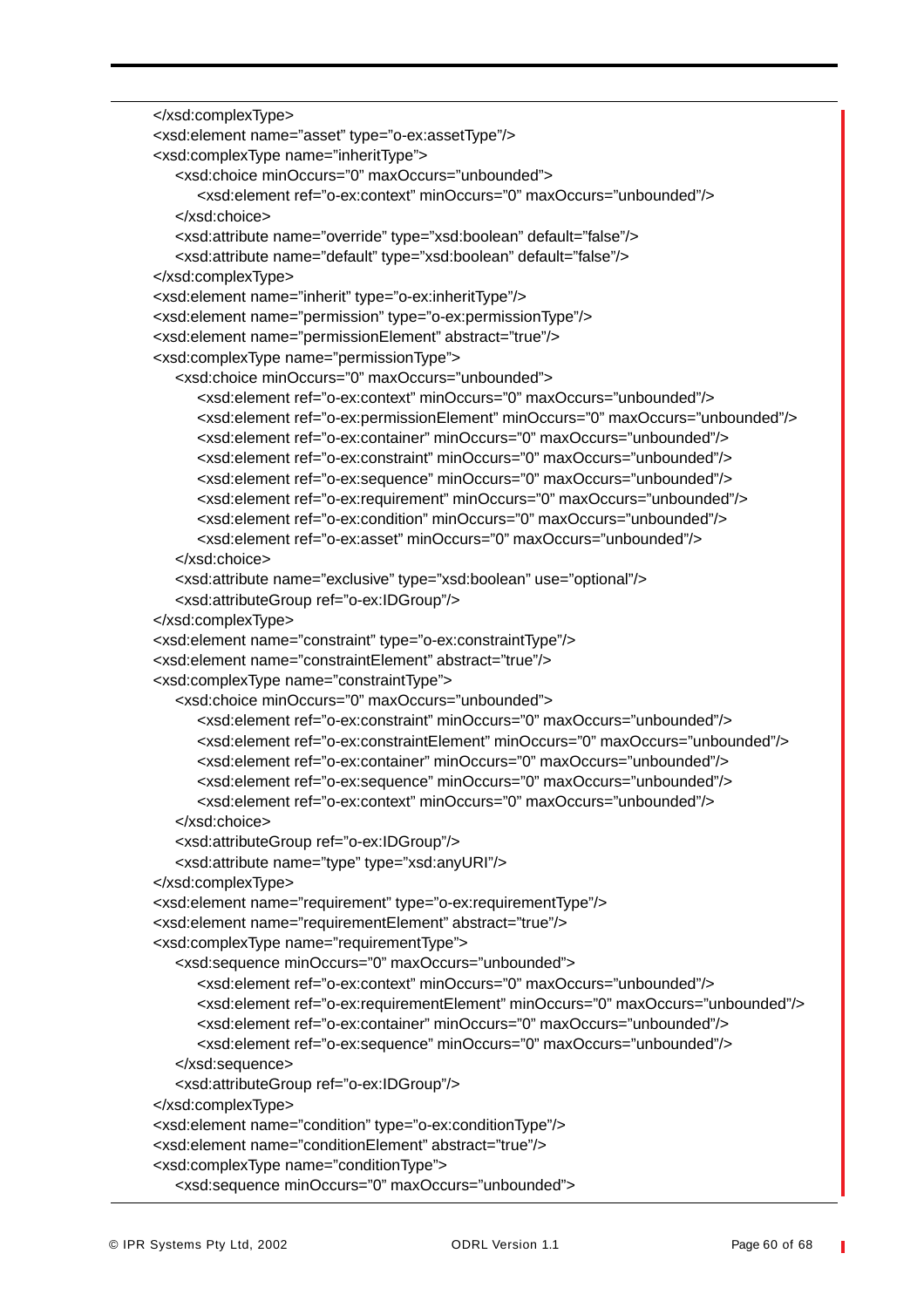```
<xsd:element ref="o-ex:context" minOccurs="0" maxOccurs="unbounded"/>
     <xsd:element ref="o-ex:conditionElement" minOccurs="0" maxOccurs="unbounded"/>
     <xsd:element ref="o-ex:permission" minOccurs="0" maxOccurs="unbounded"/>
     <xsd:element ref="o-ex:constraint" minOccurs="0" maxOccurs="unbounded"/>
     <xsd:element ref="o-ex:container" minOccurs="0" maxOccurs="unbounded"/>
     <xsd:element ref="o-ex:sequence" minOccurs="0" maxOccurs="unbounded"/>
   </xsd:sequence>
   <xsd:attributeGroup ref="o-ex:IDGroup"/>
</xsd:complexType>
<xsd:complexType name="revokeType">
   <xsd:sequence minOccurs="0" maxOccurs="unbounded">
     <xsd:element ref="o-ex:context" minOccurs="0" maxOccurs="unbounded"/>
   </xsd:sequence>
   <xsd:attributeGroup ref="o-ex:IDGroup"/>
</xsd:complexType>
<xsd:element name="revoke" type="o-ex:revokeType"/>
<xsd:complexType name="sequenceType">
   <xsd:sequence>
      <xsd:element ref="o-ex:seq-item" maxOccurs="unbounded"/>
  </xsd:sequence>
   <xsd:attribute name="order" default="total">
     <xsd:simpleType>
        <xsd:restriction base="xsd:NMTOKEN">
           <xsd:enumeration value="total"/>
           <xsd:enumeration value="partial"/>
        </xsd:restriction>
     </xsd:simpleType>
   </xsd:attribute>
</xsd:complexType>
<xsd:element name="sequence" type="o-ex:sequenceType"/>
<xsd:complexType name="containerType">
   <xsd:choice minOccurs="0" maxOccurs="unbounded">
     <xsd:element ref="o-ex:container" minOccurs="0" maxOccurs="unbounded"/>
     <xsd:element ref="o-ex:permission" minOccurs="0" maxOccurs="unbounded"/>
     <xsd:element ref="o-ex:permissionElement" minOccurs="0" maxOccurs="unbounded"/>
     <xsd:element ref="o-ex:constraintElement" minOccurs="0" maxOccurs="unbounded"/>
     <xsd:element ref="o-ex:conditionElement" minOccurs="0" maxOccurs="unbounded"/>
     <xsd:element ref="o-ex:requirementElement" minOccurs="0" maxOccurs="unbounded"/>
     <xsd:element ref="o-ex:rightsHolderElement" minOccurs="0" maxOccurs="unbounded"/>
     <xsd:element ref="o-ex:constraint" minOccurs="0" maxOccurs="unbounded"/>
     <xsd:element ref="o-ex:condition" minOccurs="0" maxOccurs="unbounded"/>
     <xsd:element ref="o-ex:sequence" minOccurs="0" maxOccurs="unbounded"/>
     <xsd:element ref="o-ex:party" minOccurs="0" maxOccurs="unbounded"/>
   </xsd:choice>
   <xsd:attribute name="type" default="and">
     <xsd:simpleType>
        <xsd:restriction base="xsd:NMTOKEN">
           <xsd:enumeration value="and"/>
           <xsd:enumeration value="in-or"/>
           <xsd:enumeration value="ex-or"/>
        </xsd:restriction>
     </xsd:simpleType>
  </xsd:attribute>
   <xsd:attributeGroup ref="o-ex:IDGroup"/>
```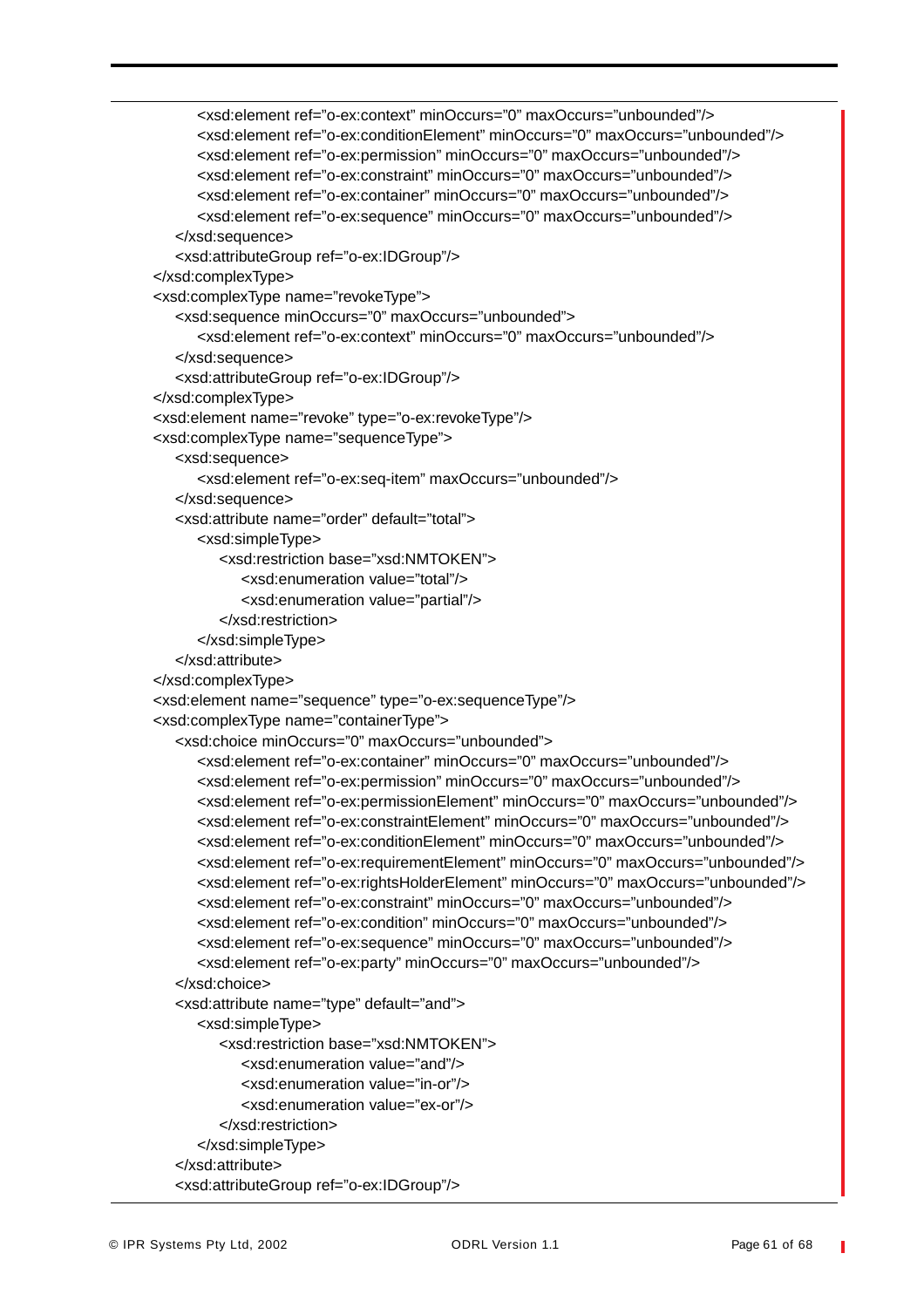```
</xsd:complexType>
  <xsd:element name="container" type="o-ex:containerType"/>
   <xsd:complexType name="seqItemType">
      <xsd:choice minOccurs="0" maxOccurs="unbounded">
        <xsd:element ref="o-ex:container" minOccurs="0" maxOccurs="unbounded"/>
        <xsd:element ref="o-ex:permission" minOccurs="0" maxOccurs="unbounded"/>
        <xsd:element ref="o-ex:permissionElement" minOccurs="0" maxOccurs="unbounded"/>
        <xsd:element ref="o-ex:constraintElement" minOccurs="0" maxOccurs="unbounded"/>
        <xsd:element ref="o-ex:conditionElement" minOccurs="0" maxOccurs="unbounded"/>
        <xsd:element ref="o-ex:requirementElement" minOccurs="0" maxOccurs="unbounded"/>
        <xsd:element ref="o-ex:rightsHolderElement" minOccurs="0" maxOccurs="unbounded"/>
        <xsd:element ref="o-ex:constraint" minOccurs="0" maxOccurs="unbounded"/>
        <xsd:element ref="o-ex:condition" minOccurs="0" maxOccurs="unbounded"/>
        <xsd:element ref="o-ex:sequence" minOccurs="0" maxOccurs="unbounded"/>
     </xsd:choice>
      <xsd:attribute name="number" type="xsd:integer" use="required"/>
  </xsd:complexType>
   <xsd:element name="seq-item" type="o-ex:seqItemType"/>
  <xsd:attributeGroup name="IDGroup">
      <xsd:attribute name="id" type="xsd:ID"/>
     <xsd:attribute name="idref" type="xsd:IDREF"/>
  </xsd:attributeGroup>
</xsd:schema>
```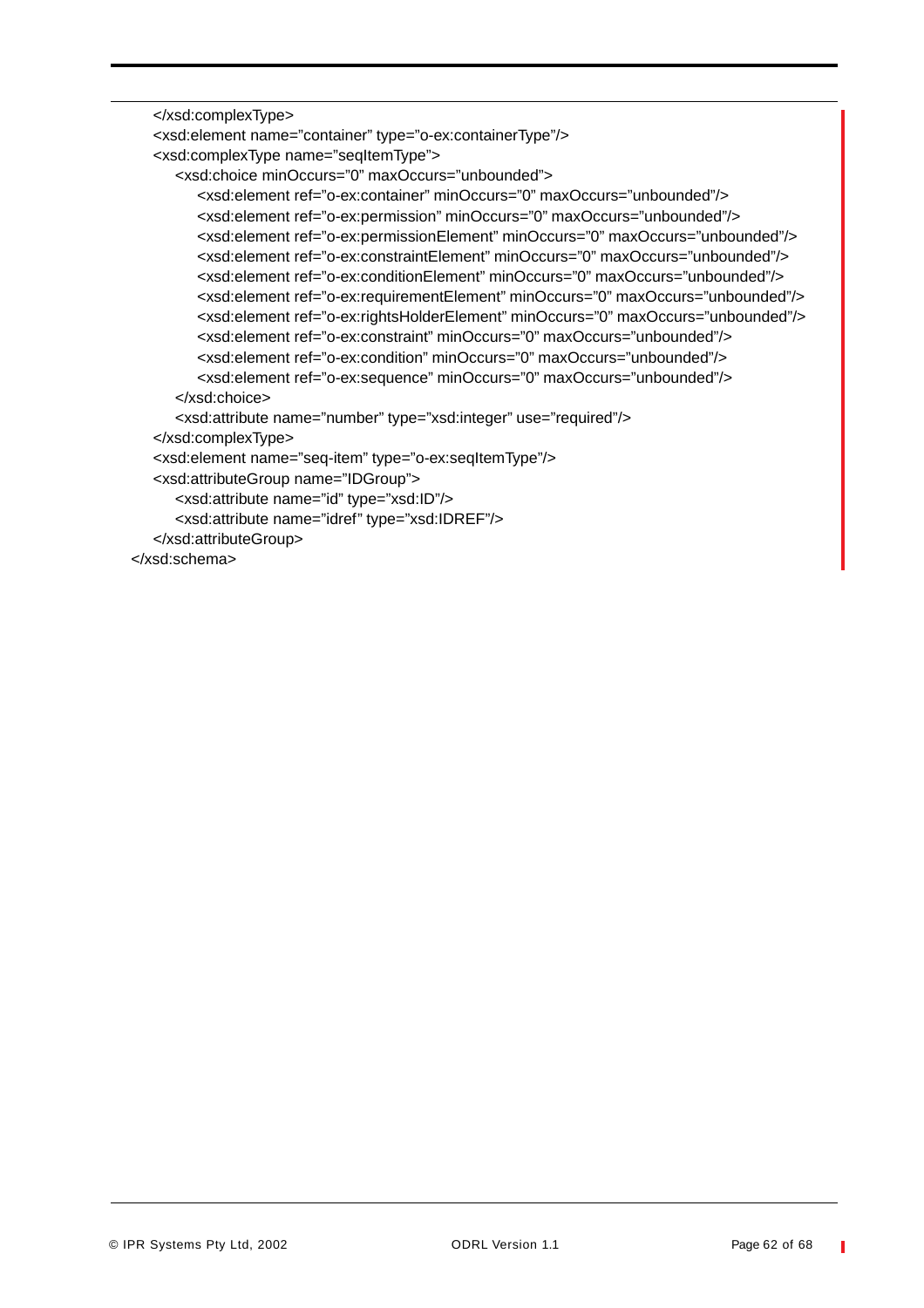# Appendix B: ODRL Data Dictionary XML Schema (Normative)

```
The XML Namespace URI for the ODRL Data Dictionary version 1.1 is:
   http://odrl.net/1.1/ODRL-DD
The actual location of the XML Schema is:
   http://odrl.net/1.1/ODRL-DD-11.xsd
The XML Schema is documented at:
   http://odrl.net/1.1/ODRL-DD-11-DOC/index.html
   <?xml version="1.0" encoding="UTF-8"?>
   <xsd:schema targetNamespace="http://odrl.net/1.1/ODRL-DD" 
         xmlns:o-ex="http://odrl.net/1.1/ODRL-EX"
         xmlns:o-dd="http://odrl.net/1.1/ODRL-DD"
         xmlns:xsd="http://www.w3.org/2001/XMLSchema" 
         elementFormDefault="qualified" attributeFormDefault="qualified" version="1.1">
      <xsd:import namespace="http://odrl.net/1.1/ODRL-EX"
         schemaLocation="http://odrl.net/1.1/ODRL-EX-11.xsd"/>
      <!-- Declare all the Permission Elements -->
      <xsd:element name="display" type="o-ex:permissionType" substitutionGroup="o-
   ex:permissionElement"/>
      <xsd:element name="print" type="o-ex:permissionType" substitutionGroup="o-
   ex:permissionElement"/>
      <xsd:element name="play" type="o-ex:permissionType" substitutionGroup="o-
   ex:permissionElement"/>
      <xsd:element name="execute" type="o-ex:permissionType" substitutionGroup="o-
   ex:permissionElement"/>
      <xsd:element name="sell" type="o-ex:permissionType" substitutionGroup="o-
   ex:permissionElement"/>
      <xsd:element name="lend" type="o-ex:permissionType" substitutionGroup="o-
   ex:permissionElement"/>
      <xsd:element name="give" type="o-ex:permissionType" substitutionGroup="o-
   ex:permissionElement"/>
      <xsd:element name="lease" type="o-ex:permissionType" substitutionGroup="o-
   ex:permissionElement"/>
      <xsd:element name="modify" type="o-ex:permissionType" substitutionGroup="o-
   ex:permissionElement"/>
      <xsd:element name="excerpt" type="o-ex:permissionType" substitutionGroup="o-
   ex:permissionElement"/>
      <xsd:element name="aggregate" type="o-ex:permissionType" substitutionGroup="o-
   ex:permissionElement"/>
      <xsd:element name="annotate" type="o-ex:permissionType" substitutionGroup="o-
   ex:permissionElement"/>
      <xsd:element name="move" type="o-ex:permissionType" substitutionGroup="o-
   ex:permissionElement"/>
      <xsd:element name="duplicate" type="o-ex:permissionType" substitutionGroup="o-
   ex:permissionElement"/>
      <xsd:element name="delete" type="o-ex:permissionType" substitutionGroup="o-
   ex:permissionElement"/>
      <xsd:element name="verify" type="o-ex:permissionType" substitutionGroup="o-
   ex:permissionElement"/>
      <xsd:element name="backup" type="o-ex:permissionType" substitutionGroup="o-
   ex:permissionElement"/>
```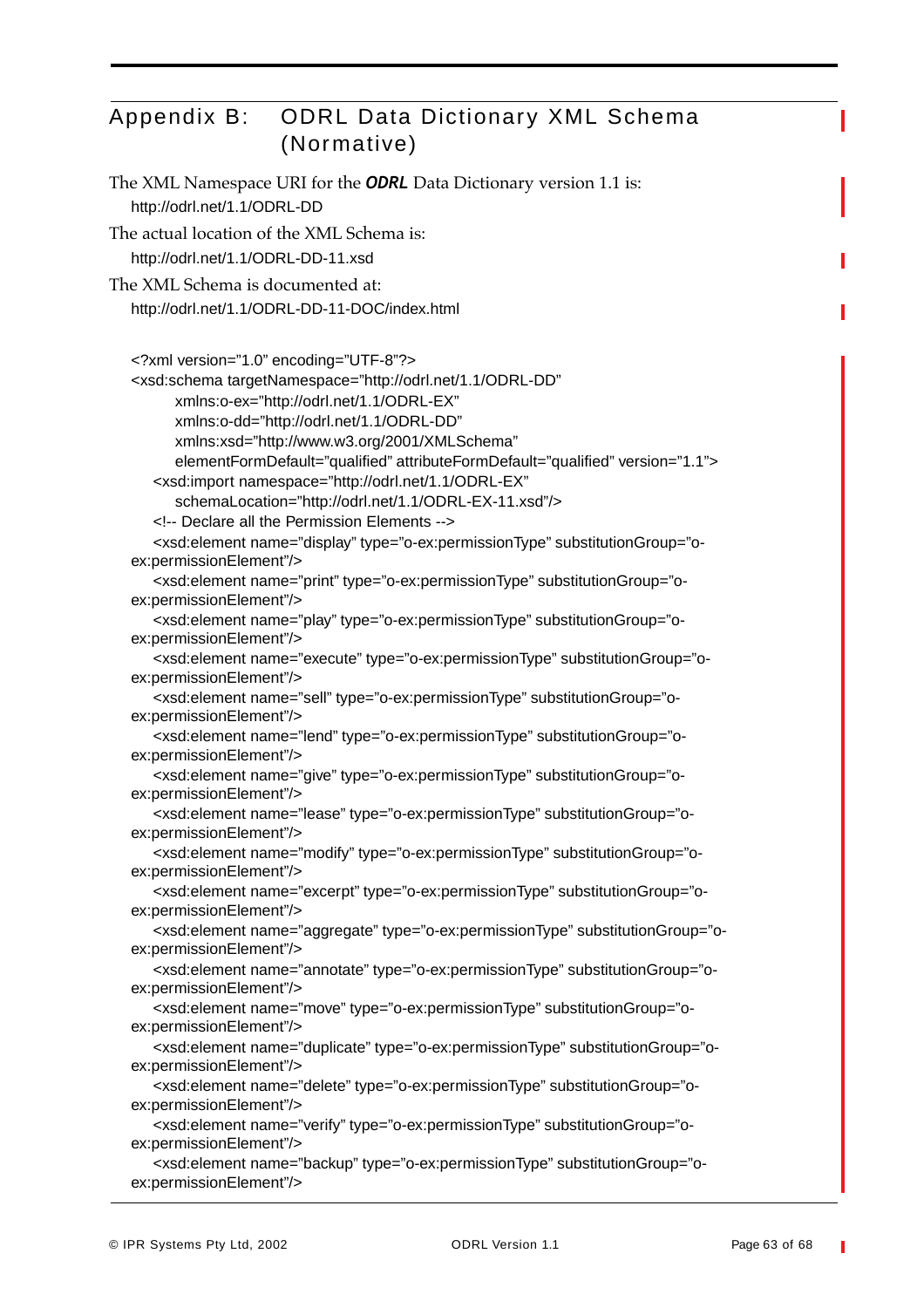```
<xsd:element name="restore" type="o-ex:permissionType" substitutionGroup="o-
ex:permissionElement"/>
   <xsd:element name="install" type="o-ex:permissionType" substitutionGroup="o-
ex:permissionElement"/>
   <xsd:element name="uninstall" type="o-ex:permissionType" substitutionGroup="o-
ex:permissionElement"/>
   <xsd:element name="save" type="o-ex:permissionType" substitutionGroup="o-
ex:permissionElement"/>
   <!-- Declare the Payment Element (used in Requirements) -->
   <xsd:element name="payment">
      <xsd:complexType>
         <xsd:sequence>
            <xsd:element name="amount">
               <xsd:complexType>
                  <xsd:simpleContent>
                     <xsd:extension base="xsd:decimal">
                        <xsd:attribute name="currency" type="xsd:NMTOKEN" use="required"/>
                     </xsd:extension>
                  </xsd:simpleContent>
               </xsd:complexType>
            </xsd:element>
            <xsd:element name="taxpercent" minOccurs="0">
               <xsd:complexType>
                  <xsd:simpleContent>
                     <xsd:extension base="xsd:decimal">
                        <xsd:attribute name="code" type="xsd:NMTOKEN" use="required"/>
                     </xsd:extension>
                  </xsd:simpleContent>
               </xsd:complexType>
            </xsd:element>
         </xsd:sequence>
      </xsd:complexType>
   </xsd:element>
   <!-- Define the dataTypes used for Requirements that use Payment element -->
   <xsd:complexType name="feeType">
      <xsd:complexContent>
         <xsd:extension base="o-ex:requirementType">
            <xsd:sequence>
               <xsd:element ref="o-dd:payment"/>
            </xsd:sequence>
         </xsd:extension>
      </xsd:complexContent>
   </xsd:complexType>
   <!-- Declare all the Requirements Elements -->
   <xsd:element name="prepay" type="o-dd:feeType" substitutionGroup="o-
ex:requirementElement"/>
   <xsd:element name="postpay" type="o-dd:feeType" substitutionGroup="o-
ex:requirementElement"/>
   <xsd:element name="peruse" type="o-dd:feeType" substitutionGroup="o-
ex:requirementElement"/>
   <xsd:element name="accept" type="o-ex:requirementType" substitutionGroup="o-
ex:requirementElement"/>
   <xsd:element name="register" type="o-ex:requirementType" substitutionGroup="o-
ex:requirementElement"/>
```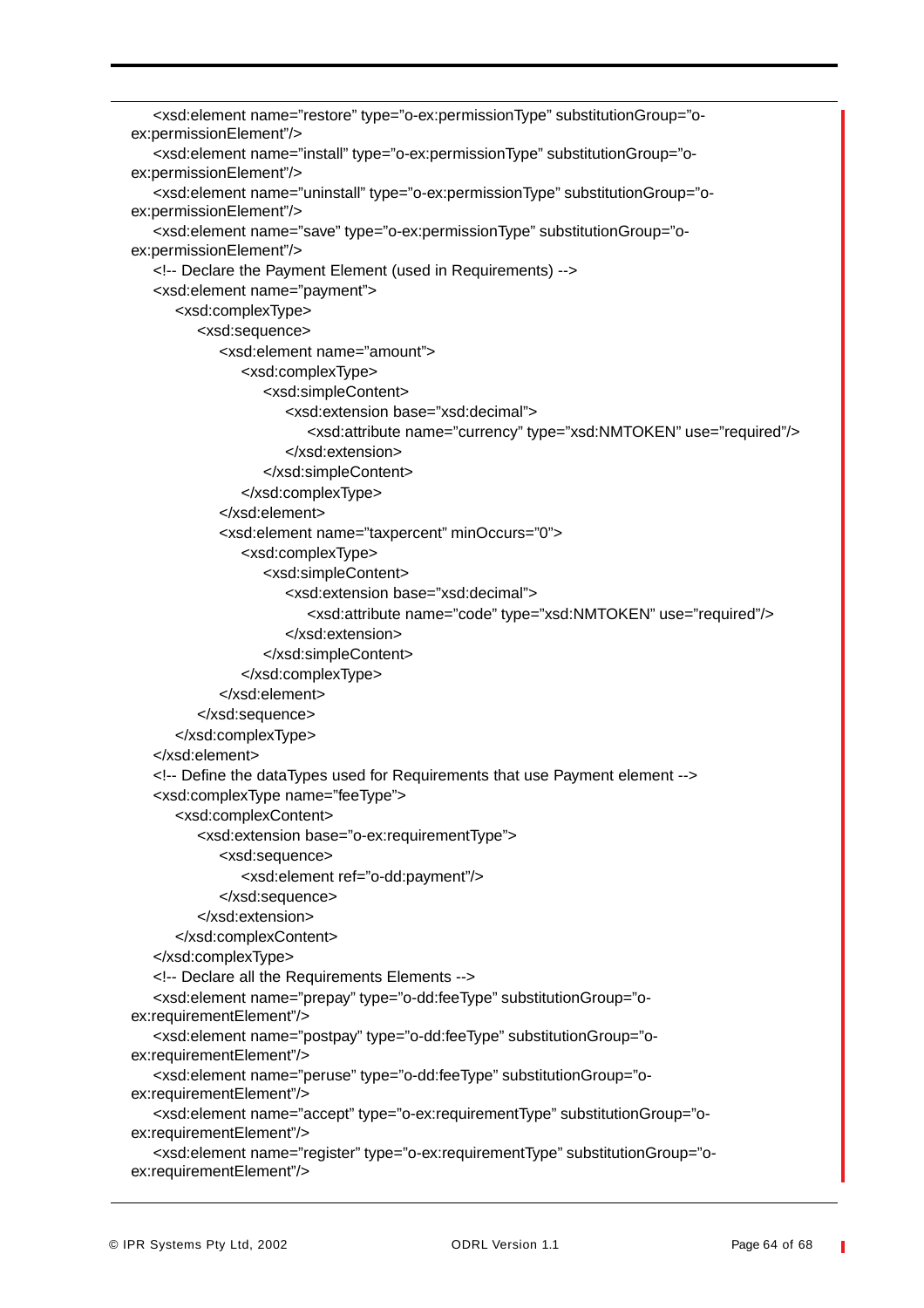```
<xsd:element name="attribution" type="o-ex:requirementType" substitutionGroup="o-
ex:requirementElement"/>
   <xsd:element name="tracked" type="o-ex:requirementType" substitutionGroup="o-
ex:requirementElement"/>
   <!-- Declare all the RightsHolder Elements -->
   <xsd:element name="fixedamount" substitutionGroup="o-ex:rightsHolderElement">
      <xsd:complexType>
         <xsd:complexContent>
            <xsd:extension base="o-ex:rightsHolderType">
               <xsd:sequence>
                  <xsd:element ref="o-dd:payment"/>
               </xsd:sequence>
            </xsd:extension>
         </xsd:complexContent>
      </xsd:complexType>
   </xsd:element>
   <xsd:element name="percentage" substitutionGroup="o-ex:rightsHolderElement">
      <xsd:simpleType>
         <xsd:restriction base="xsd:decimal">
            <xsd:minInclusive value="0"/>
            <xsd:maxInclusive value="100"/>
         </xsd:restriction>
      </xsd:simpleType>
   </xsd:element>
   <!-- Declare all the Context Elements -->
   <xsd:simpleType name="uriAndOrString">
      <xsd:union memberTypes="xsd:anyURI xsd:string"/>
   </xsd:simpleType>
   <xsd:element name="uid" type="o-dd:uriAndOrString" substitutionGroup="o-ex:contextElement"/
\overline{\phantom{0}}<xsd:element name="role" type="xsd:anyURI" substitutionGroup="o-ex:contextElement"/>
   <xsd:element name="name" type="xsd:string" substitutionGroup="o-ex:contextElement"/>
   <xsd:element name="remark" type="xsd:string" substitutionGroup="o-ex:contextElement"/>
   <xsd:element name="event" type="xsd:string" substitutionGroup="o-ex:contextElement"/>
   <xsd:element name="pLocation" type="xsd:string" substitutionGroup="o-ex:contextElement"/>
   <xsd:element name="dLocation" type="xsd:anyURI" substitutionGroup="o-ex:contextElement"/>
   <xsd:element name="reference" type="xsd:anyURI" substitutionGroup="o-ex:contextElement"/>
   <xsd:element name="version" type="xsd:string" substitutionGroup="o-ex:contextElement"/>
   <xsd:element name="transaction" type="xsd:string" substitutionGroup="o-ex:contextElement"/>
   <xsd:element name="service" type="xsd:anyURI" substitutionGroup="o-ex:contextElement"/>
   <xsd:element name="date" type="o-dd:dateType" substitutionGroup="o-ex:contextElement"/>
   <!-- Declare all the Constraint Elements -->
   <xsd:element name="individual" type="o-ex:constraintType" substitutionGroup="o-
ex:constraintElement"/>
   <xsd:element name="group" type="o-ex:constraintType" substitutionGroup="o-
ex:constraintElement"/>
   <xsd:element name="cpu" type="o-ex:constraintType" substitutionGroup="o-
ex:constraintElement"/>
   <xsd:element name="network" type="o-ex:constraintType" substitutionGroup="o-
ex:constraintElement"/>
   <xsd:element name="screen" type="o-ex:constraintType" substitutionGroup="o-
ex:constraintElement"/>
   <xsd:element name="storage" type="o-ex:constraintType" substitutionGroup="o-
ex:constraintElement"/>
```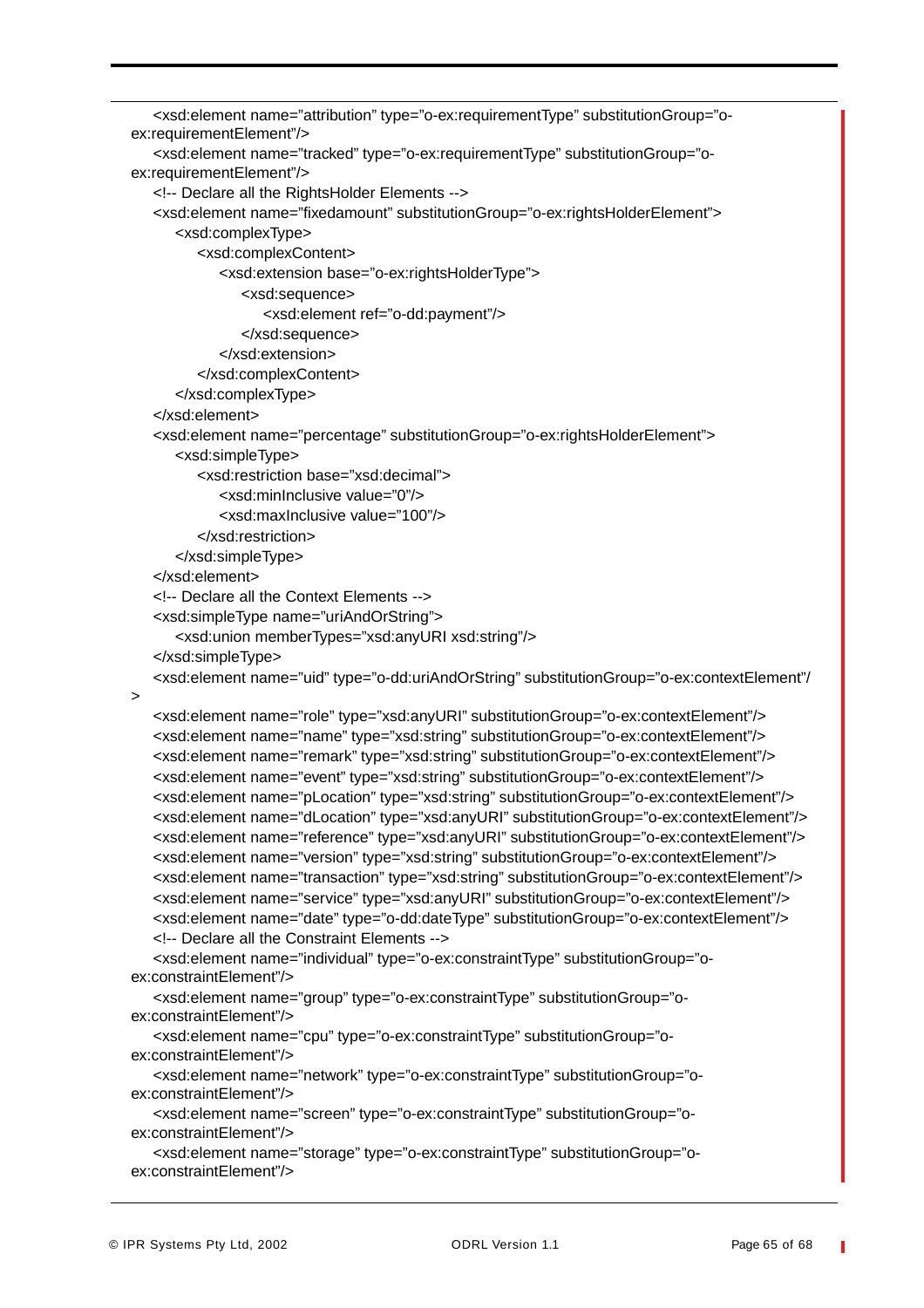```
<xsd:element name="memory" type="o-ex:constraintType" substitutionGroup="o-
ex:constraintElement"/>
   <xsd:element name="printer" type="o-ex:constraintType" substitutionGroup="o-
ex:constraintElement"/>
   <xsd:element name="software" type="o-ex:constraintType" substitutionGroup="o-
ex:constraintElement"/>
   <xsd:element name="hardware" type="o-ex:constraintType" substitutionGroup="o-
ex:constraintElement"/>
   <xsd:element name="spatial" type="o-ex:constraintType" substitutionGroup="o-
ex:constraintElement"/>
   <xsd:element name="quality" type="o-ex:constraintType" substitutionGroup="o-
ex:constraintElement"/>
   <xsd:element name="format" type="o-ex:constraintType" substitutionGroup="o-
ex:constraintElement"/>
   <xsd:element name="unit" type="o-ex:constraintType" substitutionGroup="o-
ex:constraintElement"/>
   <xsd:element name="watermark" type="o-ex:constraintType" substitutionGroup="o-
ex:constraintElement"/>
   <xsd:element name="purpose" type="o-ex:constraintType" substitutionGroup="o-
ex:constraintElement"/>
   <xsd:element name="industry" type="o-ex:constraintType" substitutionGroup="o-
ex:constraintElement"/>
   <xsd:element name="count" type="xsd:positiveInteger" substitutionGroup="o-
ex:constraintElement"/>
   <xsd:element name="range" substitutionGroup="o-ex:constraintElement">
      <xsd:complexType>
         <xsd:complexContent>
            <xsd:extension base="o-ex:constraintType">
               <xsd:sequence>
                  <xsd:element name="min" type="xsd:decimal" minOccurs="0"/>
                  <xsd:element name="max" type="xsd:decimal" minOccurs="0"/>
               </xsd:sequence>
            </xsd:extension>
         </xsd:complexContent>
      </xsd:complexType>
   </xsd:element>
   <xsd:element name="datetime" type="o-dd:dateType" substitutionGroup="o-
ex:constraintElement"/>
   <xsd:simpleType name="dateAndOrTime">
      <xsd:union memberTypes="xsd:date xsd:dateTime"/>
   </xsd:simpleType>
   <xsd:complexType name="dateType">
      <xsd:complexContent>
         <xsd:extension base="o-ex:constraintType">
            <xsd:choice>
               <xsd:sequence>
                  <xsd:element name="start" type="o-dd:dateAndOrTime" minOccurs="0"/>
                  <xsd:element name="end" type="o-dd:dateAndOrTime" minOccurs="0"/>
               </xsd:sequence>
               <xsd:element name="fixed" type="o-dd:dateAndOrTime" minOccurs="0"/>
            </xsd:choice>
         </xsd:extension>
      </xsd:complexContent>
   </xsd:complexType>
```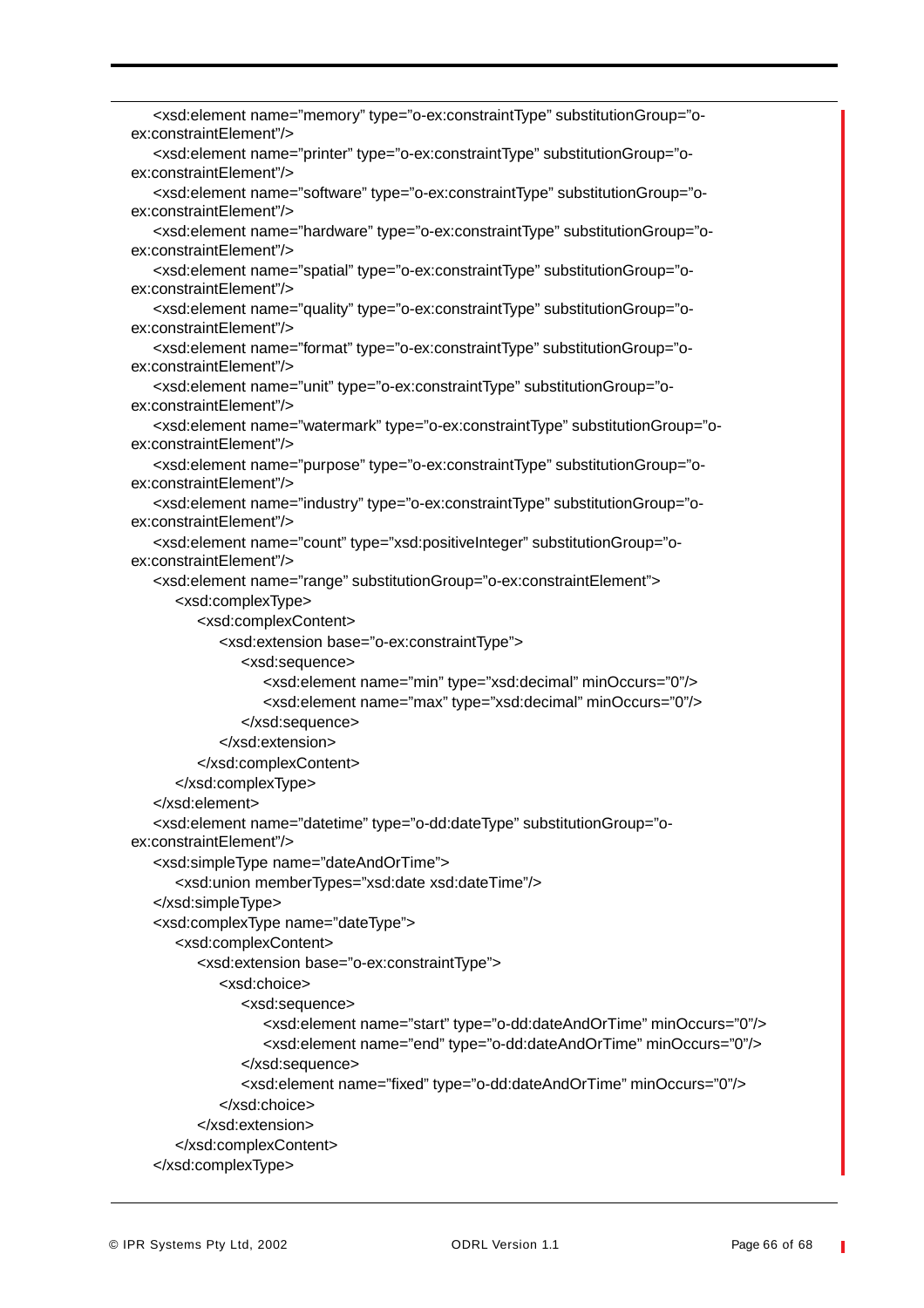```
<xsd:element name="accumulated" type="xsd:duration" substitutionGroup="o-
ex:constraintElement"/>
   <xsd:element name="interval" type="xsd:duration" substitutionGroup="o-ex:constraintElement"/>
   <xsd:element name="recontext" type="xsd:boolean" substitutionGroup="o-
ex:constraintElement"/>
   <!-- Transfer Permission is defined as a ContainerType to enable complete expression of
      rights in the Constraint -->
   <xsd:element name="transferPerm" substitutionGroup="o-ex:container">
      <xsd:complexType>
         <xsd:complexContent>
            <xsd:extension base="o-ex:containerType">
               <xsd:attribute name="downstream" default="equal">
                  <xsd:simpleType>
                     <xsd:restriction base="xsd:NMTOKEN">
                        <xsd:enumeration value="equal"/>
                        <xsd:enumeration value="less"/>
                        <xsd:enumeration value="notgreater"/>
                     </xsd:restriction>
                  </xsd:simpleType>
               </xsd:attribute>
            </xsd:extension>
         </xsd:complexContent>
      </xsd:complexType>
   </xsd:element>
</xsd:schema>
```
Ī